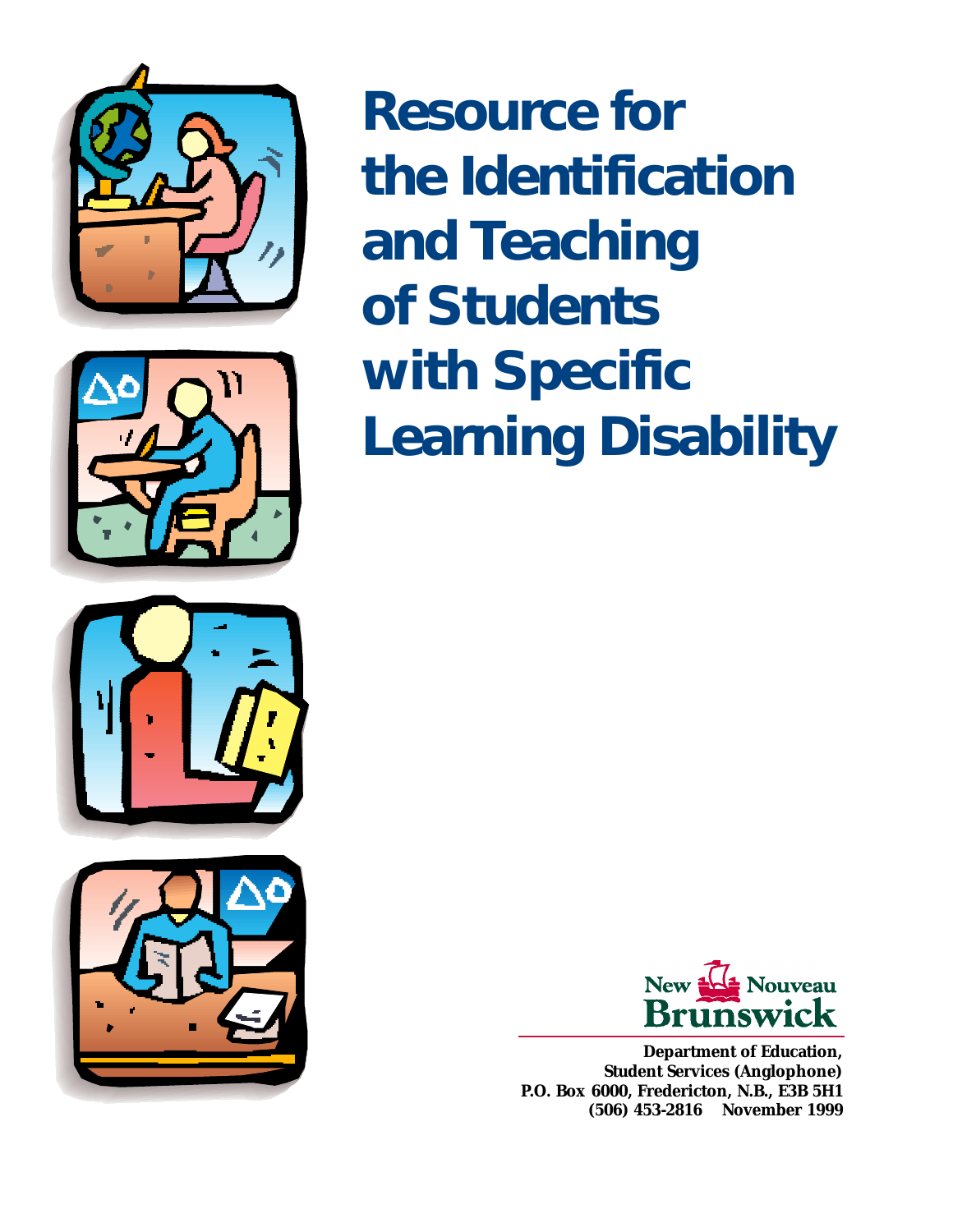# **Table of Contents**

| 4. Characteristics of Specific Deficit Areas with |
|---------------------------------------------------|
| 5. Development of a Special Education Plan for a  |
|                                                   |
|                                                   |
| 8. Resources                                      |
|                                                   |
|                                                   |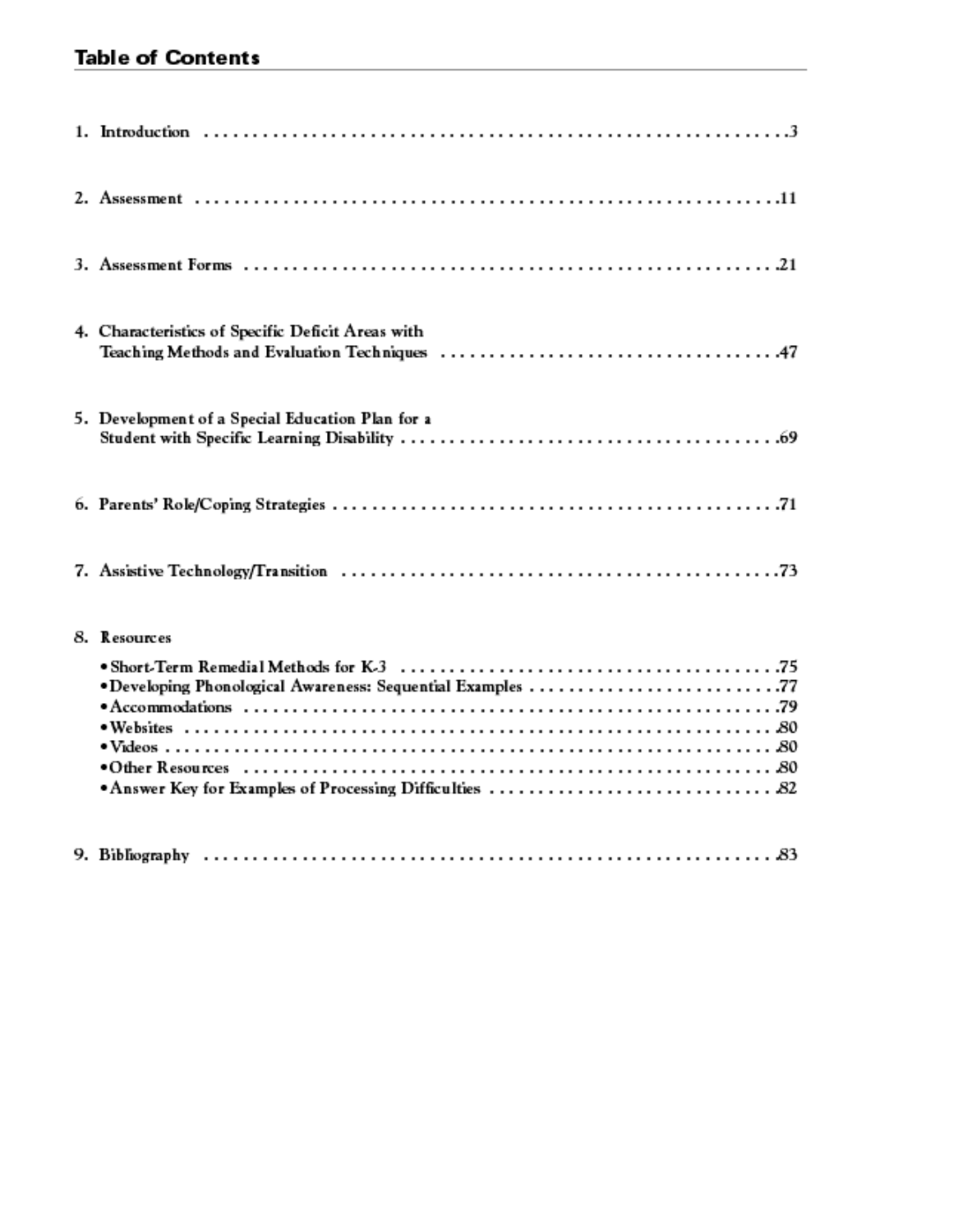#### Acknowledgements

The Department of Education wishes to acknowledge the contribution of the following people toward the development of this document. Their time, effort, and sharing of expertise is highly valued.

Kate McLellan (Chair) Consultant for Students with Exceptionalities, Department of Education

Joan Hogan APSEA Supervisor for Hearing Impaired, Department of Education

Ed Jones Supervisor of Student Services, School District 16

Susan McConnell LD Consultant, Resource Teacher, School District 6

Kaye Eagen Resource Teacher, Magnetic Hill School, School District 2

Mary Hooper Resource Teacher, St. George Elementary, School District 10

#### **Copyright Ownership**

*Care has been taken to trace ownership of copyright material contained in this resource book. Any information that will allow the New Brunswick Department of Education to rectify any reference or credit in subsequent editions would be gratefully received by the Consultant for Students with Exceptionalities, New Brunswick Department of Education, P.O. Box 6000, Fredericton, N.B. E3B 5H1*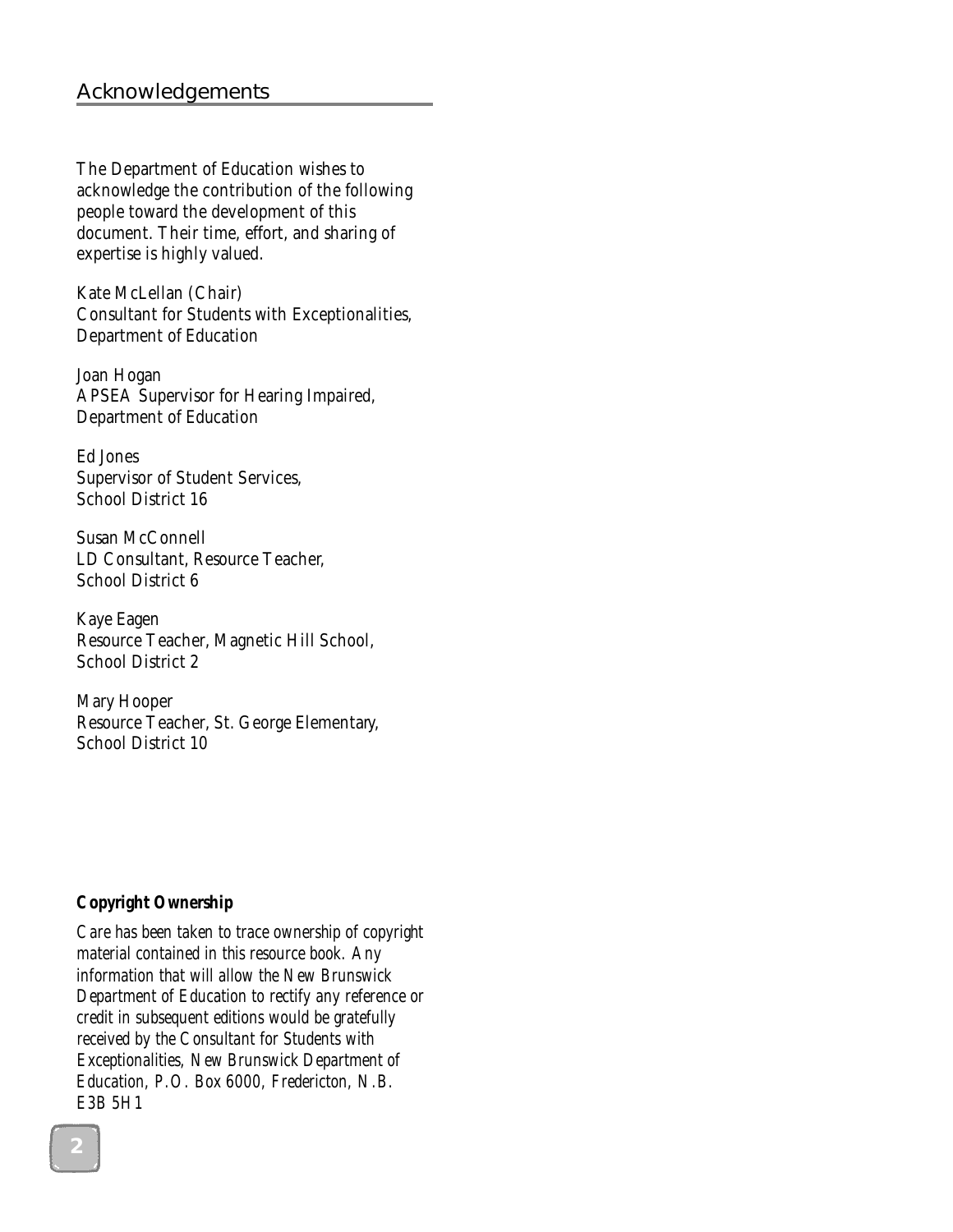### **Purpose**

The **Department of Education** supports the inclusion of children with exceptional needs into the regular classroom setting. However, the identification of specific learning patterns, as well as specific strengths and needs, is needed in order to purposefully plan for the variety of diverse learners in our classrooms.

Since students with Specific Learning Disability make up approximately five to fifteen percent of any population, the **Department of Education** recognizes the need to provide practical information for teachers with regard to the characteristics associated with Specific Learning Disability, and information regarding practical teaching methods and strategies for addressing the needs of these specific learners.

This document has been developed in response to this need. It provides teachers with background information about the characteristics associated with various types of Specific Learning Disability. It suggests methods for informal and formal assessment of these students. It presents guidelines for the development of **Special Education Plans** that address the needs of these students and suggests various resources appropriate for their learning needs. The document also recommends ways of incorporating parental involvement in the planning process.

Ultimately, the teacher of children with Specific Learning Disability will recognize the uniqueness of the children's learning needs and will consider his or her methods of presentation and evaluation, that will allow the children to show knowledge of the content of what is being taught and its inherent concepts, while continuing to stimulate the children's average to above-average intellectual ability. The teacher must remember that, although these children have difficulty in specific areas, if given the opportunity, they can

develop their creativity and knowledge to a level consistent with the other children in their class, although they will not always be expected to express it in the same manner. Methods of evaluation based on appropriate expectations are key to addressing the needs of children with Specific Learning Disability. Remember, "fairness" does not mean that everyone receives the same, what "fairness" actually means is everyone receiving what he or she *needs*. (Richard Lavoie, "How Difficult Can This Be?")

In order to accomplish "fair" evaluation, the teacher must embrace the philosophies inherent in the theories of Multiple Intelligences (Howard Gardner), Learning Styles (Dunn & Dunn), Quantum Learning (DePorter, Reardon, Singer-Nourie), and other preference- based learning theories, and vary the presentation methods, activities and evaluations to suit the strengths of the children in the classroom.

The goal in developing methods and strategies for children with processing deficits is to assist them by circumventing the difficulty through methods and presentations that use other strength areas. In addition to this, particularly in the early years, children with learning disabilities often need explicit intervention, depending on the nature of their processing difficulty.

Teachers who are sensitive to the needs of children with Specific Learning Disability can have significant impact on these children and give them a positive life-long effect on their ability to meet their potential.

### **Definition**

Learning disabilities is a general term that refers to a group of disorders which are due to identifiable or inferred central nervous system dysfunction, which may be manifested by delays in early development and/or difficulties in any of the following areas: attention, memory, reasoning, co-ordination, communicating, spelling, calculation, social competence, and emotional maturation.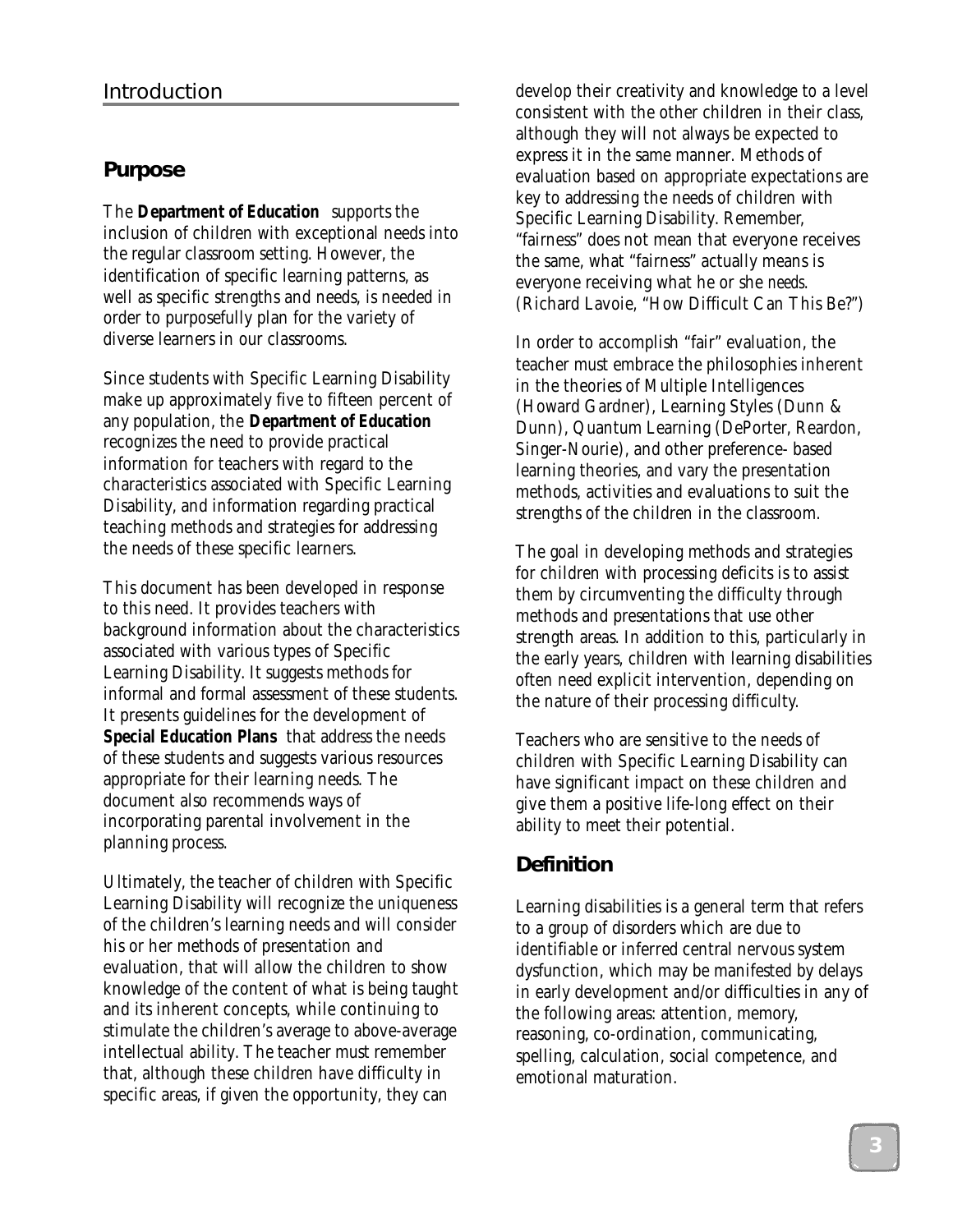Learning disabilities are intrinsic to the individual and may affect learning and behaviour in any individual of average or above- average intelligence.

Learning disabilities are not due primarily to visual, hearing, motor or cognitive impairments, or to emotional disturbance or environmental disadvantage. Learning disabilities may arise from genetic or bio-chemical factors or events resulting in neurological impairment.

(Adapted from *Learning Disabilities Association of Canada* definition 1988)

### *In other words:*

A child with learning disabilities is one who possesses **average to above-average ability** , and often displays a discrepancy between academic achievement and intellectual ability.

Learning disabilities are not primarily the result of

- sensory impairment
- physical challenges
- developmental delay
- emotional disturbance
- environmental influences

Learning disabilities, Attention Deficit Disorder, behaviour disorders, etc. can be separate or coexisting conditions. Other behavioural or personality disorders can develop as secondary characteristics. As such it is essential to recognize these secondary traits as well as address the primary difficulties.

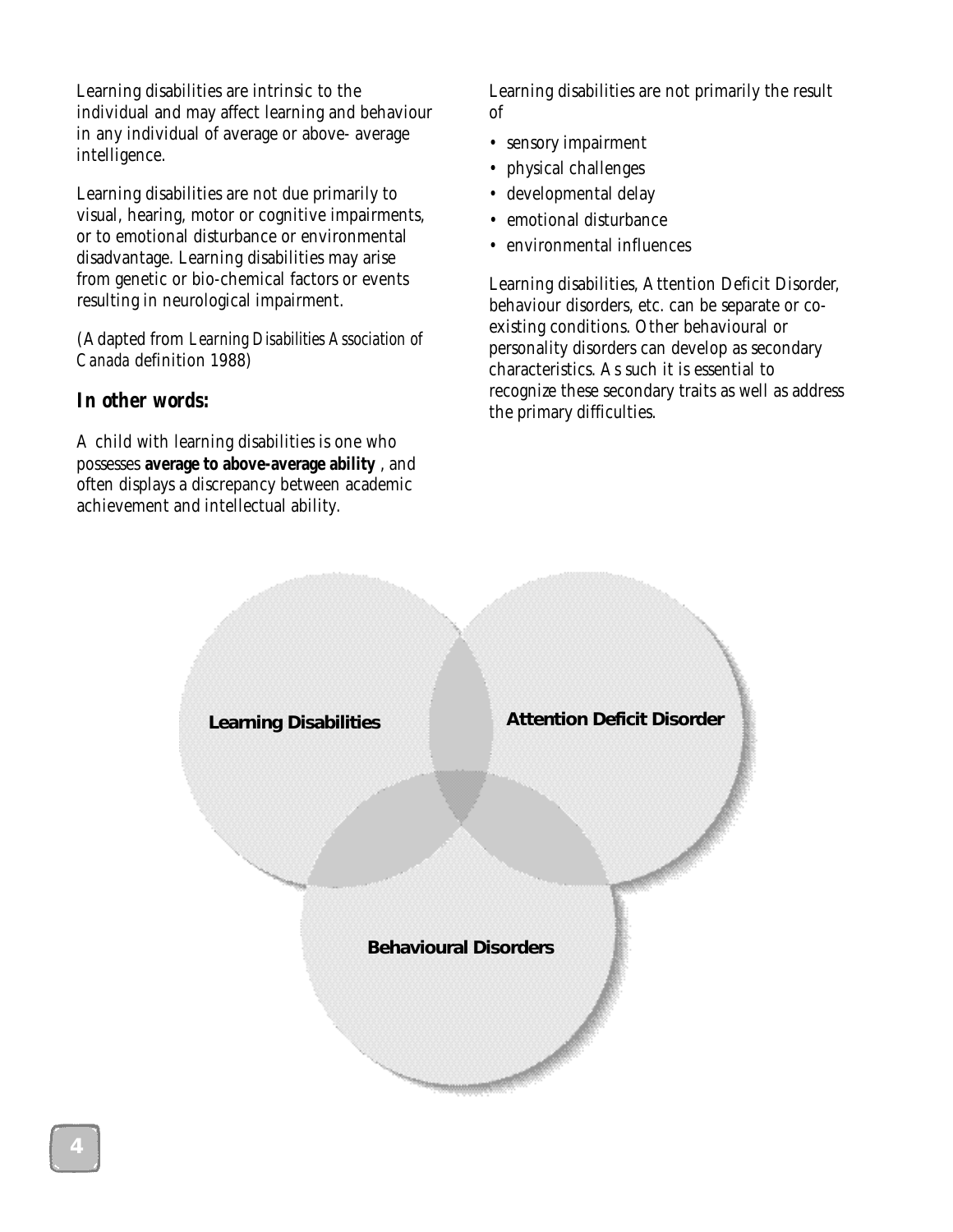The graphs on the following pages display typical profiles of intellectual function and learning patterns as seen on the *Wechsler Intelligence Scale for Children-III*, for an average learner, a slower learner, and for the child with learning disabilities.

**Average Learner:** Note that the profile is relatively even, and typically does not vary significantly from the average range, i.e. scaled score of 8-12.



**Slow Learner:** Note that the profile is relatively even and typically does not vary significantly from the below-average range, i.e. below scaled score of 8.

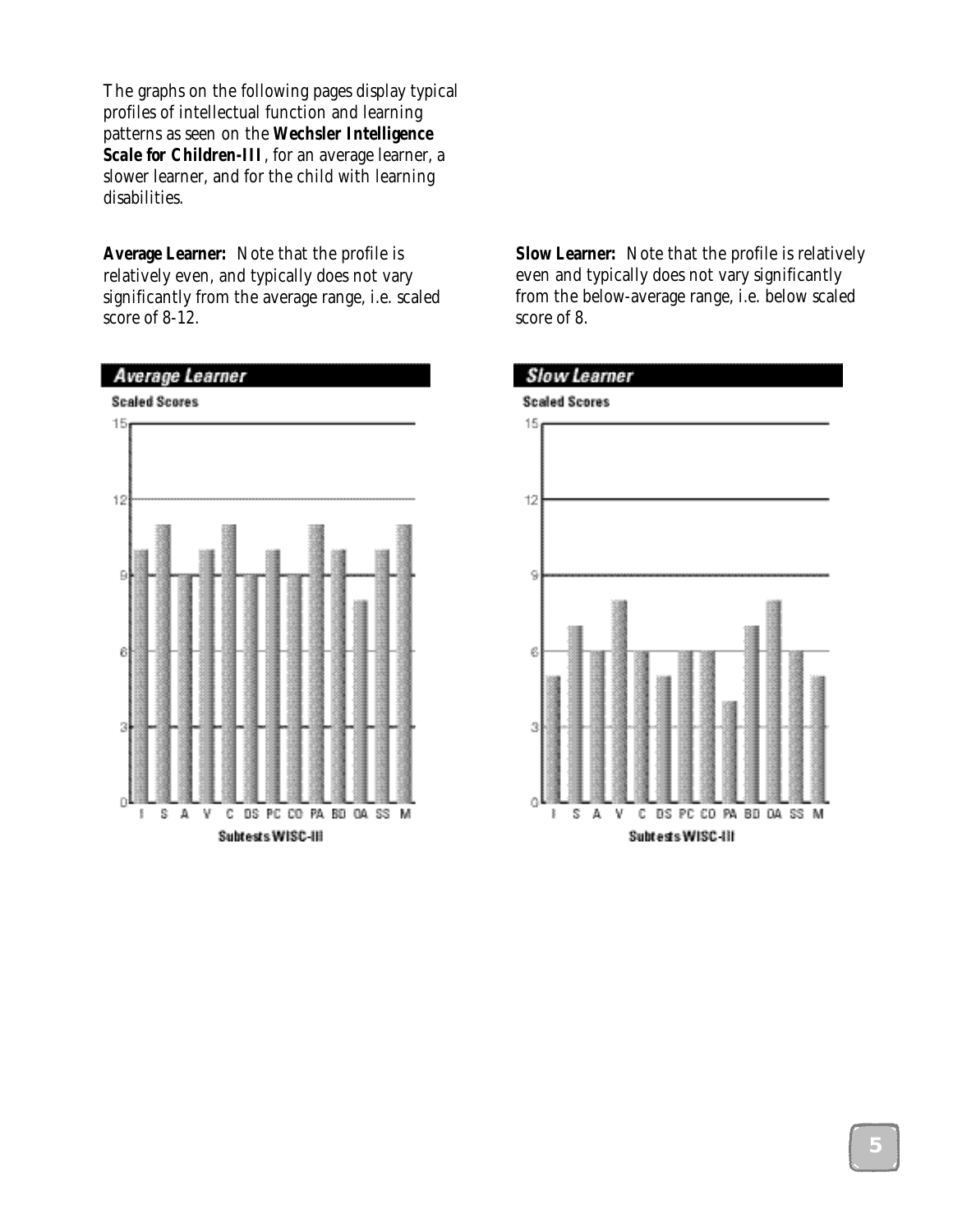**Learner with Learning Disability:** Two examples are given. In the first example, the child would score within the average range overall, but note that the profile shows many areas of significant strength and weakness in both verbal and performance areas. In the second example, the profile shows a child with learning disabilities who also has an overall score falling within the average range, but note the significant weaknesses in language-related areas, as compared to the non-verbal, performance areas, which are much stronger.





**Scaled Scores** 

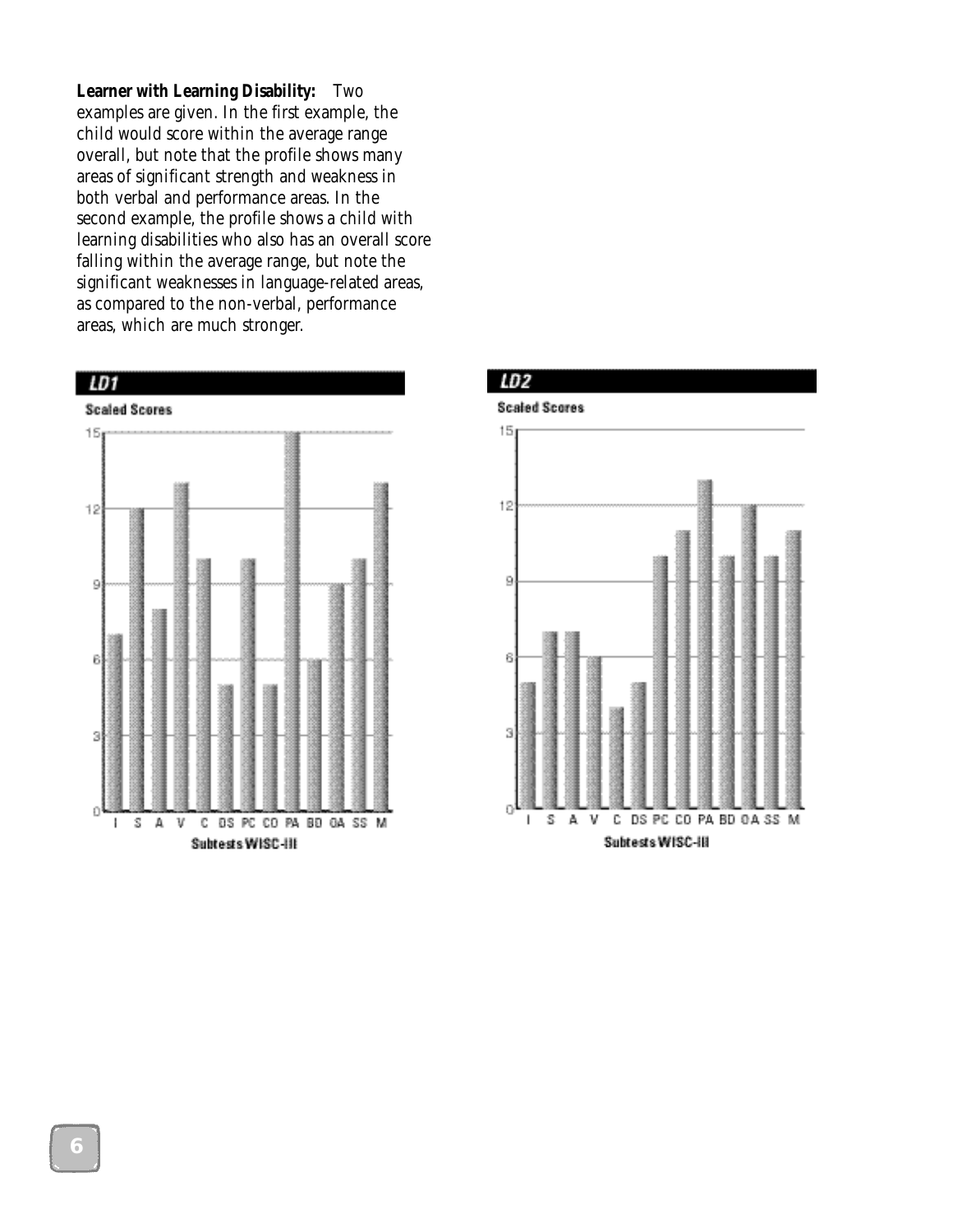**Comparison:** The last chart shows comparisons among the different types of learners.



### **Processing Information**

What is it we really ask a student to do when we ask him or her to follow a direction or process information to give us some sort of product? Often we only recognize the output of any processing task, but actually the job of processing is much more complicated than we realize.

Consider a simple task such as asking a student to write down spelling words as you call them out.

Initially, there are **attention** factors that we need to consider. In this situation, the student must filter out or suppress all the unnecessary **visual** information that he or she doesn't need in order to focus on the task. The student must be able to look at the teacher while he or she is giving directions, locate a pencil or pen on the desk with his or her eyes, and find the correct place on the page to print the spelling words. The student must be able to ignore the colourful posters and pictures on the wall, the movement of a fellow-student next to him or her, or the toys that are sitting just within visual range.

The student must also filter out all unnecessary **auditor y** information that he or she doesn't need in order to focus on the task. The sound of a desk moving, paper shuffling, air conditioners rattling and the like make it difficult for the student to focus his or her attention on the directions or message the teacher is giving. The student needs to be able to ignore or suppress this auditory information and focus on the teacher's words.

The student also has to suppress needless **tactile or kinesthetic information** . He or she needs to focus attention on the teacher, rather than on the itchy sweater being worn or the coldness of the room.

Even in this initial stage of information processing, there is more to consider than is apparent.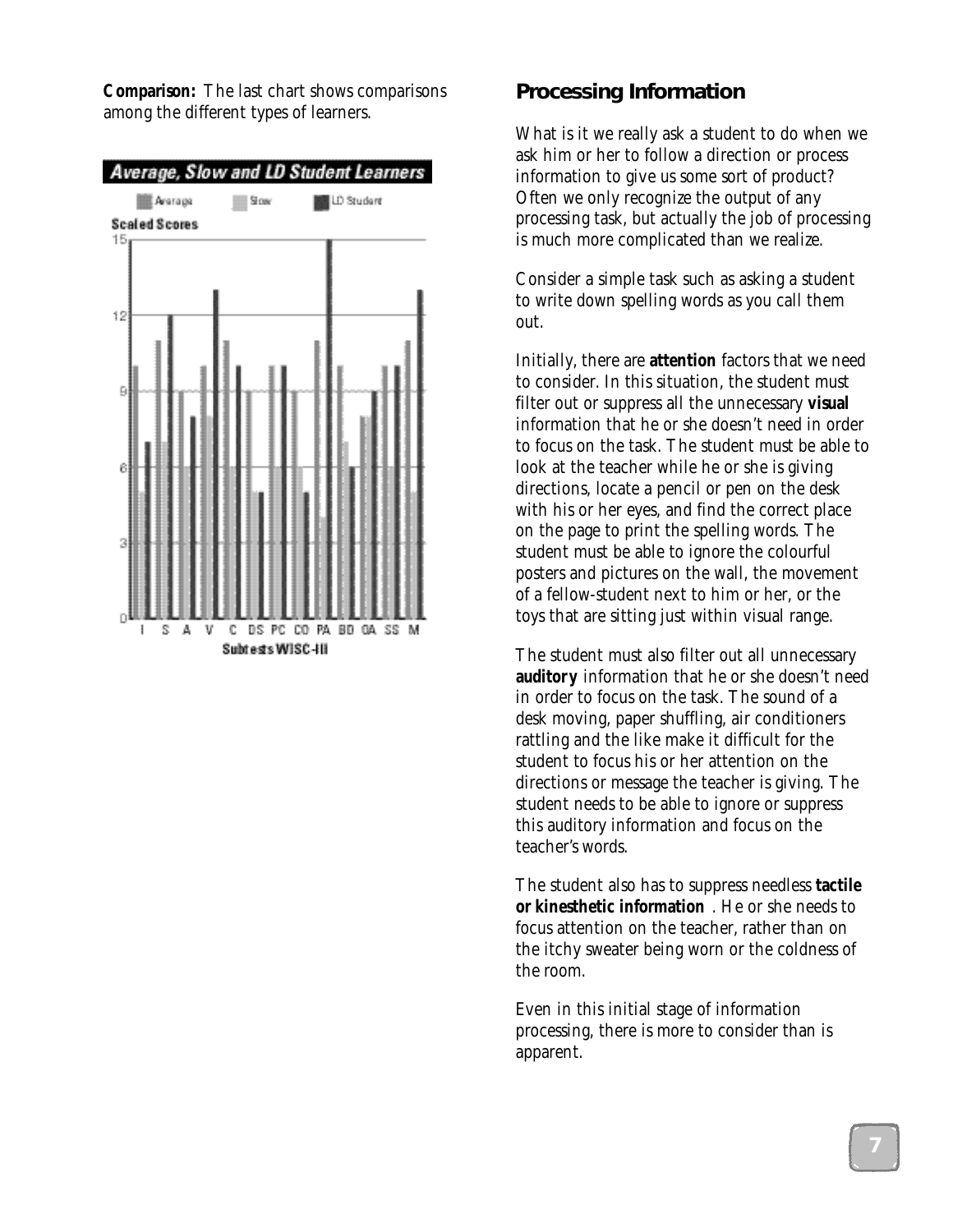If the student has had the ability to focus his or her attention on the task at hand, then the brain begins processing the information. Perception, memory, organization, and comprehension are intrinsic to this process.

The student, apart from visual acuity, must be able to appropriately **perceive, without distortion, the visual information** that has been presented. Often students with a disability will misperceive the visual information, and the image becomes distorted or disoriented. Students will sometimes describe the words as falling off the page, or parts of the words as disappearing. Often reversals, inversions and transpositions are evident. Obviously this kind of difficulty would send mixed messages to the brain and make comprehension difficult.

**Visual memor y** is also a part of information processing. The student must be able to match the word being said to a "picture" of the word in his or her memory. The task then remains to translate this "picture" to written form on the page without additions, distortions, or omissions.

This task also asks the student to **perceive the string of sounds** that are being heard, without distortion or disorientation, in the correct sequence, and match those sounds with vocabulary words stored in **memory**, in order to comprehend and follow the directions given.

Finally, once the visual and auditory information has been processed and the memory accessed, the student needs to **match that processing with a motor output** by remembering what it feels like to form specific letters with pencil or pen on a page. This last stage involves **visual-motor processing.**

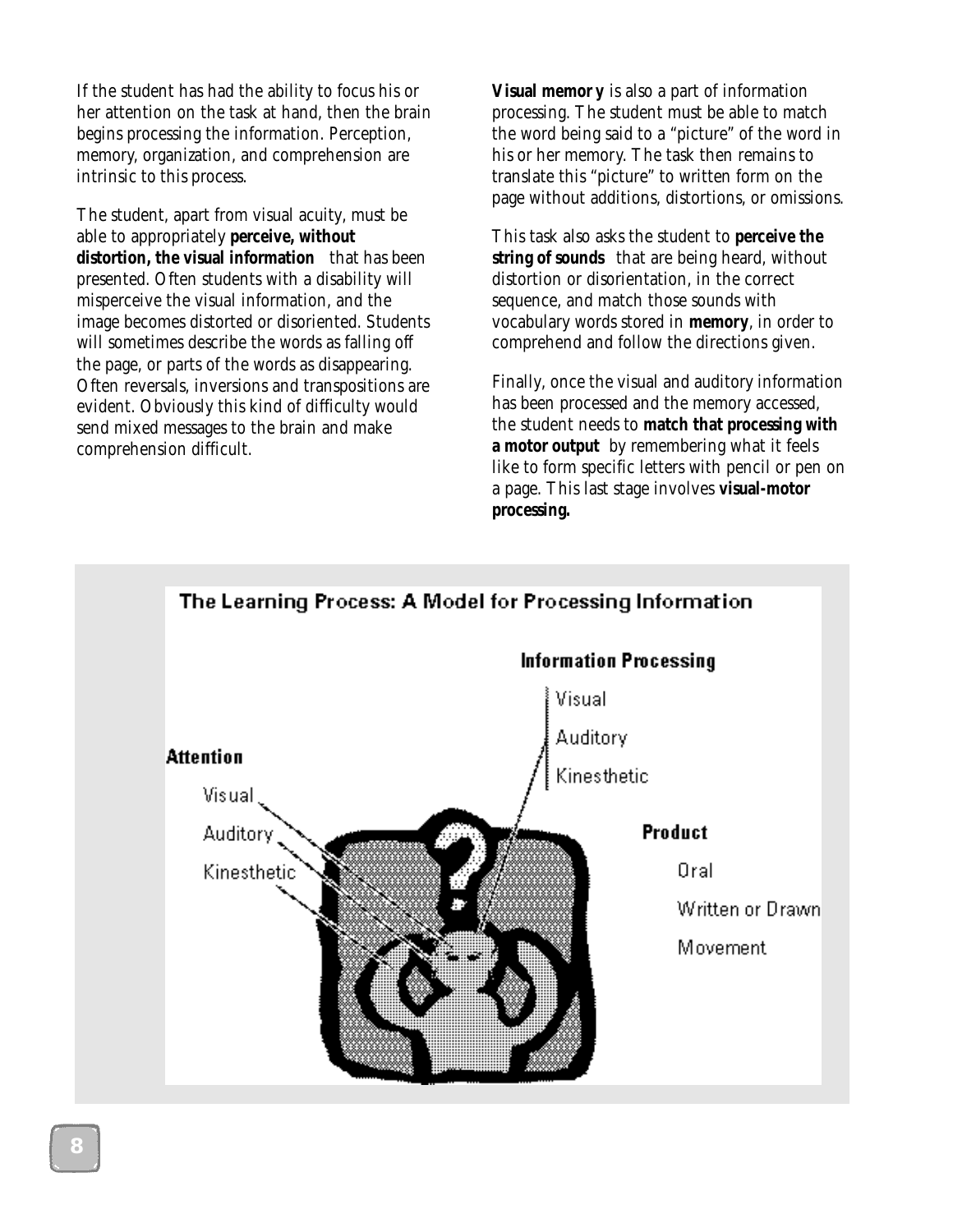Once processing is complete, generally we require some sort of output for evaluation. This is usually verbal, as we ask the student to respond by speaking; or, as in the case of the spelling exercise, it is a motor output, in this case printing or writing. Often the output reflects the deficits in the mode of processing, the part we can't see.

# **How Difficult Can This Be?**

Learning disabilities are often called the "invisible handicap" because it is difficult for people to understand just exactly what a student with a learning disability sees, hears, or feels that is different from what we would experience. It's easy to recognize a physical handicap, as often an assistive device is evident, but with a learning disability there is no device present, and children with learning disabilities are often not recognized as such, but rather are seen as "lazy" or "unmotivated." The video *"How Difficult Can This Be?,"* provided with the resourcebook, attempts to help viewers experience what it is like to have a learning disability and therefore understand the concept at a far deeper level.

*(Please take the time to view the video* "How Difficult Can This Be?," *provided to each district Supervisor of Student Services with this resourcebook.)*

# **Characteristics of Children with Specific Learning Disability**

Areas of specific learning disability can be categorized in many ways, but, for the purposes of this resourcebook, the following categories will be used:

- Attention deficit
- Auditory-processing deficit
- Visual-processing deficit
- Visual-Spatial deficit (with or without motor difficulties)
- Written -expression deficit
- Language deficit
- Mathematics deficit
- Organizational deficit
- Memory deficit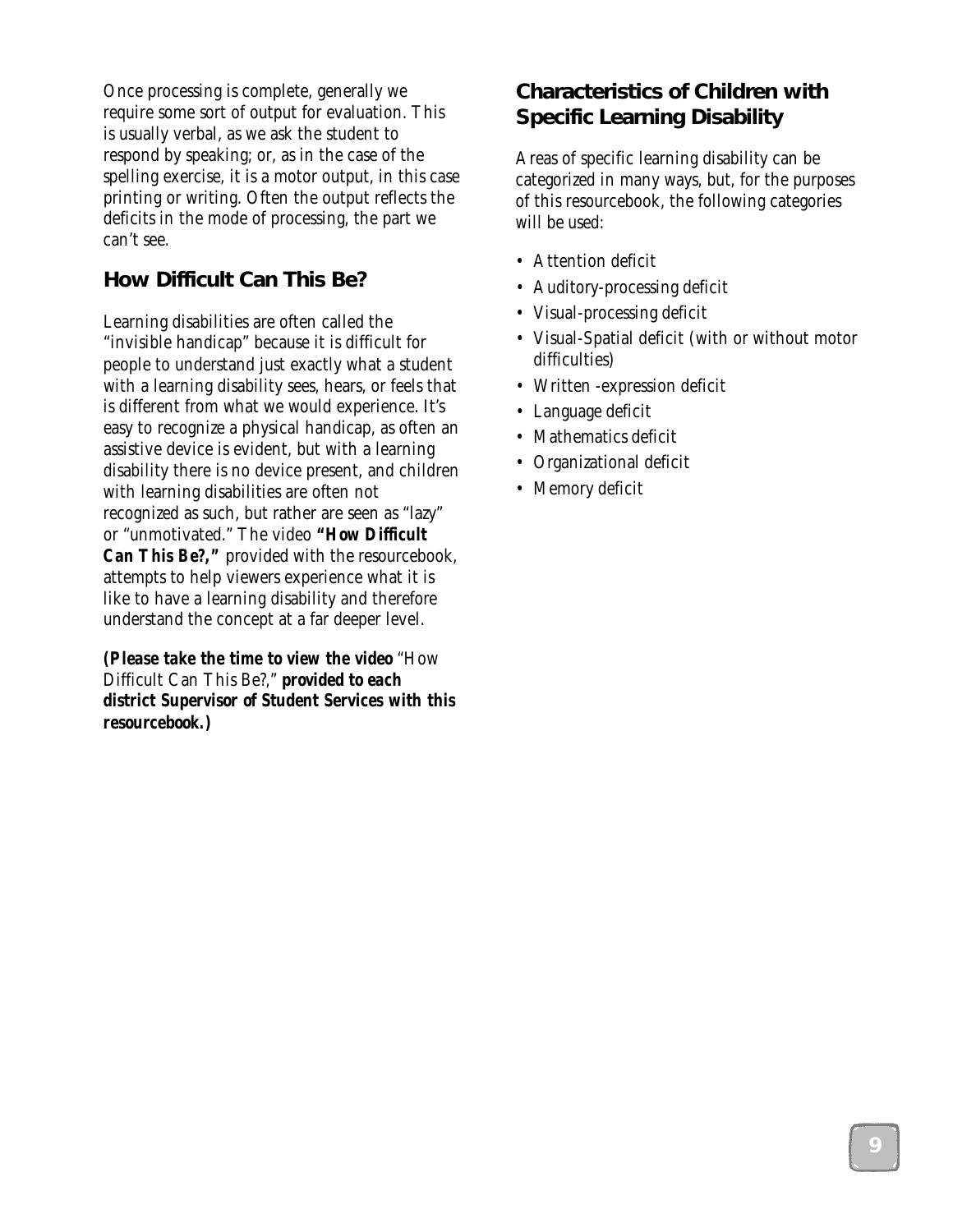# **Example of Difficulty with Visual Processing when Reading**

Try to read the following passage. Note that letters can be off line, reversed, inverted, transposed, or improperly spaced. What you will experience is the same frustration a student with a visual-processing deficit experiences when he or she attempts to read. Obviously this type of deficit is a detriment to the acquisition of reading, and why many students with this type of deficit have reading disabilities.

D u re e e sto o the t e y o yo m md ert h ry f hr e d ll b t ruff? h ewa gi ll ydo at, a i oa sb Ter sa b di m bb esizeb gill yg t, ittl n i l oa an b a l e o e. e teb e egr W eywan so uic ee r ey h n th m m ng ass, th onl wa lk oss e ib ge elb wh w d acr th dr to a fi ere e br swa llan ut buess th a s s ta bgre en. B oliv eb e g Y t w sa wh unb rth edribe? es, i a ll. tro

*See answer key in Resource section*

# **Example of a Language Deficit when Reading**

Read the following paragraph and answer the questions. In this case the student's language deficit involves making meaning of words. His or her ability to recognize and process structure is intact. These students are hard to detect in a classroom, as they may be able to complete a fact-finding exercise, as you will see; however, they will not have understood what they read because they could not process the language.

Blix and Splox grummed blantily as they bronted along. The cront was jilp and because of this Blix and Splox were sniped with their bluxy drant.

- 1. Who were the main characters?
- 2. What did Blix and Splox do as they bronted along?
- 3. Why were Blix and Splox sniped?
- 4. With what were Blix and Splox sniped?

*See answer key in Resource section*

# **Example of Difficulty with Comprehension of Visual Material**

Read the following passage silently, then read it aloud and choose the one that makes more sense to you. This example shows the case of students who can read, but make no sense of what they have read until they hear the passage read aloud. These are the students who need information read to them or available on tape.

### *Ladle Rat Rotten Hut*

(heresy ladle furry starry toiling udder wartswarts welcher alter girdle defferent fimer once inner regional verging)

Wants pawn term dare worsted ladle gull hoe lift wetter murder inner ladle cordage honor itch offer lodge, dock, florist. Disk ladle gull orphan worry putty ladle rat cluck wetter ladle rat hut, an fur disk raisin pimple colder Ladle Rat Rotten Hut.

Wan moaning Ladle Rat Totten Hut's murder colder inset "Ladle Rat Rotten Hut, heresy ladle basking winsome burden barter an shirker cockles. Tick disk ladle basking tutor cordage offer groin murder hoe lifts honor udder site offer…

#### *See answer key in Resource section*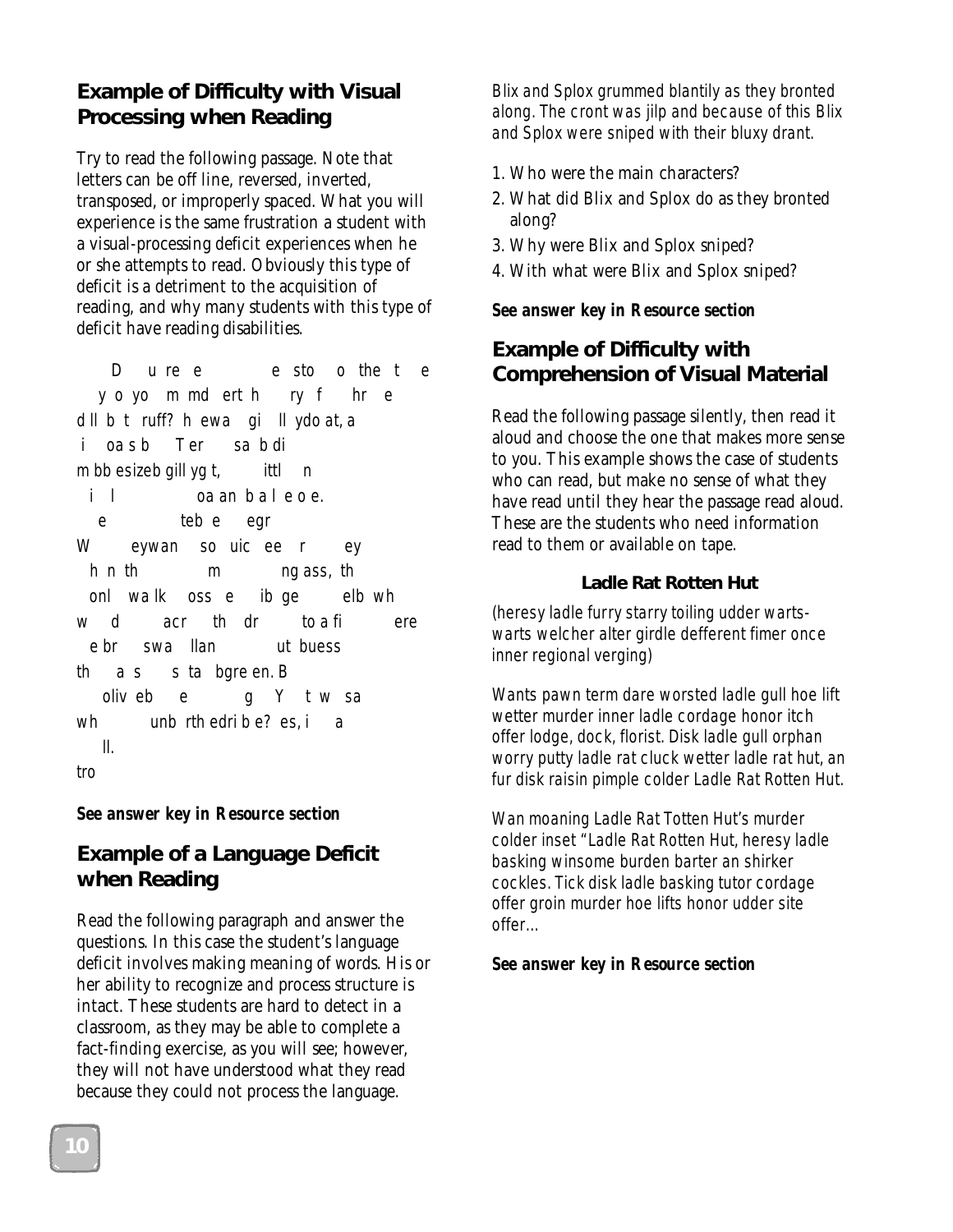Assessment is an ongoing process involving the collection of data for the purpose of evaluating the performance of a student. The classroom teacher is in the best position to provide information on a current basis. Observation, work samples, student portfolios, journal entries or logs, project work, interview results, daily or weekly tests, criterion-referenced tests such as the provincial assessments, and standardized tests, whether group or individual, are all valid examples of assessment, and therefore are all appropriate in assisting the teacher to determine the best approach to programming for his or her students.

# **Observation**

To assist teachers in identifying the children who they perceive are experiencing learning difficulties, general observations may be made in the classroom that are invaluable in helping to pinpoint characteristic weaknesses and strengths. Such observation will require the classroom teacher to be on the lookout for common behavioural characteristics of children with Specific Learning Disability. Observation is the first step in the assessment process.

Much common behaviour can be observed in children with Specific Learning Disability. The teacher should begin by looking for the students who, when attempting to copy or write in class, are often unable to form letters properly, may start in odd places on the page, may appear to have difficulty copying from the board, and are generally slower than others to complete their work. Also, the teacher should look for the students who will regularly have difficulty understanding what they have read and may be unable to follow directions easily. Also, teachers should be aware of the students who display an inability to focus their attention for long periods or may appear to be easily distracted. Teachers should try to discern those children who have difficulties related to memory. The students with

memory-processing difficulties will often display an inability to recall information (e.g. often not recalling concepts taught yesterday or not recalling concepts over long periods of time).

Teachers should also observe the level of social awareness evident in the children in their classroom. Children with learning disabilities often either show very dominant/aggressive characteristics with their peers, or they appear passive/submissive in the school environment. Because these children have difficulty interpreting their external environment, they may miss or misperceive the social cues around them. In considering these behaviours, teachers should be careful not to misinterpret a lack of social skills as immaturity, and vice versa.

The teacher should be aware of the children who have difficulty finding a way out of difficult situations to the point that they become angry or "shut down." Children who display these behaviour patterns often have difficulty with logical processing. This inability to problem solve will also be evident in their approach to a school task in that they may be unable to follow a step-by-step procedure to reach a working conclusion.

*Use the observation report form in the next section to assist you with your observations.*

### **Work Samples**

The next important step in the assessment process is to consider samples of the children's output in response to a given task. This may be presented orally, in written form, or through movement. Children with Specific Learning Disability often display very obvious characteristics in their output samples.

### *General Language Usage*

Children with learning disabilities frequently have difficulty with the language in the classroom. They will not readily follow oral directions and explanations. The reading requirements may involve vocabulary too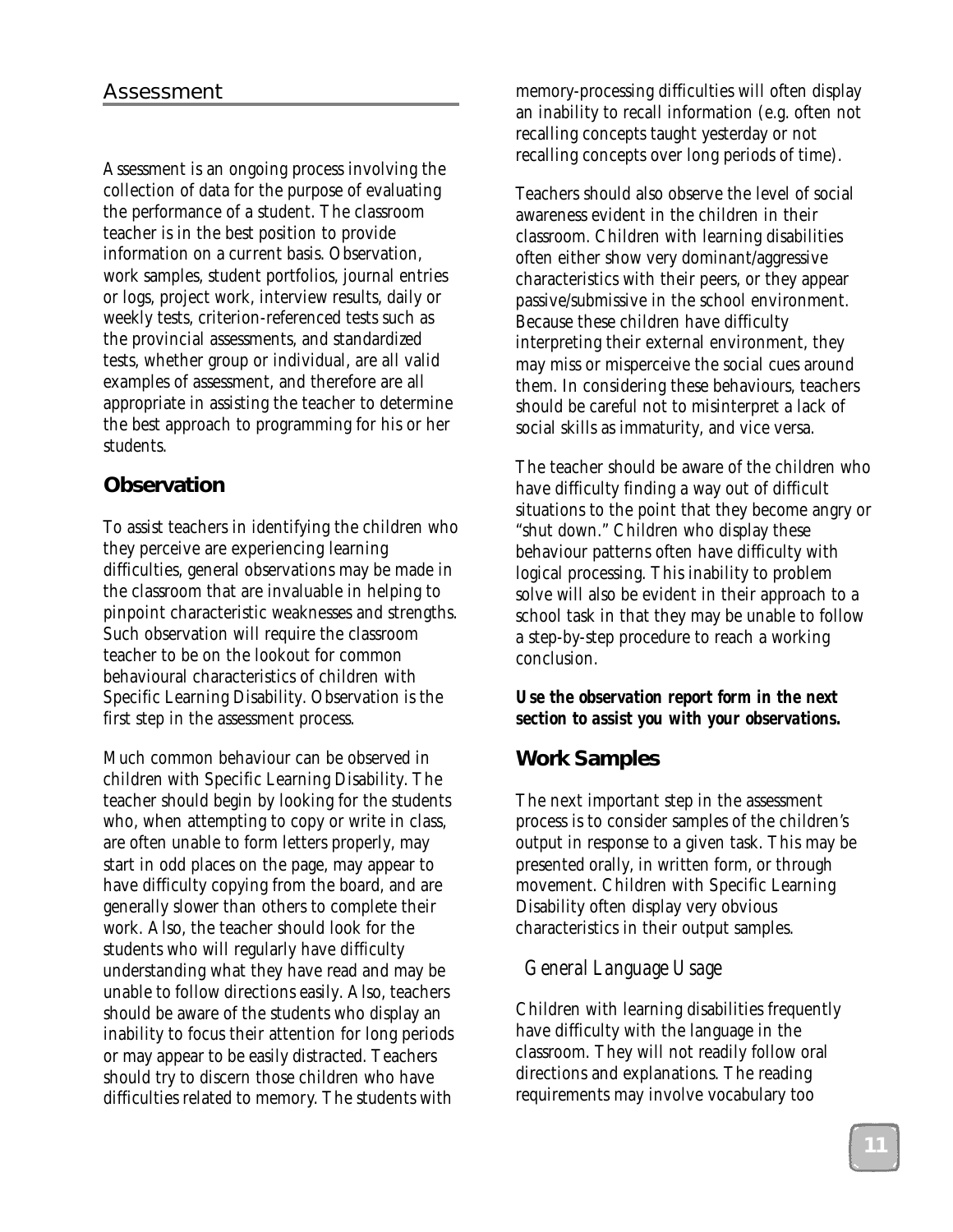technical and well beyond the children's receptive language capabilities. Children with learning disabilities may have communication difficulties related to a weakness in their ability to express what they feel.

### *Expressive Language*

General language usage can be identified in expressive-language production. Students experiencing difficulty with expressive language may have difficulty with word finding, often displaying a limited oral vocabulary. They may not be proficient at participating in conversation with others, and therefore may appear quiet or shy. The children's language production may show a tendency toward fragmented sentences, as well as difficulties with syntax, with pronouns and/or with verb agreement. Language production may often contain omitted or mispronounced words in conversation. They may have particular difficulty answering who, what, when, where and why questions, as the language of questioning and the purpose of these words are confusing to them.

### *Written Language*

Written language is also a form of expressive language production. Students experiencing difficulty with written language may have difficulty with any one of the many facets of the task. These students will display difficulty with expression and sequencing of thoughts and ideas, with structure in sentences and paragraphs, and also with word order and verb agreement. Frequently the students' written expressive vocabulary will lag behind oral expressive vocabulary. Written responses produced by these children will tend to be very brief. Word omissions, additions, or substitutions in the written product will be frequent. Written language mechanics such as capitalization and punctuation will prove a struggle for the students with learning disabilities who have processing difficulties in this area.

# *Spelling*

Spelling, a specific form of written language, will point to other forms of processing difficulties. The phonemic/graphemic association of words required for spelling frequently causes difficulties for students with learning disabilities, particularly those who have auditory- processing weaknesses. The spelling of these students will, on a regular basis, bear no resemblance to the correct spelling of a word. Words having irregular spelling patterns will cause notable difficulty for children with learning disabilities. Spelling, particularly in daily writing, will evidence omissions, substitutions, additions, and rearrangements of letters or sound units. The children will have distinct difficulty with activities that ask them to analyse sounds in words. These children may do well on regular spelling lists, but there is often little or no carryover to daily work, or over time. Asking these children to write a lengthy, end-of-a-unit spelling test is usually courting disaster, and is, therefore, inappropriate for them.

### *Math*

Characteristic difficulties can also be evident in math. Although some students with learning disabilities may display weakness in both language-related and math areas, some students with learning disabilities who are very articulate and whose oral and written language is generally at a high level may experience processing difficulty with math concepts. The teacher should be particularly wary of this type of pattern and try not to prejudge the children's math ability, on the basis of their language level. Students experiencing difficulty with math will display the processing weakness in a number of ways. In math computation, weaknesses may be seen in long-term memory for math facts, in sequencing the steps in computation problems, in organizing or lining up numbers, in recognizing place value, in dealing with money, time or measurement, and in estimating. Difficulty in attending to the proper operational sign is also often a recurring error.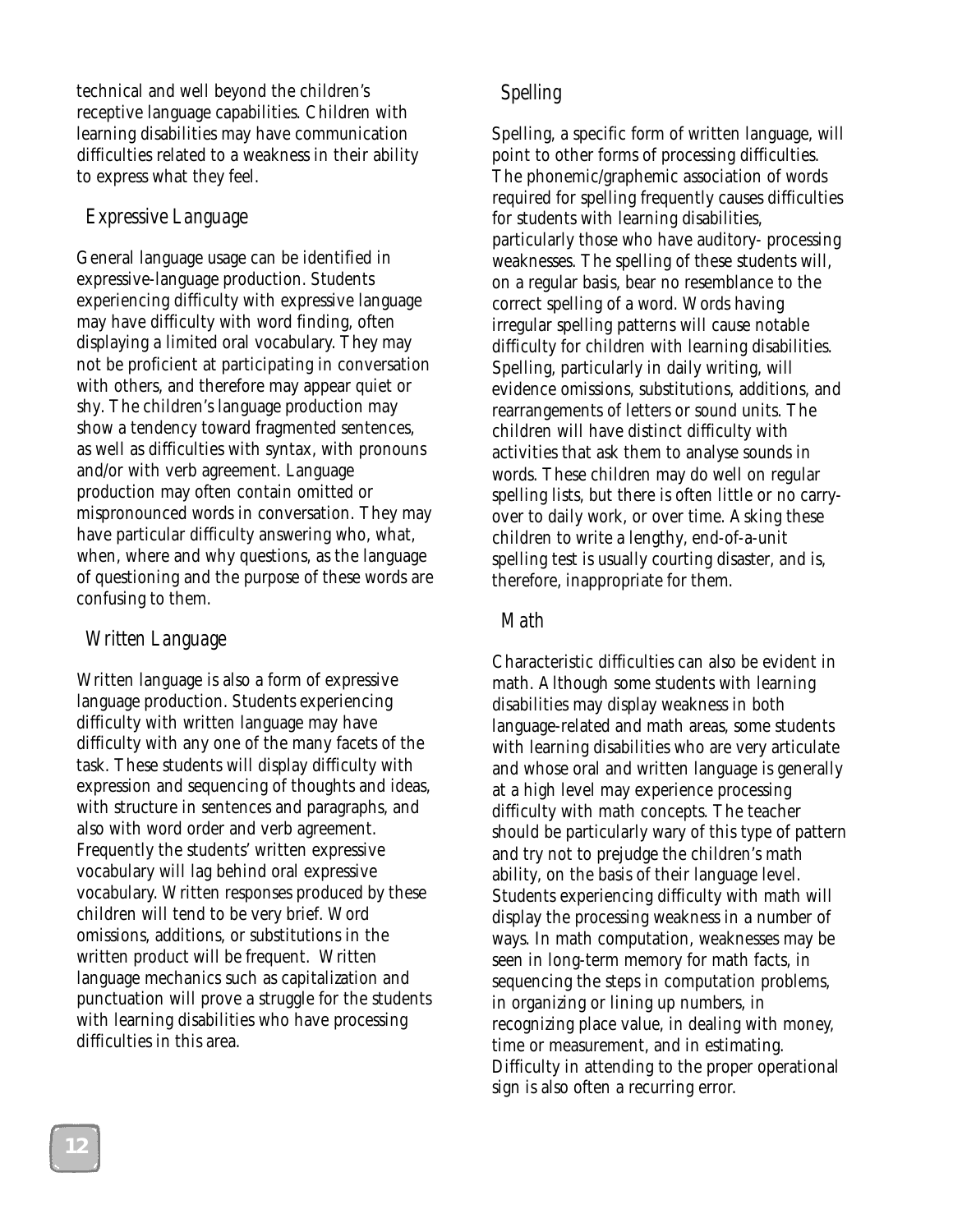In the area of the application of math concepts, children with learning disabilities will often choose an incorrect operation when faced with a problem, or will often have difficulty solving multi-step problems, and, in doing so, omit a step or complete a step out of order.

#### *Visual-Motor Integration/Kinesthetic Output*

Children who experience problems related to visual-motor integration have gross and fine motor difficulty. They will often display difficulty with simple tasks such as tying their shoes. The children with a weakness in visual-motor integration will often appear clumsy and will most likely find copying or writing a chore. Work samples from these children will often show inconsistency in letter formation or size. Copying from near or far point within a reasonable amount of time or with satisfactory accuracy will often prove an insurmountable task. Work will not be well organized on the paper. The teacher will find that the move from manuscript to cursive writing is not an easy transition for these children.

*Use the work sample report form in the next section to assist you with your evaluation of work samples.*

#### **Assessment Tools**

#### *Informal Reading Inventory*

One very valuable form of informal assessment, the informal reading inventory (IRI), can be broken into components that accommodate a teacher's schedule. Inventories can be teachermade, using the available reading material or a published reading series in use in the classroom. Inventories are also available in published form, e.g. *Silvaroli.*

When an inventory is administered, usually an oral, a silent and a listening comprehension passage are presented; however, depending on a teacher's schedule, these tests may be administered at different times. An inventory can give an approximate grade level for reading. This option is usually available in the published materials, but with classroom materials the teacher is responsible for collecting and sorting the reading material for this purpose.

A published informal reading inventory is a type of informal assessment designed to provide the teacher or examiner with a variety of information regarding a student's reading ability. It can be used to determine the approximate reading level at which the child is totally comfortable; a level at which the child is learning and therefore encounters some, but not insurmountable, difficulties; and a level that is too difficult for the child, and at which he or she finds significant frustration. These levels are referred to as the *Independent Level*, the *Instructional Level*, and the *Frustration Level*. These levels can be determined for both isolated decoding skills and for reading in context. Some IRI's provide enough alternative forms to allow a determination of an approximate listening level as well.

Most IRI's have a number of graded word lists. The instructional level at which the child operates with these lists gives an indication to the examiner as to where to begin when administering the graded reading passages. Another important aspect of the graded word lists is that they allow for an analysis of errors, which then provides diagnostic information to the teacher or examiner.

Most IRI's also contain graded passages that allow for a calculation of word accuracy in context, for miscue analysis, and for an evaluation of comprehension through questioning.

As a general rule of thumb, 3-4 errors out of 20 words in a list, or approximately 90-95% word accuracy when reading a passage is considered an instructional level. For comprehension, the general rule of thumb is approximately 70-75% comprehension for an instructional level. Each test may differ slightly, but, when using an IRI that does not state the criterion levels, the above percentages are adequate.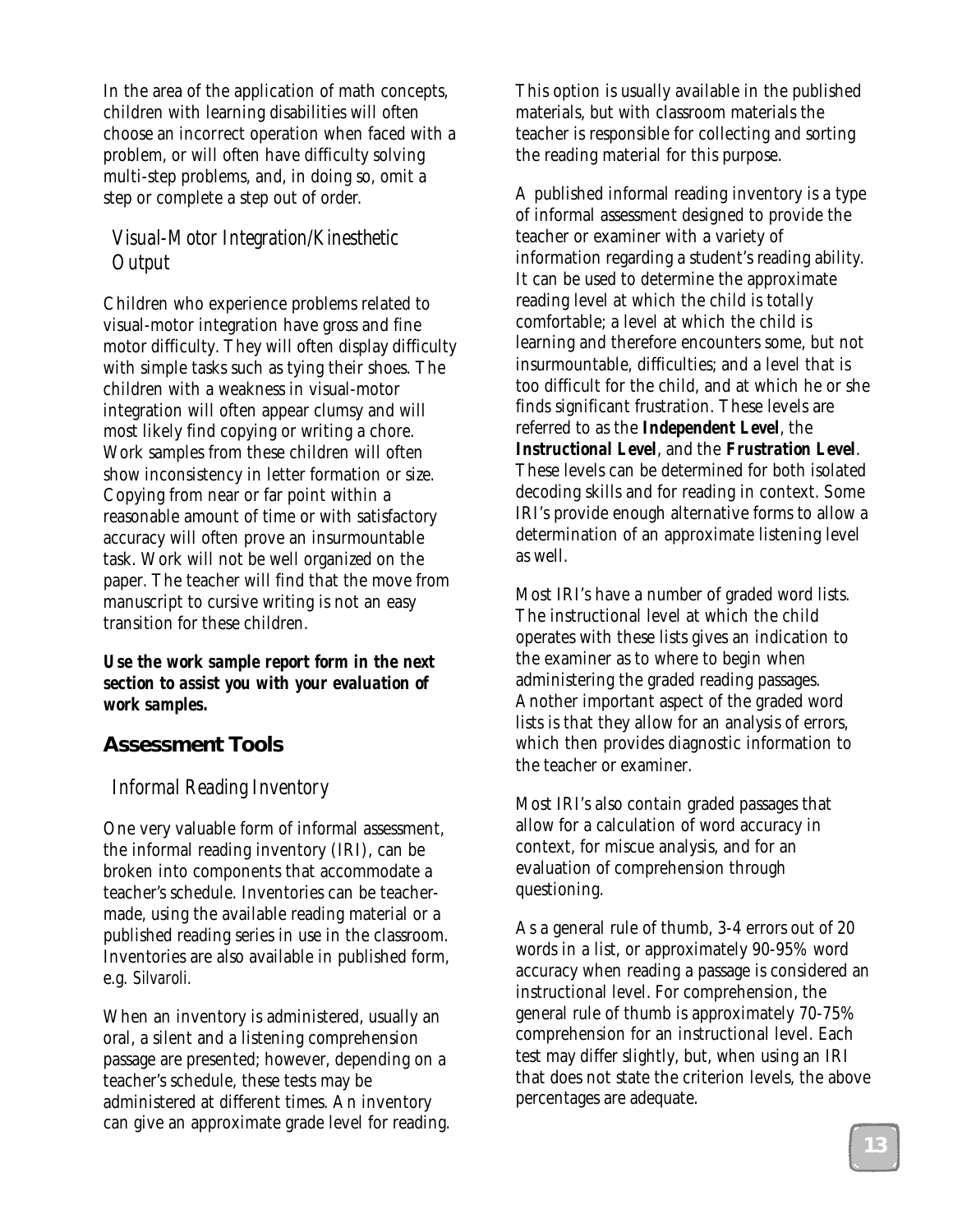# *Graded Word List*

Generally, graded word lists as contained in IRI's, tests such as the *Brigance*, or published lists such as the *Dolch* have a range from kindergarten level to grade 12.

Frequently, a significant shift occurs in the difficulty and types of words encountered after the third-grade level. Prior to this level, many children rely heavily on their sight word vocabulary. Generally, from the fourth-grade level and on, the students are required to use their strategies for decoding unknown words to a greater extent. As such is the case, even though children may do very well (independent level) on a third-grade reading list, they may experience frustration when attempting the fourth-grade level list.

If this happens, the teacher can hypothesize that a basic sight vocabulary has been established, but more comprehensive word attack strategies have not been developed to assist the children when encountering new and more difficult words.

When administering word lists, the teacher should make a check mark next to the word when the child has read the word correctly, and write the pronunciation of the word that has been read if the word has been read incorrectly. This can be later used for analysis.

When analysing the errors from a word list, the teacher should make note of any **pattern of errors** that are seen. These patterns may include, but are not limited to, some of the following:

- Miscue is **visually similar** to the stimulus word, indicating that the child is relying on his visual memory and visual cueing system to attack the word - e.g. "mysterious" pronounced as "mistress."
- Errors indicate a **visual perception** weakness e.g. reversals such as "drink" read as "brink," transpositions, such as "girl" read as "gril," inversions such as "want" read as "waut."
- Errors in **medial vowel** sounds e.g. "glimpse" pronounced as "glumpse", "haunt" pronounced

as "hunt" - may indicate weaknesses in auditory analysis.

- Errors show only parts of the word have been identified. Some children identify only the first consonant, blend or syllable. Others may identify the beginning and end of a word but miss the medial portion. Be aware of where the child is focusing his or her attention in a word.
- Errors show difficulty with **auditor y conceptualization**. These errors show that the child has little awareness of sound correspondence, and the word produced will have very little relation to the stimulus word e.g. "salary" read as "serious."
- Errors show missing or added prefixes or suffixes - e.g. "assemble" read as "assembly," "evaporate" read as "evaporated."

In general, the teacher should hypothesize as to what strategy the children are attempting to use when they encounter an unknown word in isolation. Word miscues can also be analysed for words in context. Each of the guidelines or examples above applies, although added semantic, pragmatic and syntactic cueing systems are also playing a part.

This word list was read by a child in grade 6. He was at an independent level on the third-grade reading list and then encountered frustration with this fourth-grade reading list. *(Burns/Roe IRI)*. What can you hypothesize from the pattern of errors seen in this list?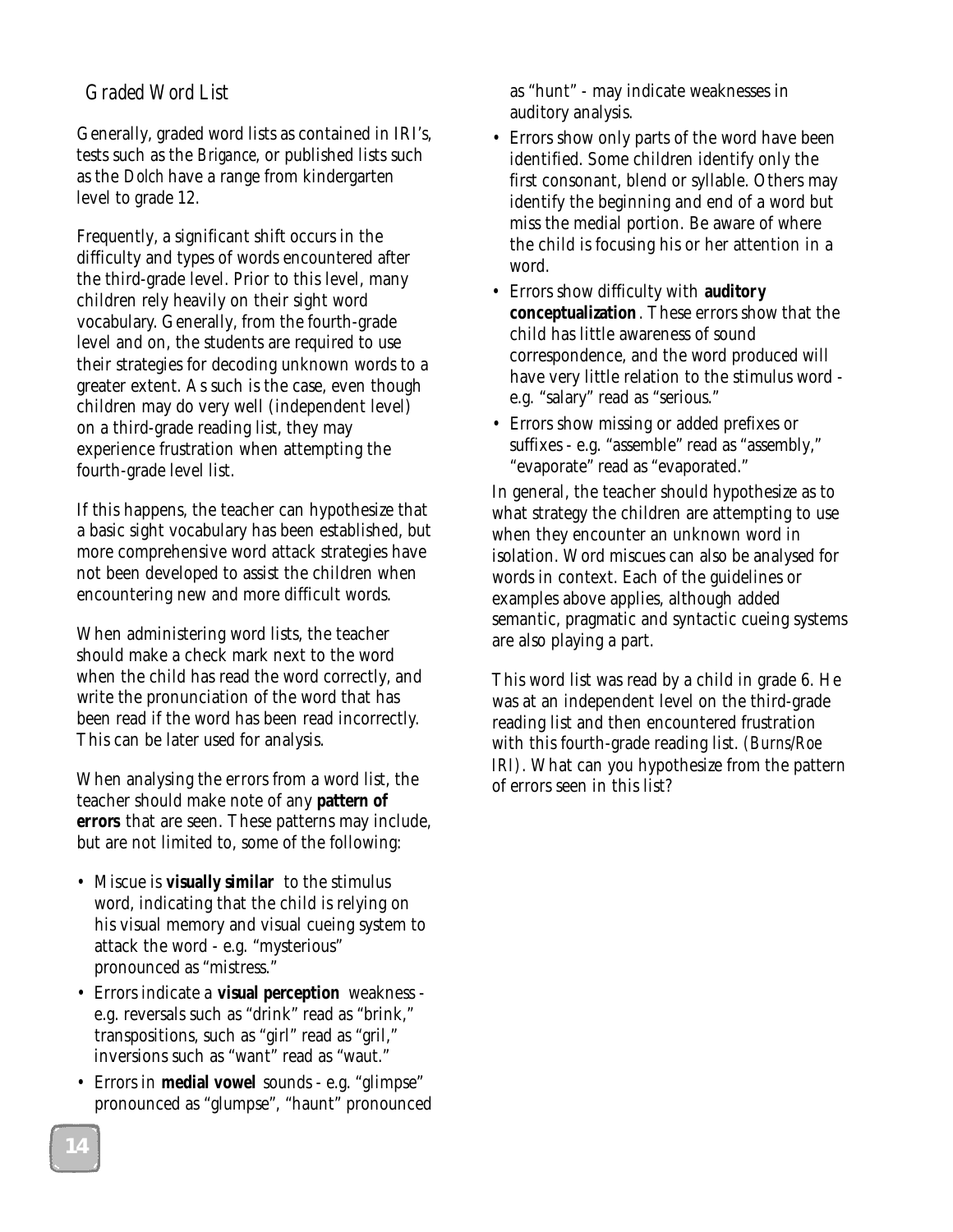| <b>Stimulus</b> | <b>Response</b> |
|-----------------|-----------------|
| cartridge       | $chart$         |
| disease         | dizzy           |
| disturbance     | disturbance     |
| foundation      | foundaction     |
| gaze            | $^{+}$          |
| harpoon         | $^{+}$          |
| jewel           | jello           |
| nervous         | $\ddot{}$       |
| offend          | often           |
| prairie         | $pr. \ldots$    |
| relief          | $\ddot{}$       |
| remote          | $\ddot{}$       |
| rumor           | rum or          |
| salary          | celery          |
| serious         | serse           |
| wilderness      | winderness      |

In the previous example, several patterns can be noted. First, it is evident that the child is able to identify the first few letters if not the first syllable of the word he or she is trying to identify. It is also evident that the child is using the visual mode to try to interpret the unknown word. The child identifies the first part of the word, then focuses on one or two key consonants and then fabricates the rest of the word around these key consonants. This pattern is further supported in the errors where the child "reads" the word, but, by the inflection, one can tell that the word is not recognized; e.g. rumor…was read…RUM or, disturbance…..was read…DIS tur bance. The reading of the word "salary" as "celery" shows that the student recognizes the shape and key consonants of the word.

One can hypothesize from the errors on this list that the child relies on his visual system to help him unlock unknown words, but he or she has few other efficient strategies to assist him or her.

#### *Running Record*

A running record is a way of observing, scoring and analysing a child's reading behaviour. A running record can assist the teacher in determining what strategies the child is using, to which cueing system(s) the child is attending, whether or not the reading passage is at an

appropriate level for the child, and whether or not the child is monitoring and self-correcting as he or she is reading.

A teacher generally sits next to the child with the reading passage in view. Using a coding system, the teacher records everything the child reads. Generally a check mark is used to indicate a word read correctly. Teachers may use their own marking system or one such as is indicated in Marie Clay's book *An Observation Survey of Literacy Achievement.*

Running records give an indication of word accuracy in the form of a percentage, found by dividing the number of correct words by the total number of words and multiplying by 100%.

#### **Number of words correct Total number of words x 100% =**

A percentage of approximately 90-95% would be considered an instructional level.

Analysis of the running record involves examining each error or self-correction and determining the cause of the error or selfcorrection. In each case the teacher considers whether or not the child is using any of the four cueing systems, i.e. graphophonic, syntactic, pragmatic, or semantic, as he or she is reading. The teacher also considers whether or not the child is making predictions. (Adapted from Teacher's Manual for *Early Success Program* by Houghton Mifflin)

### *Miscue Analysis*

Miscue analysis is a means by which an examiner, usually a teacher, marks and then diagnostically analyses the oral reading of a child on the basis of the pattern of errors. Miscue analysis allows the teacher to hypothesize the strategies that a child uses when he or she is reading words in context. A word-accuracy score can also be obtained in this manner. The following is a suggested marking system, although teachers may develop their own: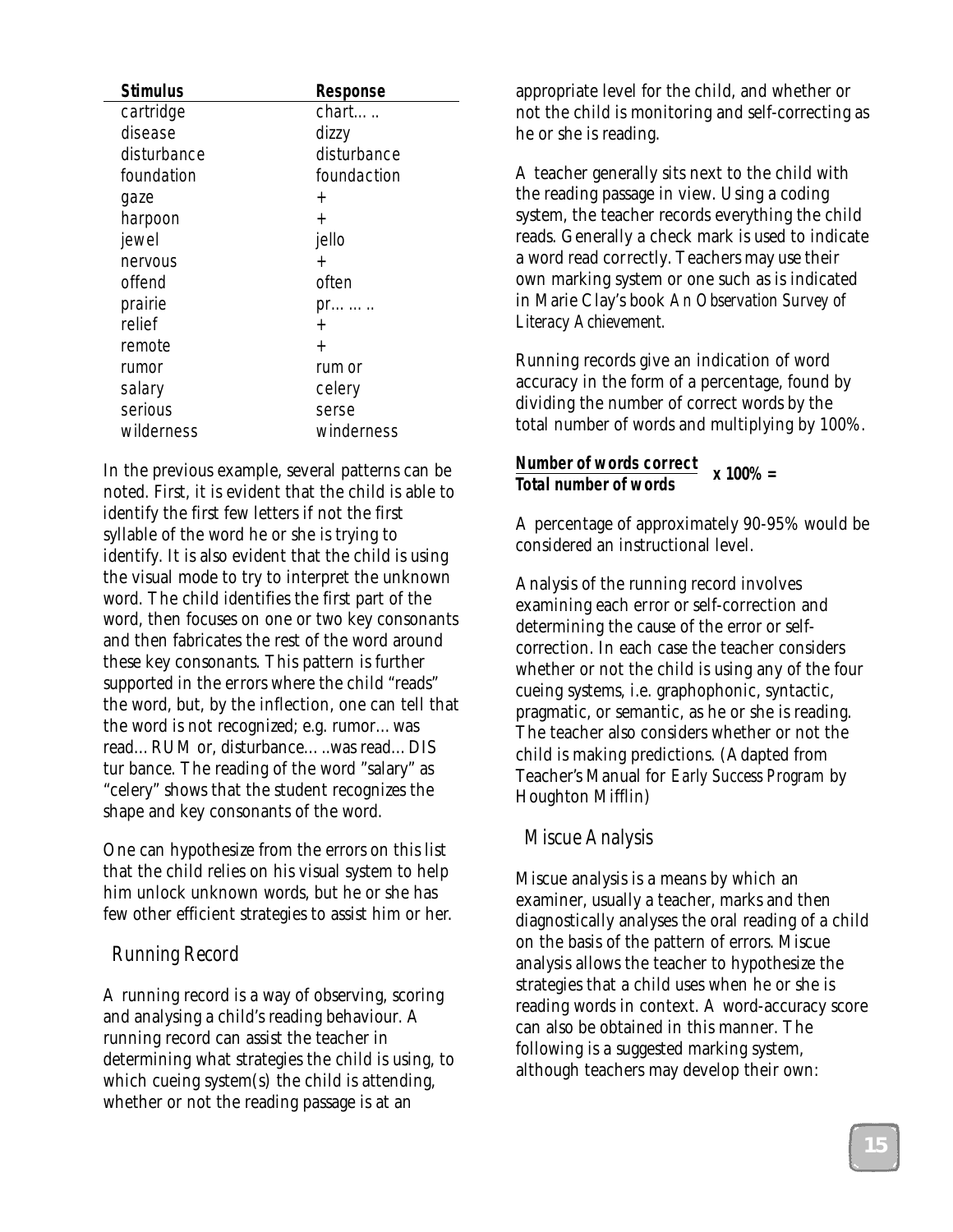# **Marking:**

| • mispronunciation        | wert<br>went                    | The student attempts to pronounce the word but<br>produces a nonsensical word that has no meaning.                        |
|---------------------------|---------------------------------|---------------------------------------------------------------------------------------------------------------------------|
| • substitution            | want<br>went                    | A real word is substituted incorrectly.                                                                                   |
| • insertion               | sent $\stackrel{on}{\wedge}$ to | The student inserts a word or a series of words that<br>does not appear in the text.                                      |
| • omission                | $to$ School                     | A word or words are omitted from the text.                                                                                |
| • repetition              | in the house                    | A word or words are repeated.                                                                                             |
| • reversal                | that he saw                     | The word order is reversed or transposed.                                                                                 |
| • lengthy pause           | $\frac{1}{2}$                   | The student stops for a second or more.                                                                                   |
| • successful correction   | in my house<br>C<br>in the roof | The student successfully corrects a miscue.                                                                               |
| • unsuccessful correction | in my house<br>U<br>on the roof | The student attempts a correction but is unsuccessful<br>in producing the word.                                           |
| • meaningful substitution | Τ                               | The miscue makes sense within the context of the<br>sentence or story.                                                    |
| • prediction              | P                               | The miscue indicates that the child is predicting as he<br>or she is reading.                                             |
| nonsense word             | N                               | The miscue does not make sense whether as a<br>prediction or as a meaningful miscue. Usually these are<br>nonsense words. |

*(Adapted from manual for Burns/Roe Informal Reading Inventory)*

In order to interpret properly the miscue analysis, teachers must rely on their knowledge of the reading process to determine what strategies the child is attempting to use as he or she is reading. Initially teachers should look for the use of the **semantic** cueing system. In other words, teachers should try to determine whether or not the child is attempting to construct meaning as he or she is reading. The use of the semantic system will be evident in the child's use of **meaningful substitution** and **prediction**, particularly when the prediction is self-corrected. The use of the **syntactic system** is evident in substitutions that are **meaningful within a sentence**, but not necessarily within the context of the story. The child bases his or her predictions on the word order or sentence pattern (syntax). Self-corrections will also be evident in miscues that are not **grammatically correct**.

The use of the **pragmatic system** is evident in miscues where it is evident that the child has or has not attended to conventions of print, such as different forms of genres, or conventions such as capital and lower-case letters or punctuation.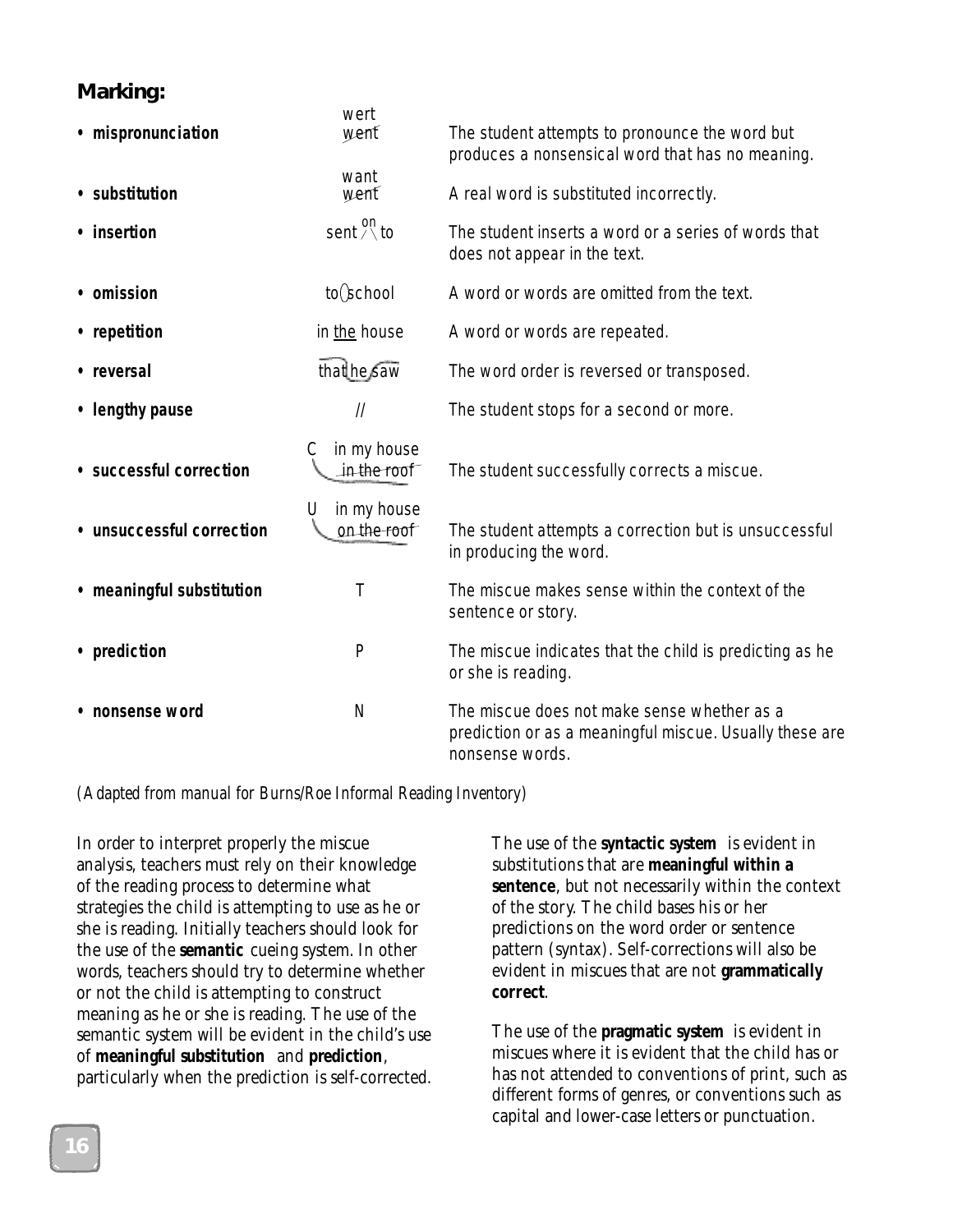The use of the **graphophonemic system** will be evident in miscues that are visually similar or sound similar to the original word, but may not necessarily make sense.

It is the teacher's job to determine on which of these systems the child is relying most heavily. The teacher should attempt to determine if the child is using good reading strategies, or if he or she is a word-by- word reader who is not attending to the context of the story.

### **Reading Starts with Understanding Phonemes**

Reading starts with phonemic awareness – the ability to notice, think about and manipulate the individual sounds in words or phonemes. Phonemes are the smallest units of sound in our language that can make a difference in the meaning of a word (like *cat* vs. *rat*). From just forty- four of these speech sounds, we create all the words of the English language.

Phonemic awareness is an auditory skill. A child may have satisfactory hearing but still not be able to recognize phonemes in context. Phonemes are much harder to interpret in noisy situations, when they blend with other sounds, or when they occur in a series of rapid successive speech sounds.

Phonemic awareness is part of a broader skill set called **phonological awareness** , which is the ability to recognize and use all sizes of sound units, such as words, syllables and phonemes. Phonological processing, and particularly phonemic awareness, is the primary area where children with reading difficulties may differ from other children.

A child is said to have a phonological-processing problem when he or she has difficulty perceiving, decoding, remembering and retrieving verbal information. These auditory skills are necessary for children learning any language, even a language as different from English as Chinese.

Children who grasp quickly the relationships between letters and word sounds almost always become better readers than children who struggle with these relationships do. Phonological awareness is not all that a child needs to learn to read, but it is a necessary and an integral part of the process for most children.

Research has shown that children with a weak awareness of sound/letter relationships and phonology are, on average, below their peers in reading ability. That is, those in the bottom twenty percent of phonological awareness at the beginning of the first grade are about two and a half grade levels or more below their peers in reading by the end of the fifth grade. (Adapted from *Fast ForWord – Building a Foundation for Reading*)

Phonemic awareness is not phonics. Phonemic awareness is an understanding about spoken language. Children who are phonemically aware can tell the teacher that *bat* is the word the teacher is representing by saying three separate sounds in the word. They can tell the teacher all of the sounds in the spoken word *dog*. They can tell the teacher that, if the last sound were taken off the word *cart*, the word would be *car*. Phonics, on the other hand, is knowing the relation between specific printed letters (including combinations of letters) and specific spoken sounds. The teacher is asking children to show their phonics knowledge when asking them which letter makes the first sound in *bat* or *dog*, or when asking them the last sound in *car* or *cart*. The phonemic awareness tasks that have predicted successful reading are tasks that demand that children attend to spoken language, not tasks that simply ask students to name letters or tasks that ask them to tell which letters make which sounds. In fact, if phonemic awareness just meant knowledge of letter/sound relations, there would have been no need to coin a new term for it. (*From International Reading Association. Reading Online*)

The level of phonemic awareness that a child exhibits on entering school when he or she is faced with an alphabetic script is widely held to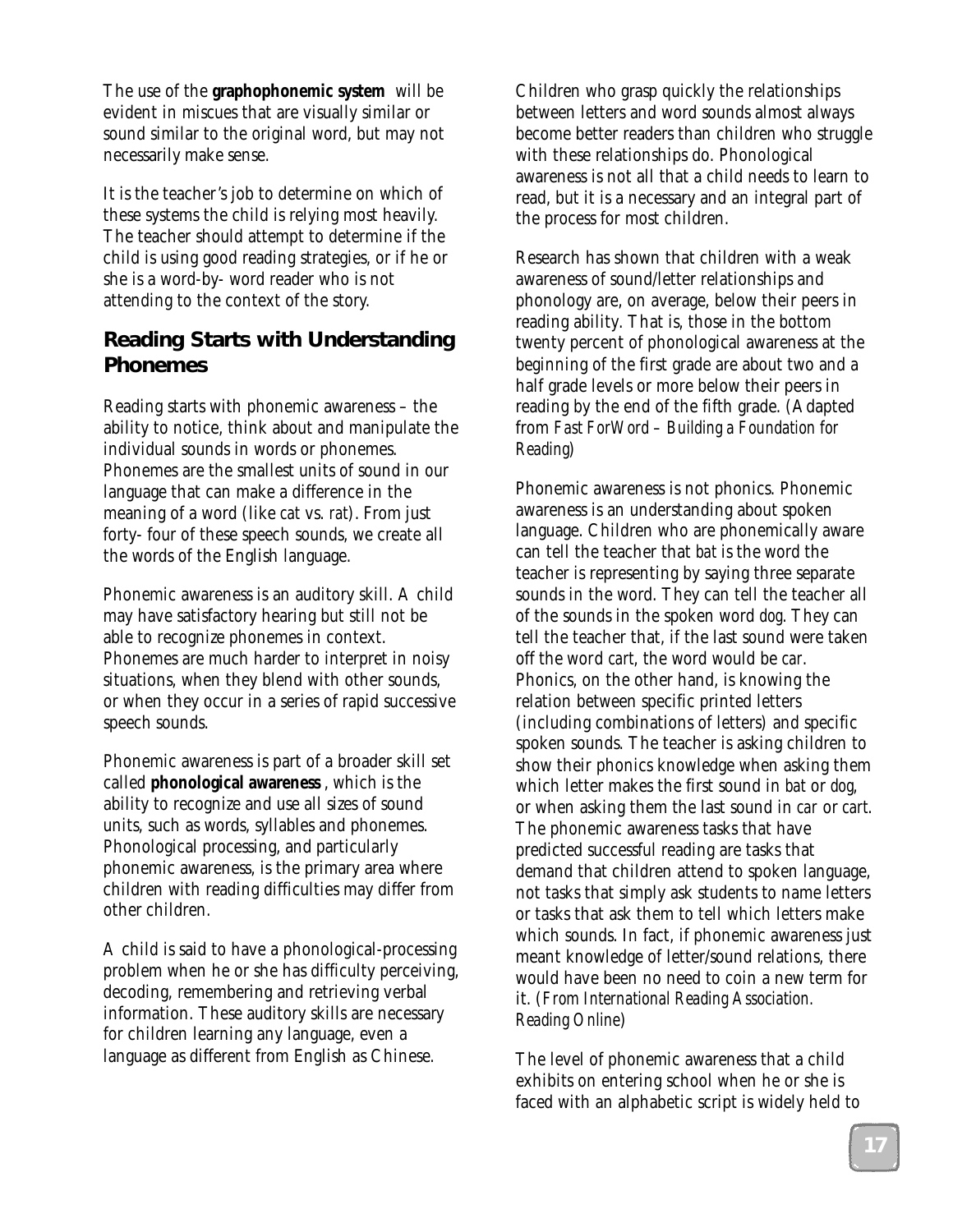be the strongest single determinant of the success that he or she will experience in learning to read – or conversely, the likelihood that he or she will fail.

Among readers of alphabetic languages, those who are successful invariably have phonemic awareness, whereas those who lack phonemic awareness are invariably struggling. Research clearly shows that phonemic awareness can be developed through instruction and, furthermore, that such instruction significantly accelerates children's subsequent reading and writing achievement.

# **Informal Tests of Information Processing**

One of the key factors in identifying the needs of a child with Specific Learning Disability is the identification of areas of weakness and strength, which relate to the ways in which the child processes visual, auditory or kinesthetic information. Informal tests such as the *Slingerland Screening Tests for Identifying Children with Specific Language Disability* can provide essential information for understanding the learning needs of the child with Specific Learning Disability. Tests such as the *Slingerland* provide information on visual perception, visual memory, visual motor processing, auditory memory, and auditory perception. Such tests, since they are informal, can be developed at a district or school level, although various published materials are available.

Once processing needs are determined, strategies to assist children in using their processing strengths and coping with their processing weaknesses can be developed. Tests such as the *Slingerland* are **informal** and therefore are not standardized using a normative process. However, general guidelines have been established for their use.

# **Standardized Tests of Educational Achievement**

Another form of assessment tool that is critical to the process of identifying and planning for the needs of children with specific learning disability is the standardized test of educational achievement. There are many examples of this type of test, but the ones that give the most information relative to children with Specific Learning Disability are tests that assess reading decoding, reading comprehension, math computation, math applications, and/or written language, and have the capability of providing information related to error analysis. Some examples of this type of test include, but are not limited to, *Kaufman Test of Educational Achievement, Woodcock Reading Mastery Test –Revised, Keymath Diagnostic Arithmetic Test – Revised.*

Standardized tests of educational achievement have been taken through a normative process and show evidence of validity and reliability. Formal assessment procedures employ tightly organized test materials, structured test situations, and group-based comparisons. These tests often have a highly prescribed test format and are designed to reveal data that can be compared to that obtained on children who were tested during the instrument's construction. (Guerin and Maier 1983)

In most cases, those qualified to administer this type of test include, but are not limited to, school psychologists, learning disabilities specialists, educational diagnosticians, reading specialists, clinical psychologists, remedial reading teachers, resource and methods teachers, counsellors, social workers, and others within the general fields of psychology, education, and social service who have background training in assessment. (KTEA Manual 1985).

Other tests, such as the *Wechsler Individual Achievement Test* (WIAT), are slightly more restrictive in the qualifications of those permitted to administer them. Usually, individuals in educational or psychological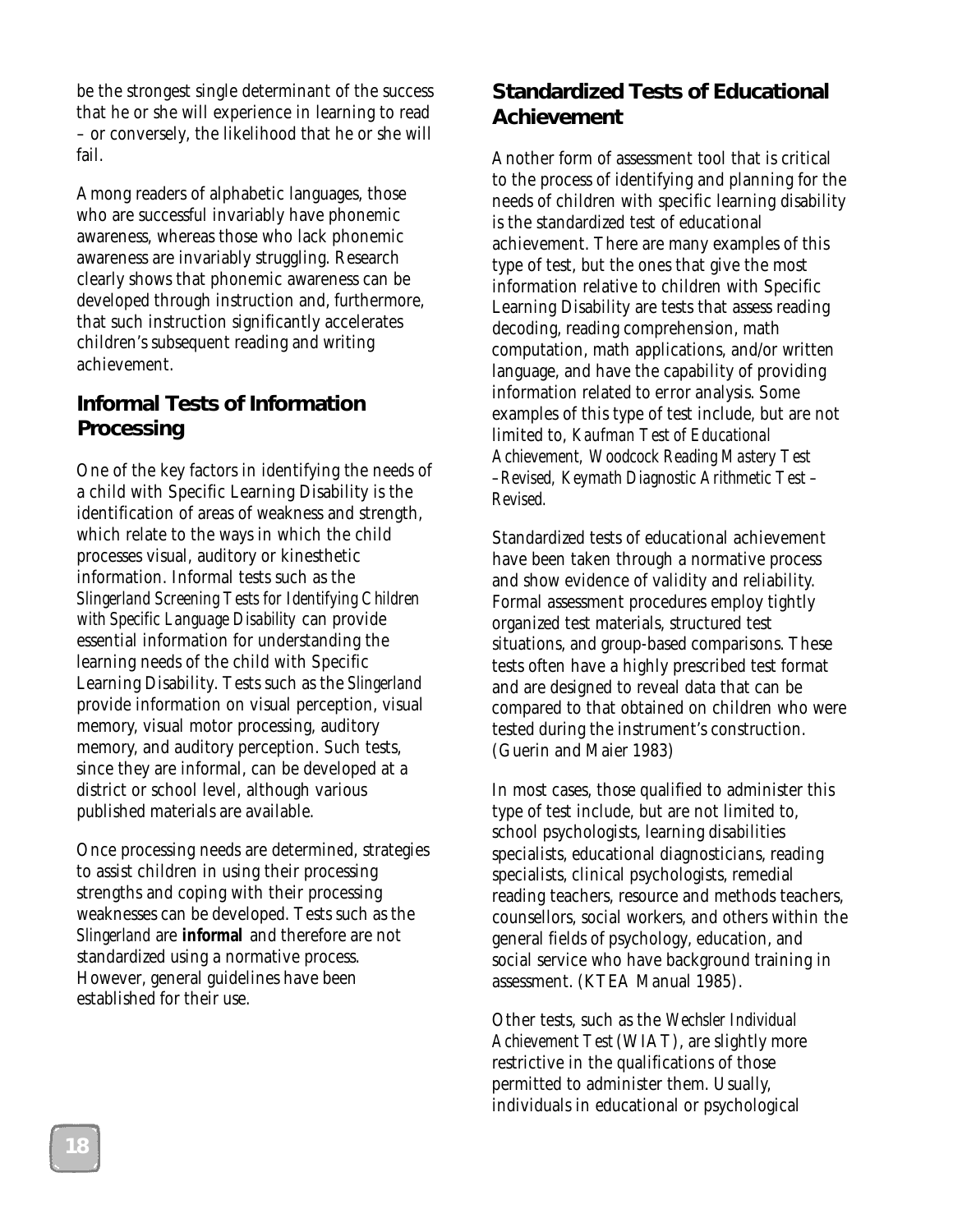testing who have *graduate level training* in the use of individually administered assessment instruments are qualified to administer these tests. (WIAT Manual 1990) Many resource and methods teachers would fall into this category.

In each case it is best to consult the test manual for reference to examiner qualifications.

Standardized tests of educational achievement provide further information related to the children's level of skill development in certain academic areas as compared to a normative group of children, whether in the same grade or age group. Children with learning disabilities generally show significant lags in one or more academic areas.

# **Standardized Tests of Information Processing**

Similar to informal tests of information processing, standardized tests of information processing, such as the *Detroit Tests of Learning Aptitude: 4*, also provide information related to visual memory, visual perception, visual-motor processing, auditory memory, auditory perception and kinesthetic processing. Tests such as the *Peabody Picture Vocabulary Test – III* and the *Expressive Vocabulary Test* provide information on general vocabulary usage. More in-depth language tests such as the *Test of Language Development (Intermediate or Primary): 3* provide information related to language processing and pragmatics. There are many of these types of tests available, but again the examiner qualifications are restricted.

# **Standardized Tests of Intellectual Functioning**

In order to confirm whether or not children are diagnosed with Specific Learning Disability, a standardized measure to determine intellectual potential, such as the *Wechsler Intelligence Scale for Children-III*, should be completed. The results from this testing will help determine if a discrepancy between intellectual potential and academic achievement is present. Furthermore,

analysis of the various subtests can help to clarify strengths and weaknesses in information processing. Examiner qualifications for this type of test are the most restricted. Teachers may find the book **How to Detect Reading/Lear ning Disabilities Using the WISC-III** by Evelyn Searls (1997) helpful in demystifying WISC-III results.

Administration of a test of intellectual functioning should be the last step in the assessment process for children with Specific Learning Disability. Having progressed from informal assessment to formal assessment, and having had psychologists, district personnel, resource teachers, classroom teachers and parents involved in a collaborative planning process, the children should already have an educational program designed to address their needs.

For those children whose information processing is hindered by weaknesses related to focus of attention, further investigation with the assistance of a psychologist, using behaviour related tests such as the *Conners' Rating Scales-Revised*, may be warranted.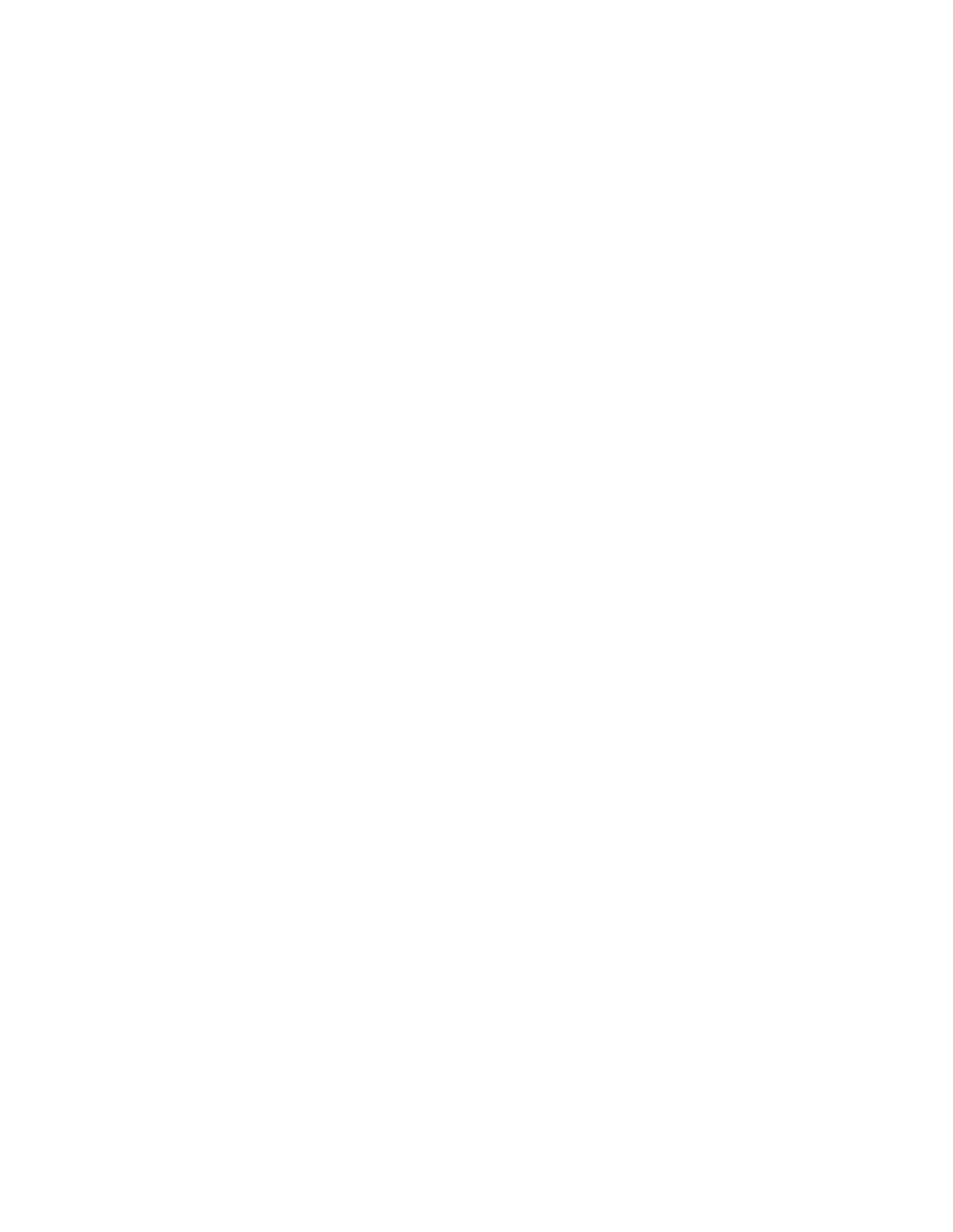# **Observations Report Form General**

| <b>Student's Name:</b>                                                                                          | Date: |
|-----------------------------------------------------------------------------------------------------------------|-------|
| Oral Language: and Contract Contract Contract Contract Contract Contract Contract Contract Contract Contract Co |       |
|                                                                                                                 |       |
|                                                                                                                 |       |
|                                                                                                                 |       |
| Handwriting or Printing: National Prince of America and America and America and America and America and America |       |
|                                                                                                                 |       |
|                                                                                                                 |       |
|                                                                                                                 |       |
| Copying Ability: Copying Ability:                                                                               |       |
|                                                                                                                 |       |
|                                                                                                                 |       |
|                                                                                                                 |       |
| Focus of Attention:<br><u> 1989 - John Stein, Amerikaansk politiker (</u>                                       |       |
|                                                                                                                 |       |
|                                                                                                                 |       |
|                                                                                                                 |       |
| <b>Written Expression:</b>                                                                                      |       |
|                                                                                                                 |       |
|                                                                                                                 |       |
|                                                                                                                 |       |
|                                                                                                                 |       |

(Continued on reverse)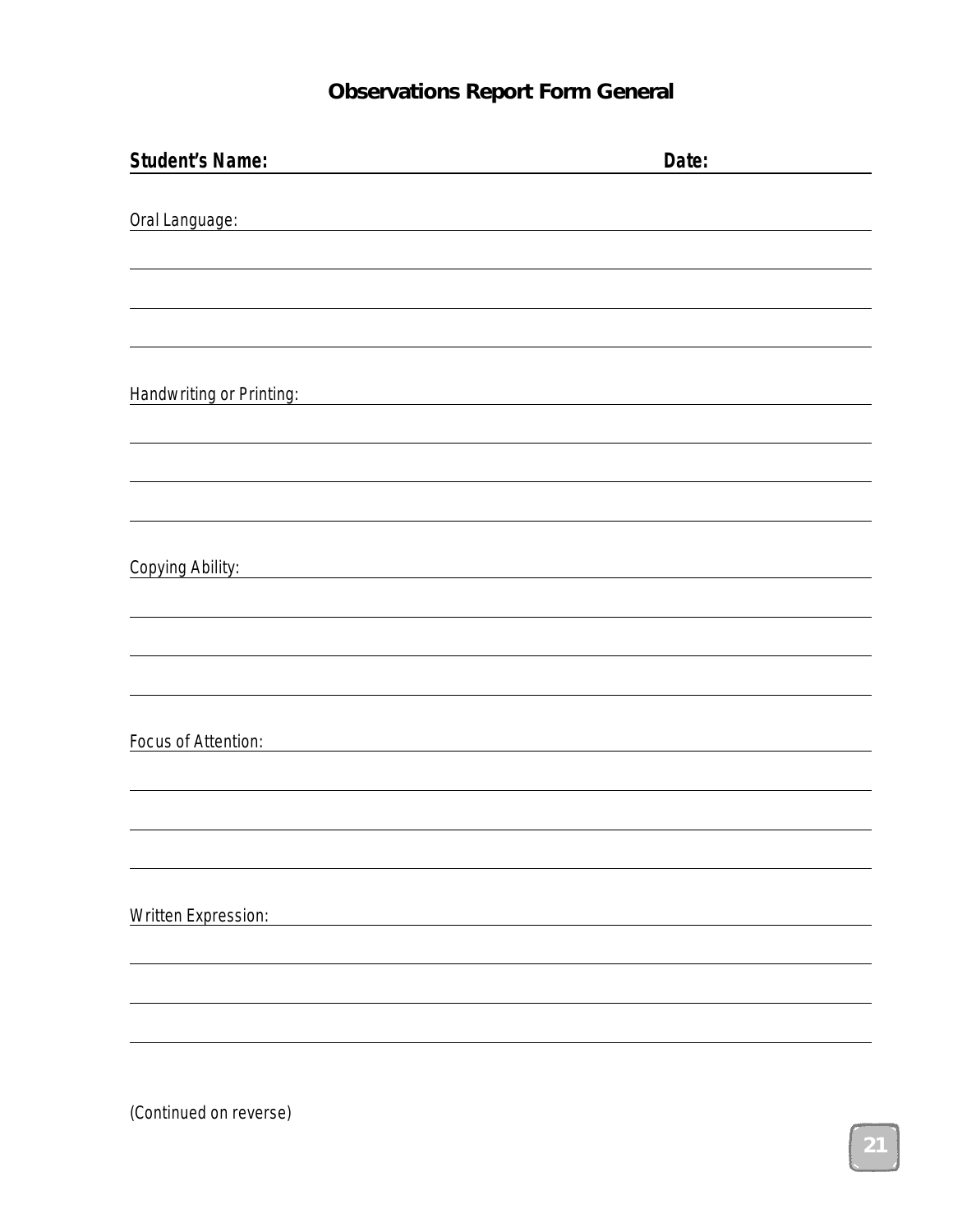Social Skills/Peer Relationships: **Social Skills/Peer Relationships:** 

General Classroom Behaviour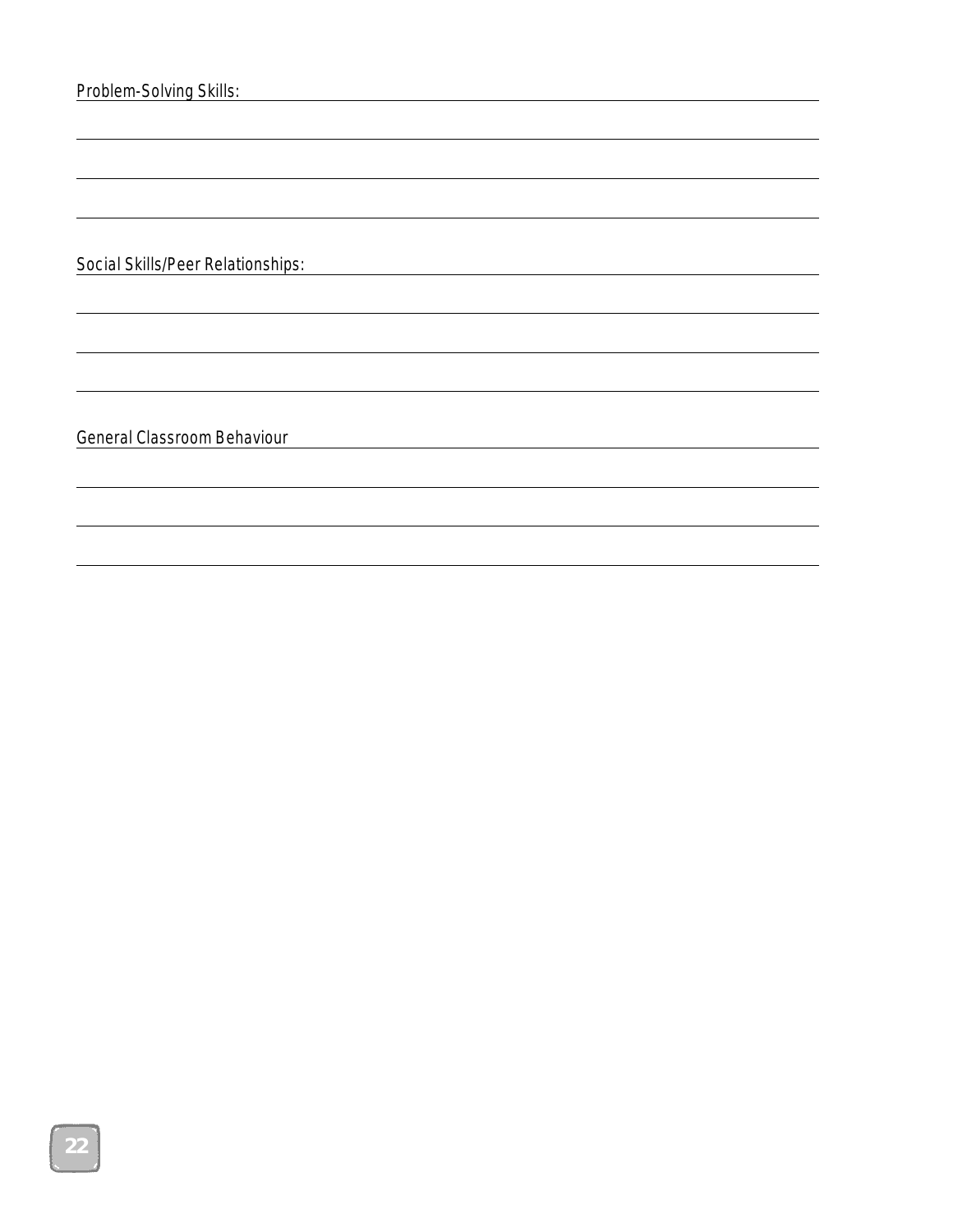# **Observations Report Form General**

| <b>Student's Name:</b>                                                                                         | Date: |
|----------------------------------------------------------------------------------------------------------------|-------|
|                                                                                                                |       |
| Oral Language: experience of the state of the state of the state of the state of the state of the state of the |       |
|                                                                                                                |       |
|                                                                                                                |       |
|                                                                                                                |       |
|                                                                                                                |       |
| Handwriting or Printing: National Prince of Printing:                                                          |       |
|                                                                                                                |       |
|                                                                                                                |       |
|                                                                                                                |       |
|                                                                                                                |       |
| Copying Ability: National Property of Copying Ability:                                                         |       |
|                                                                                                                |       |
|                                                                                                                |       |
|                                                                                                                |       |
|                                                                                                                |       |
| Focus of Attention:                                                                                            |       |
|                                                                                                                |       |
|                                                                                                                |       |
|                                                                                                                |       |
|                                                                                                                |       |
| <b>Written Expression:</b>                                                                                     |       |
|                                                                                                                |       |
|                                                                                                                |       |
|                                                                                                                |       |
|                                                                                                                |       |

(Continued on reverse)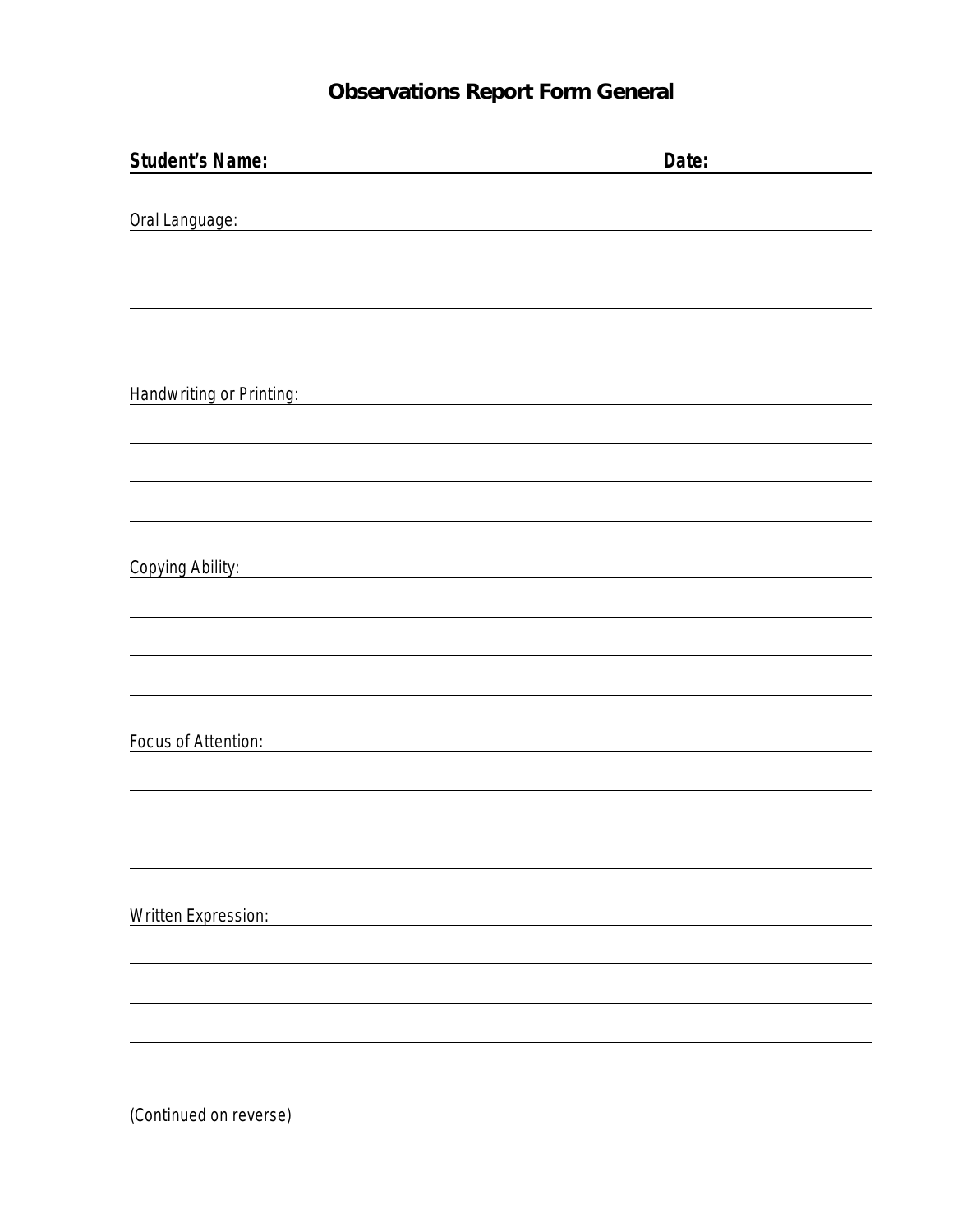<u> 1980 - Johann Barbara, martxa alemaniar a</u>

| Problem-Solving Skills: |  |
|-------------------------|--|
|-------------------------|--|

Social Skills/Peer Relationships:

General Classroom Behaviour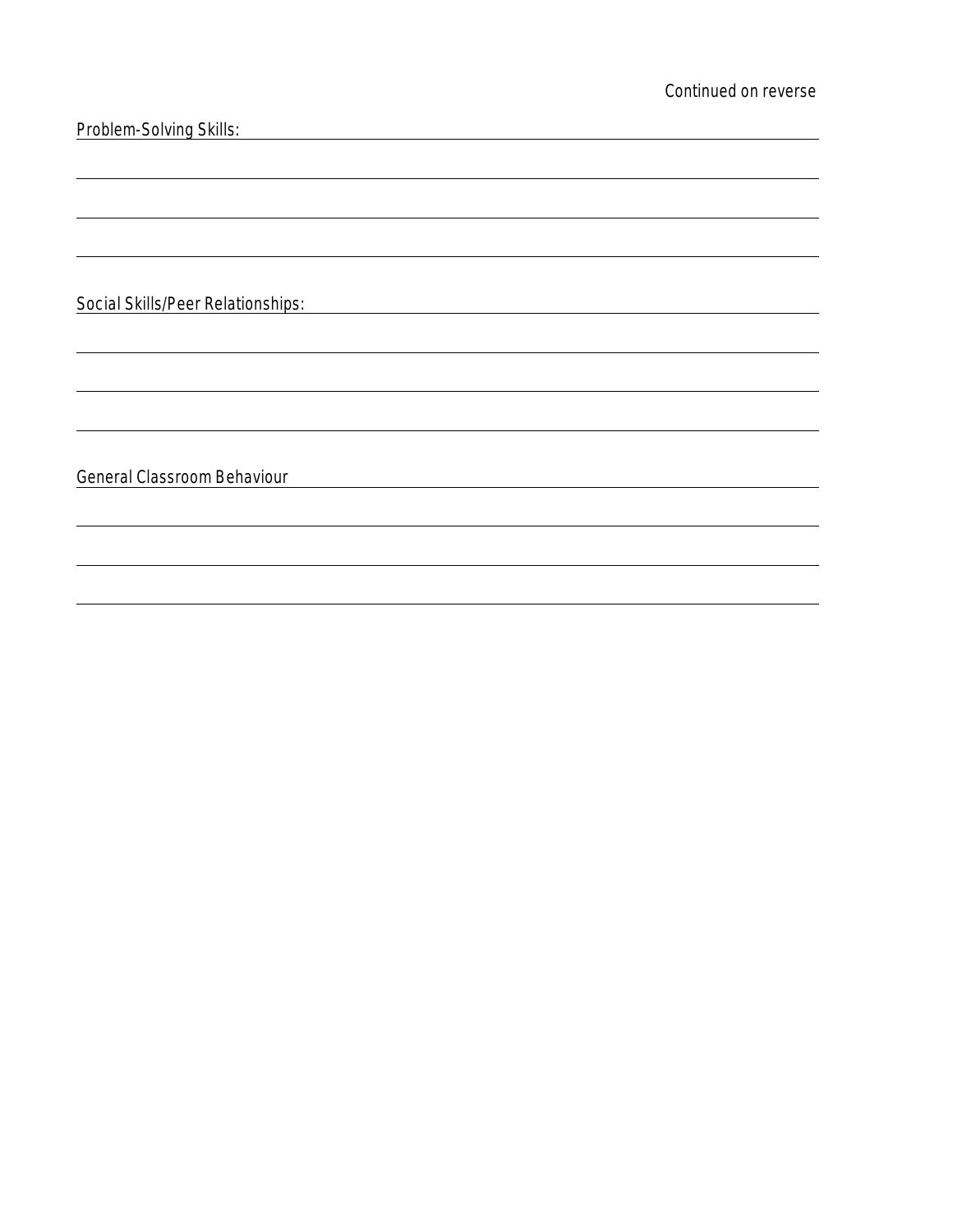# **Work Sample Report Form**

| <b>Student's Name:</b>                                                                                                                                | Date: |
|-------------------------------------------------------------------------------------------------------------------------------------------------------|-------|
|                                                                                                                                                       |       |
| <b>Written Language</b>                                                                                                                               |       |
| <b>Expressing/sequencing thoughts:</b>                                                                                                                |       |
|                                                                                                                                                       |       |
|                                                                                                                                                       |       |
|                                                                                                                                                       |       |
|                                                                                                                                                       |       |
| Sentence/paragraph structure:<br><u> 1980 - Johann Stein, marwolaethau a bhann an t-Amhair an t-Amhair an t-Amhair an t-Amhair an t-Amhair an t-A</u> |       |
|                                                                                                                                                       |       |
|                                                                                                                                                       |       |
|                                                                                                                                                       |       |
|                                                                                                                                                       |       |
| Word order/verb agreement                                                                                                                             |       |
|                                                                                                                                                       |       |
|                                                                                                                                                       |       |
|                                                                                                                                                       |       |
|                                                                                                                                                       |       |
| Expressive vocabulary:<br><u> 1980 - Johann Barn, mars ann an t-Amhainn an t-Amhainn an t-Amhainn an t-Amhainn an t-Amhainn an t-Amhainn an</u>       |       |
|                                                                                                                                                       |       |
|                                                                                                                                                       |       |
|                                                                                                                                                       |       |
|                                                                                                                                                       |       |
| Length of paragraphs/sentences:                                                                                                                       |       |
|                                                                                                                                                       |       |
|                                                                                                                                                       |       |
|                                                                                                                                                       |       |
|                                                                                                                                                       |       |

(Continued on reverse)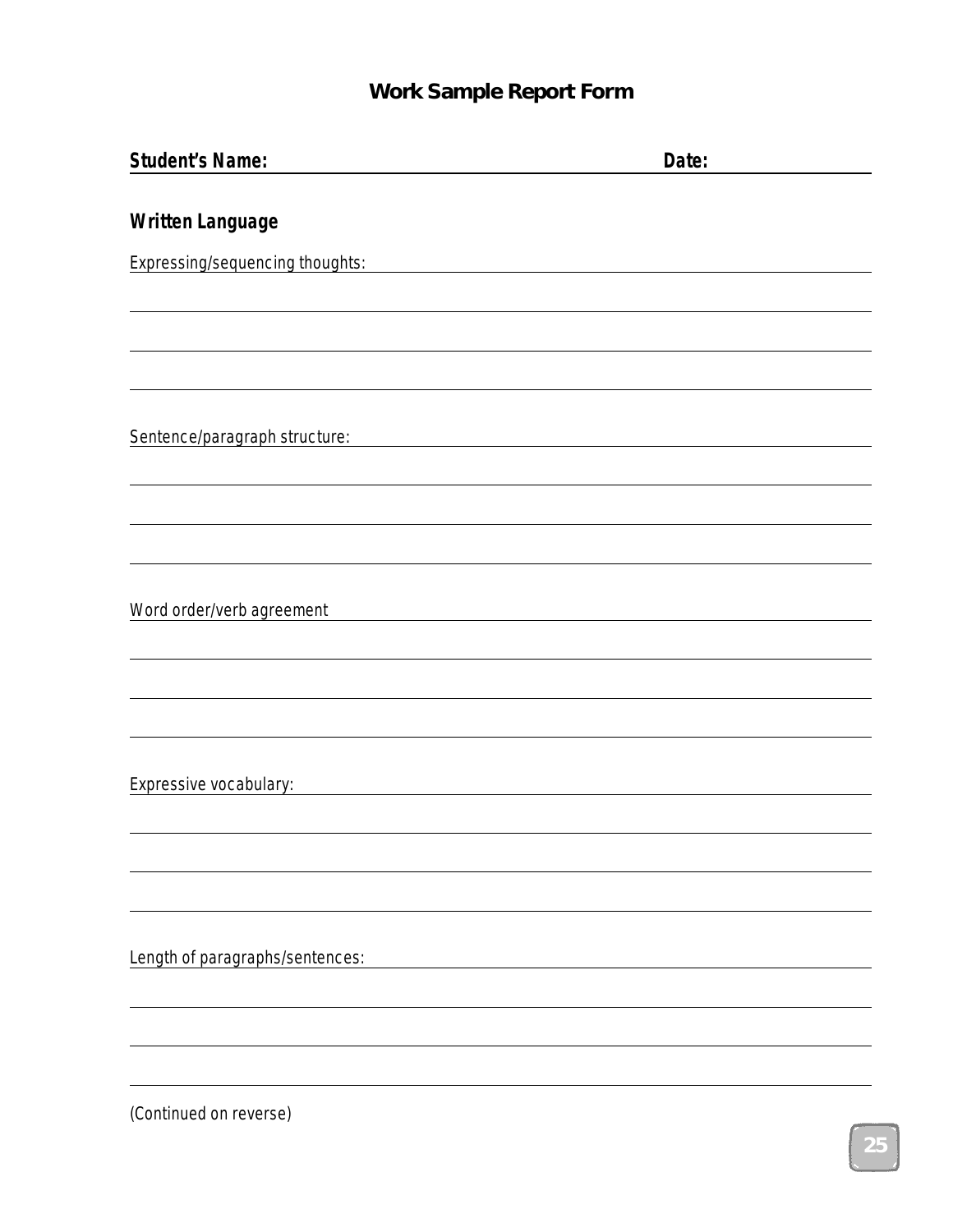Language mechanics/pragmatics

<u> 1989 - Johann Barn, amerikansk politiker (d. 1989)</u>

# **Spelling**

Phoneme/grapheme association<br>
and the contract of the contract of the contract of the contract of the contract of the contract of the contract of the contract of the contract of the contract of the contract of the contract

Regular/irregular patterns:

Letters or sound units omitted/substituted/added/rearranged:

(Continued)

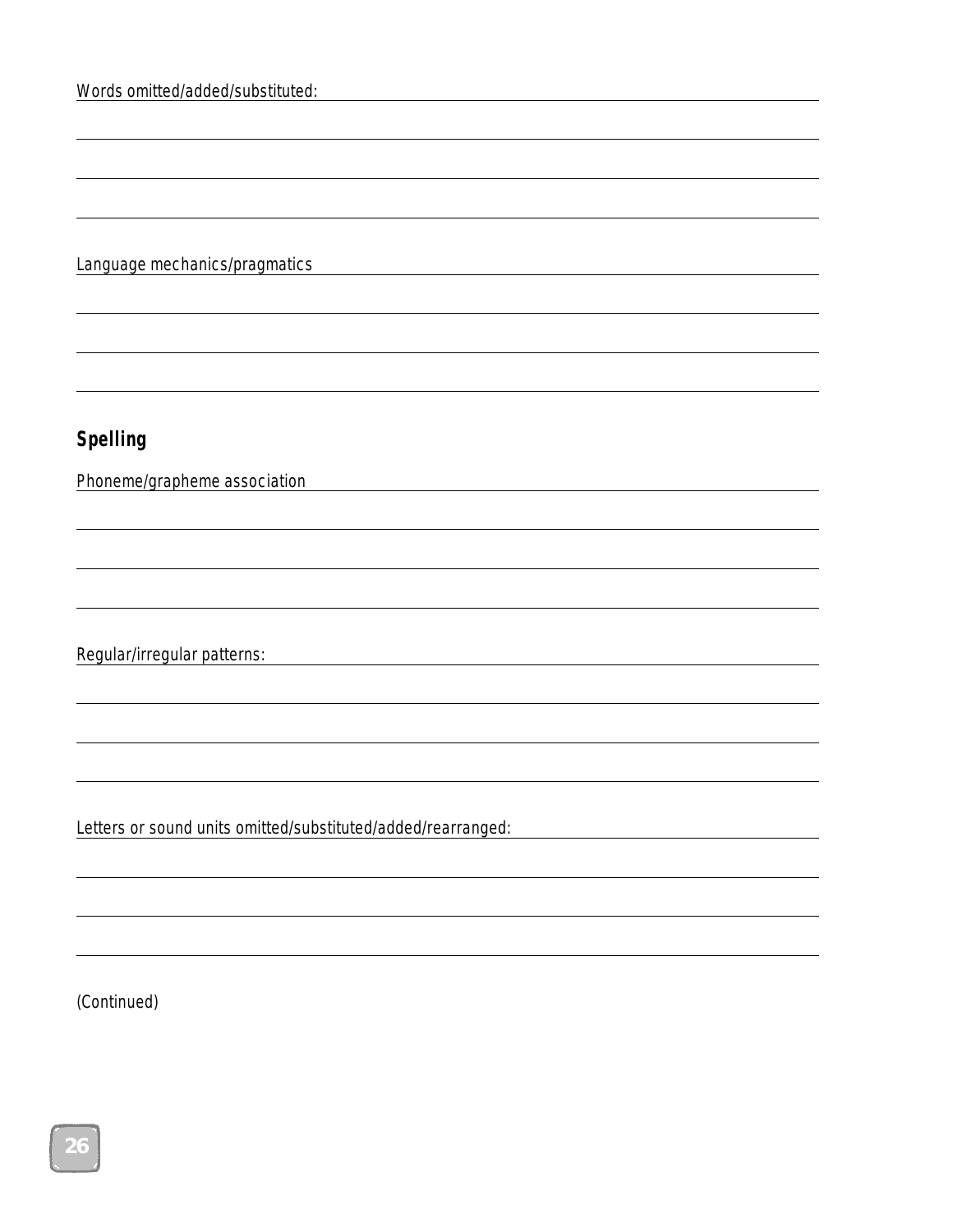# **Work Sample Report Form**

| Prefixes/suffixes/word endings:                                                       |
|---------------------------------------------------------------------------------------|
|                                                                                       |
|                                                                                       |
|                                                                                       |
|                                                                                       |
| Sound analysis                                                                        |
|                                                                                       |
|                                                                                       |
|                                                                                       |
|                                                                                       |
|                                                                                       |
| Spelling lists:<br><u> 1980 - Johann Barn, fransk politik (d. 1980)</u>               |
|                                                                                       |
|                                                                                       |
|                                                                                       |
|                                                                                       |
| Spelling in daily work:<br><u> 1989 - Johann Barn, amerikansk politiker (d. 1989)</u> |
|                                                                                       |
|                                                                                       |
|                                                                                       |
|                                                                                       |
|                                                                                       |
| <b>Expressive Language</b>                                                            |
| Oral vocabulary:                                                                      |
|                                                                                       |
|                                                                                       |
|                                                                                       |
|                                                                                       |
|                                                                                       |
|                                                                                       |
| Word finding:                                                                         |
|                                                                                       |
|                                                                                       |
|                                                                                       |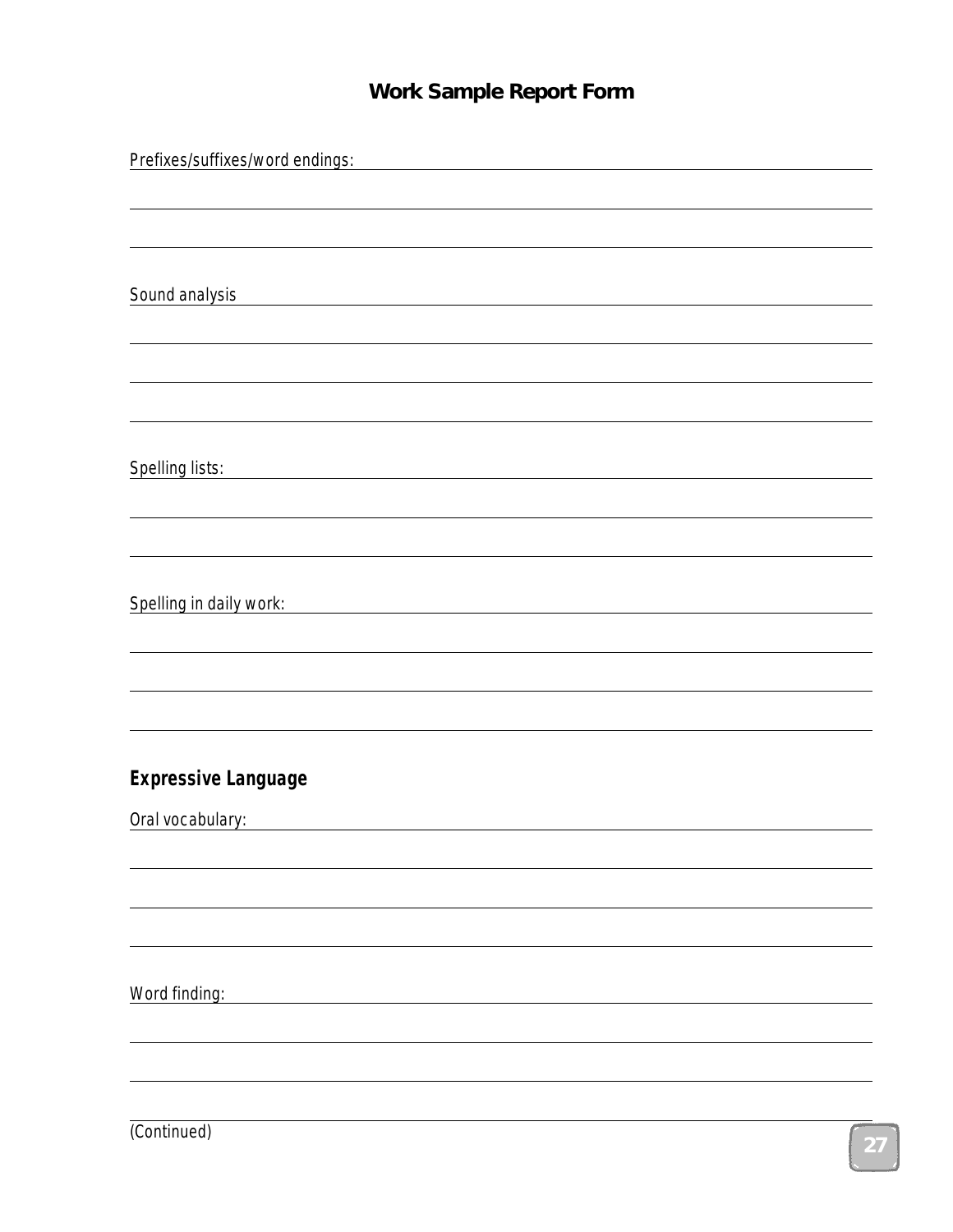| Fluency in conversation:<br><u> 1980 - Jan Stein Stein Stein Stein Stein Stein Stein Stein Stein Stein Stein Stein Stein Stein Stein Stein S</u> |
|--------------------------------------------------------------------------------------------------------------------------------------------------|
|                                                                                                                                                  |
|                                                                                                                                                  |
|                                                                                                                                                  |
|                                                                                                                                                  |
| Sentence structure/syntax:                                                                                                                       |
|                                                                                                                                                  |
|                                                                                                                                                  |
|                                                                                                                                                  |
|                                                                                                                                                  |
| Words omitted:<br><u> 1980 - John Stein, Amerikaansk politiker (</u>                                                                             |
|                                                                                                                                                  |
|                                                                                                                                                  |
|                                                                                                                                                  |
|                                                                                                                                                  |
| General articulation:<br><u> 1980 - Johann Barbara, martxa alemaniar a</u>                                                                       |
|                                                                                                                                                  |
|                                                                                                                                                  |
|                                                                                                                                                  |
|                                                                                                                                                  |
| Comprehension of questions:                                                                                                                      |
|                                                                                                                                                  |
|                                                                                                                                                  |
|                                                                                                                                                  |
|                                                                                                                                                  |

(Continued)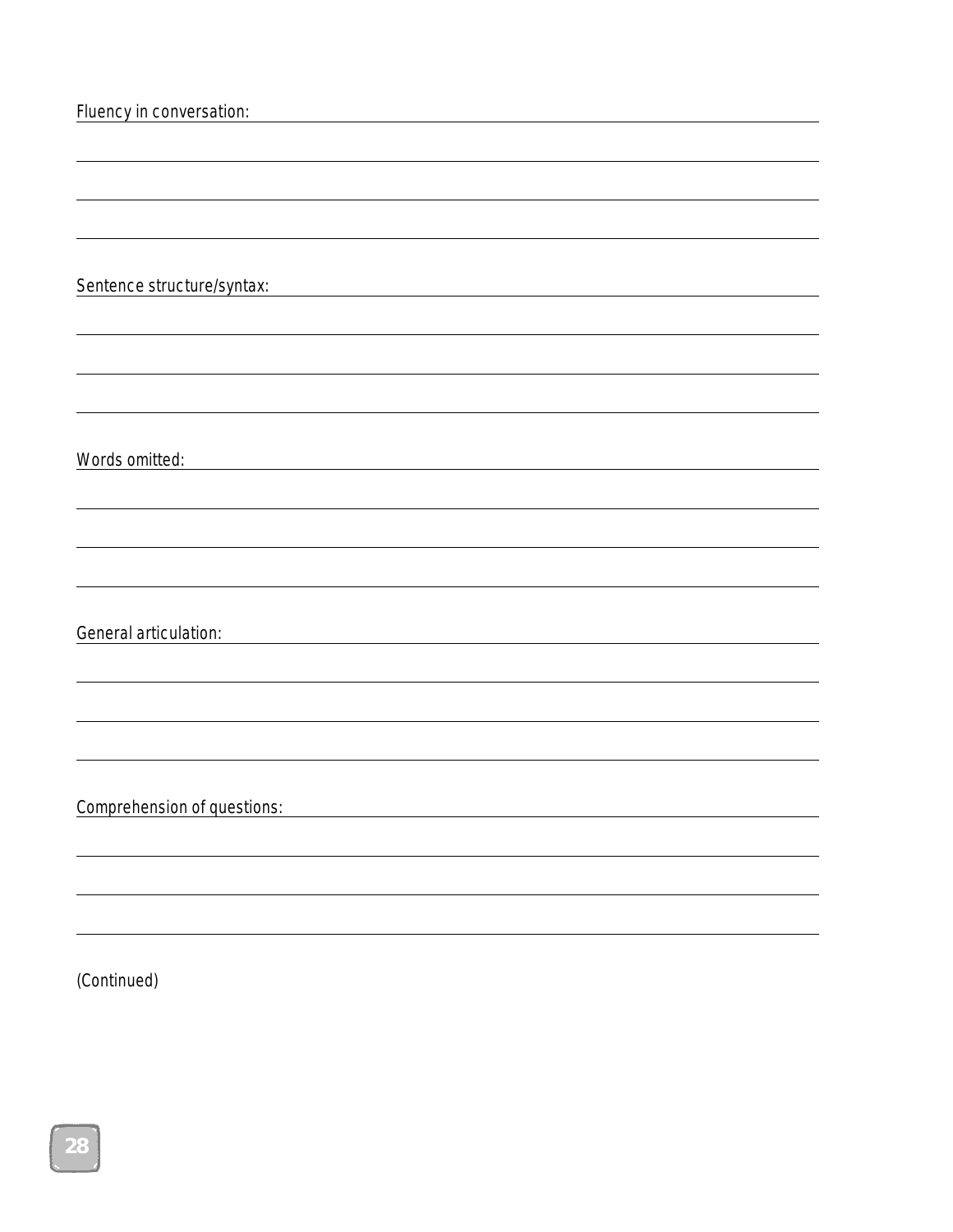# **Work Sample Report Form**

| <b>Math</b>                                                                          |
|--------------------------------------------------------------------------------------|
| Math facts:                                                                          |
|                                                                                      |
|                                                                                      |
|                                                                                      |
| Sequencing steps in computation:<br><u> 1989 - Johann Barbara, martin a</u>          |
|                                                                                      |
|                                                                                      |
|                                                                                      |
|                                                                                      |
| Organizing numbers (lining up):<br><u> 1989 - Andrea State Barbara, amerikan per</u> |
|                                                                                      |
|                                                                                      |
| Place value:                                                                         |
|                                                                                      |
|                                                                                      |
|                                                                                      |
|                                                                                      |
| Money:                                                                               |
|                                                                                      |
|                                                                                      |
|                                                                                      |
|                                                                                      |
| Time:                                                                                |
|                                                                                      |
|                                                                                      |
|                                                                                      |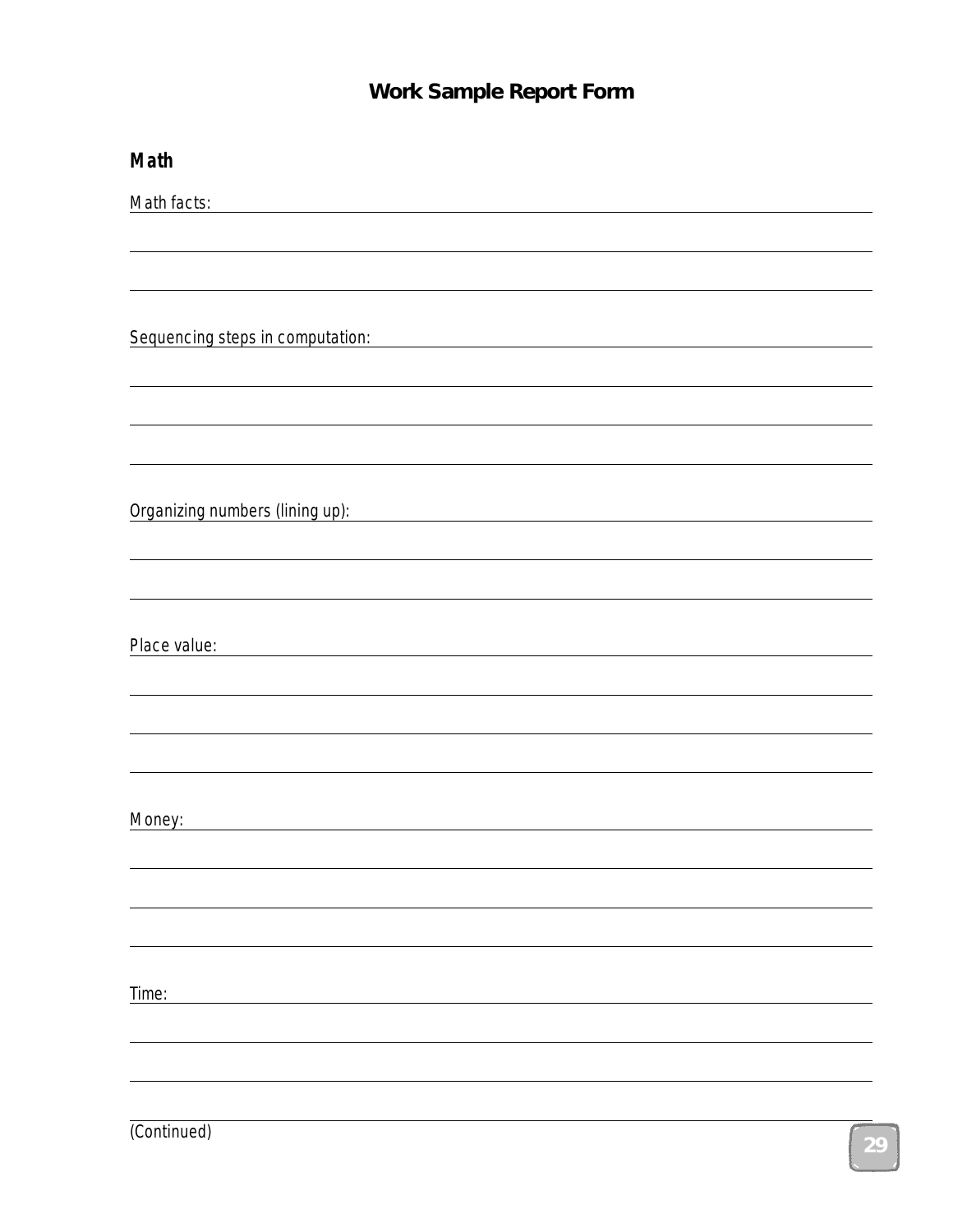| Measurement:                                                                                       |
|----------------------------------------------------------------------------------------------------|
|                                                                                                    |
|                                                                                                    |
|                                                                                                    |
| Estimation:                                                                                        |
|                                                                                                    |
|                                                                                                    |
|                                                                                                    |
| Attention to operational signs:<br>the contract of the contract of the contract of the contract of |
|                                                                                                    |
|                                                                                                    |
|                                                                                                    |
| Choosing the correct operation:<br><u> 1986 - Johann Stein, mars ann an t-</u>                     |
|                                                                                                    |
|                                                                                                    |
|                                                                                                    |
| Solving multi-step word problems (look for omission of steps or steps out of order):               |
|                                                                                                    |
|                                                                                                    |
|                                                                                                    |

(Continued)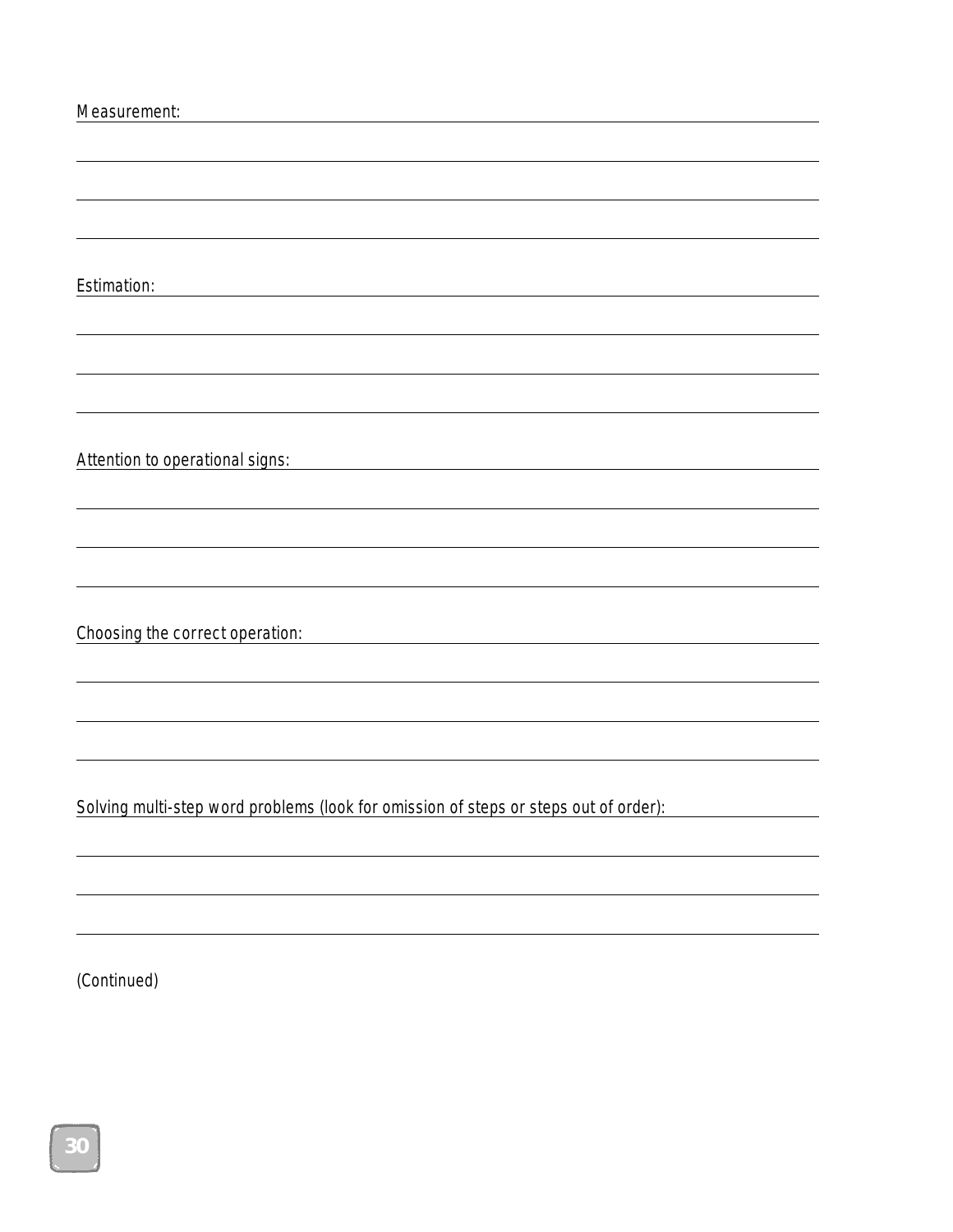# **Work Sample Report Form**

# **Visual-Motor Integration**

Gross/fine motor abilities: Handwriting/printing: <u> 1980 - Johann Barn, fransk politik fotograf (d. 1980)</u> Letter formation/size/spacing: Length of time to copy or complete: Accuracy of copying: **Accuracy of copying:** Organization of work on paper: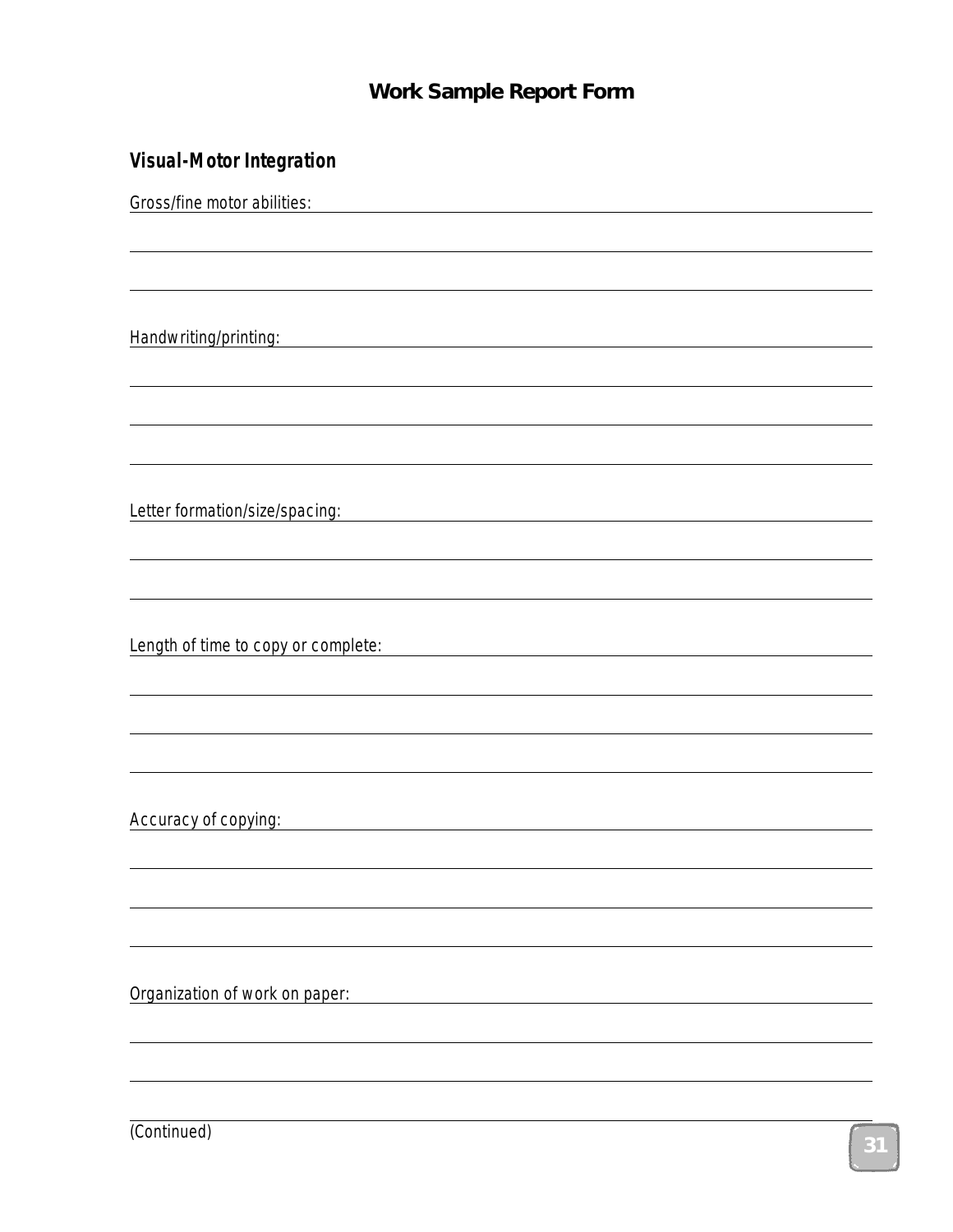# **General Language Usage**

Following directions (understanding the language of the direction):

Receptive language: Note that the set of the set of the set of the set of the set of the set of the set of the set of the set of the set of the set of the set of the set of the set of the set of the set of the set of the s

Social relations related to language weakness: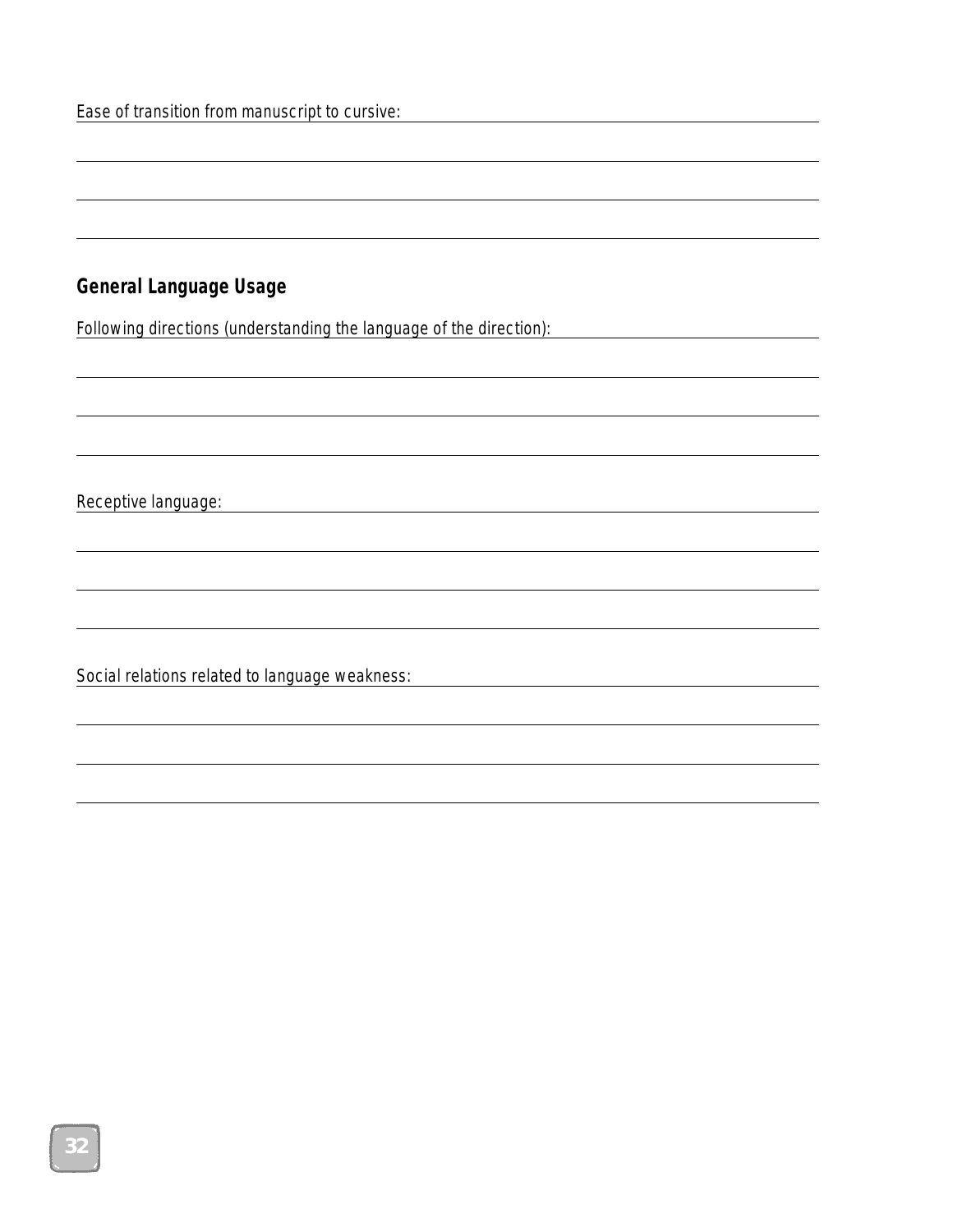# **Work Sample Report Form**

| <b>Student's Name:</b>                 | Date: |
|----------------------------------------|-------|
|                                        |       |
| <b>Written Language</b>                |       |
| <b>Expressing/sequencing thoughts:</b> |       |
|                                        |       |
|                                        |       |
|                                        |       |
|                                        |       |
| Sentence/paragraph structure:          |       |
|                                        |       |
|                                        |       |
|                                        |       |
|                                        |       |
| Word order/verb agreement              |       |
|                                        |       |
|                                        |       |
|                                        |       |
| Expressive vocabulary:                 |       |
|                                        |       |
|                                        |       |
|                                        |       |
|                                        |       |
| Length of paragraphs/sentences:        |       |
|                                        |       |
|                                        |       |
|                                        |       |
|                                        |       |

(Continued on reverse)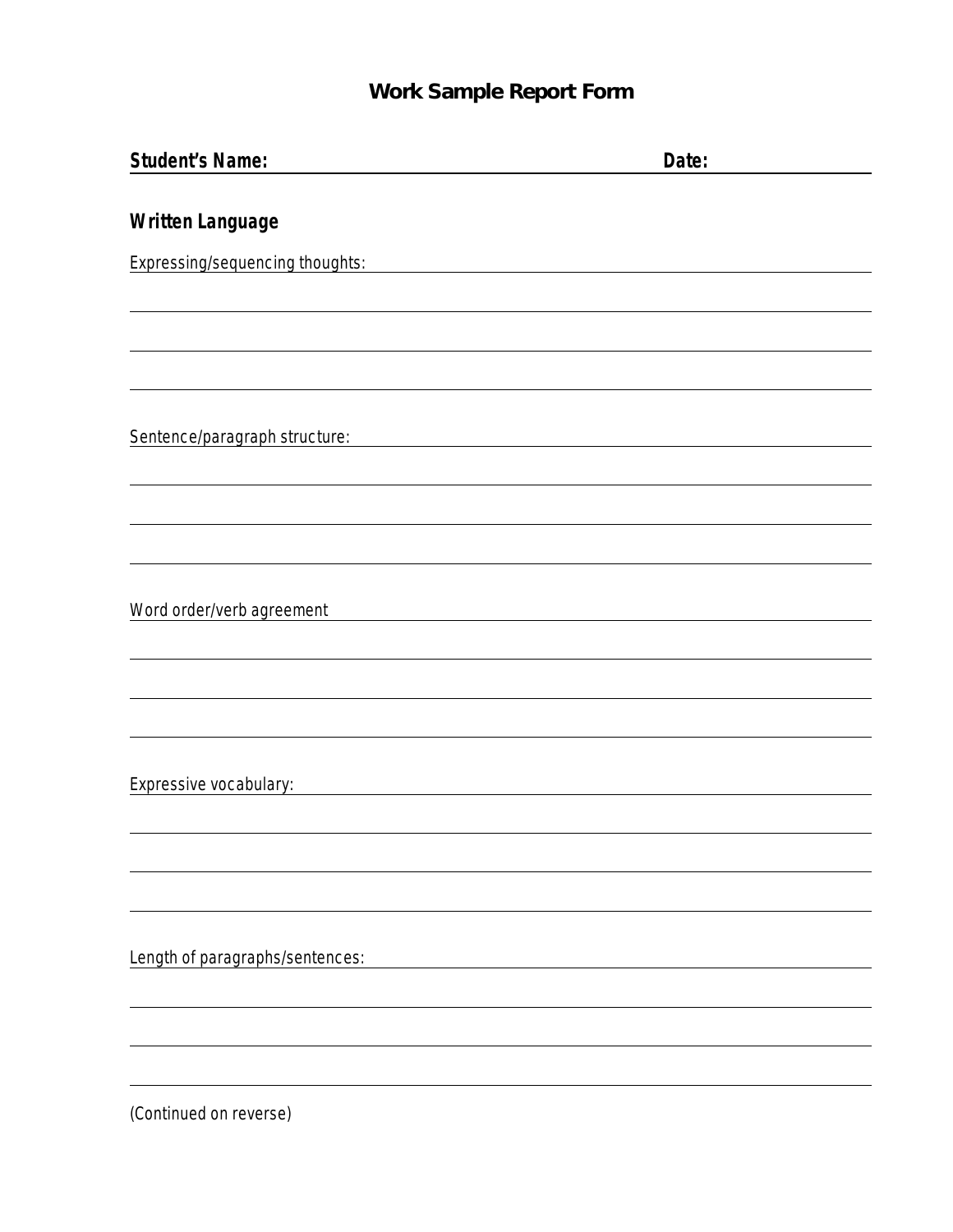Language mechanics/pragmatics

<u> 1989 - Johann Stein, marwolaethau a bhann an t-Amhain ann an t-Amhain an t-Amhain an t-Amhain an t-Amhain an </u>

# **Spelling**

Phoneme/grapheme association

Regular/irregular patterns:

Letters or sound units omitted/substituted/added/rearranged:

(Continued)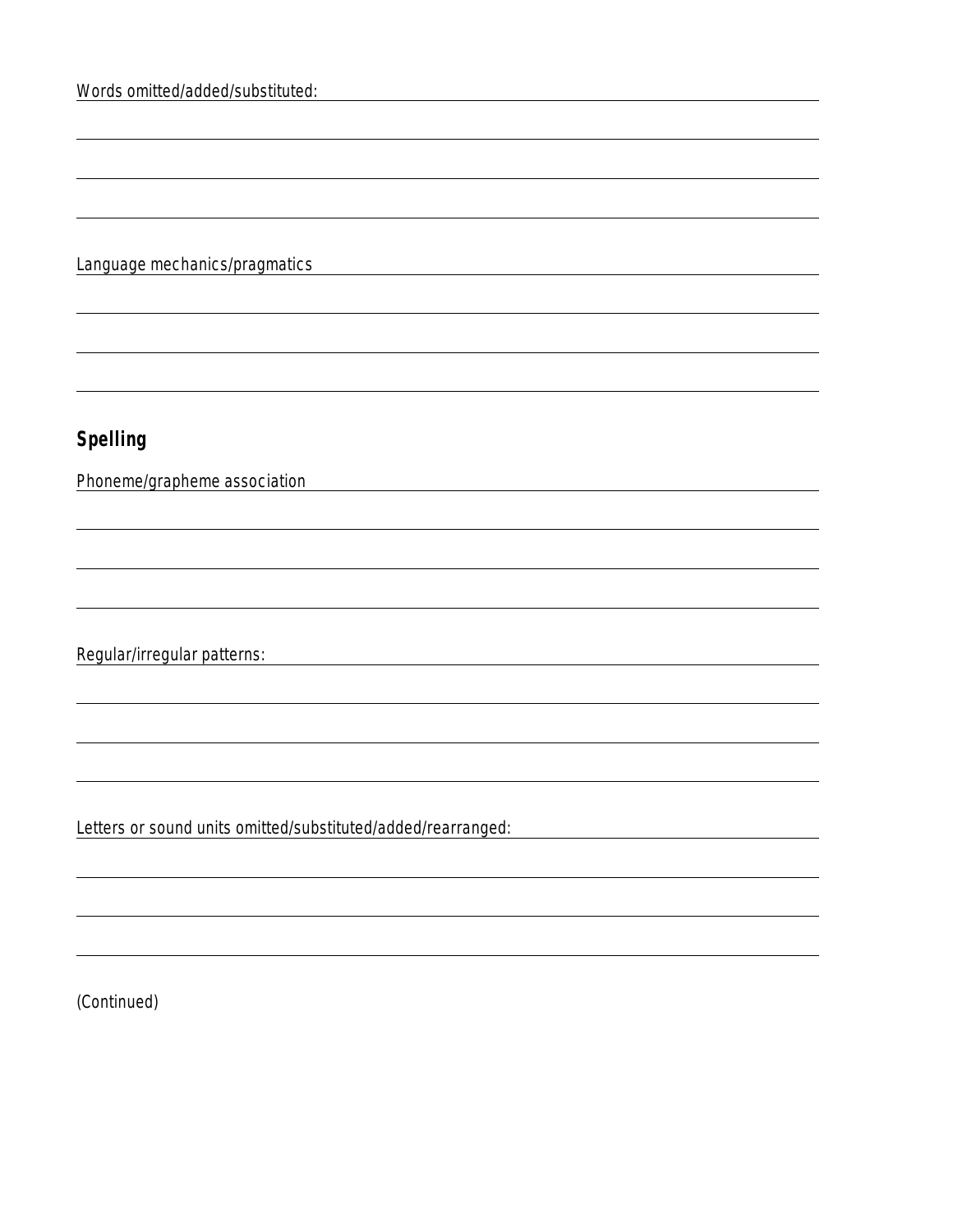# **Work Sample Report Form**

| Prefixes/suffixes/word endings:                                                                                                           |
|-------------------------------------------------------------------------------------------------------------------------------------------|
|                                                                                                                                           |
|                                                                                                                                           |
|                                                                                                                                           |
|                                                                                                                                           |
| Sound analysis                                                                                                                            |
|                                                                                                                                           |
|                                                                                                                                           |
|                                                                                                                                           |
|                                                                                                                                           |
|                                                                                                                                           |
| Spelling lists:<br><u> 1989 - Johann Stoff, deutscher Stoffen und der Stoffen und der Stoffen und der Stoffen und der Stoffen und der</u> |
|                                                                                                                                           |
|                                                                                                                                           |
|                                                                                                                                           |
| Spelling in daily work:                                                                                                                   |
|                                                                                                                                           |
|                                                                                                                                           |
|                                                                                                                                           |
|                                                                                                                                           |
|                                                                                                                                           |
| <b>Expressive Language</b>                                                                                                                |
|                                                                                                                                           |
| Oral vocabulary:                                                                                                                          |
|                                                                                                                                           |
|                                                                                                                                           |
|                                                                                                                                           |
|                                                                                                                                           |
|                                                                                                                                           |
| Word finding:                                                                                                                             |
|                                                                                                                                           |
|                                                                                                                                           |
|                                                                                                                                           |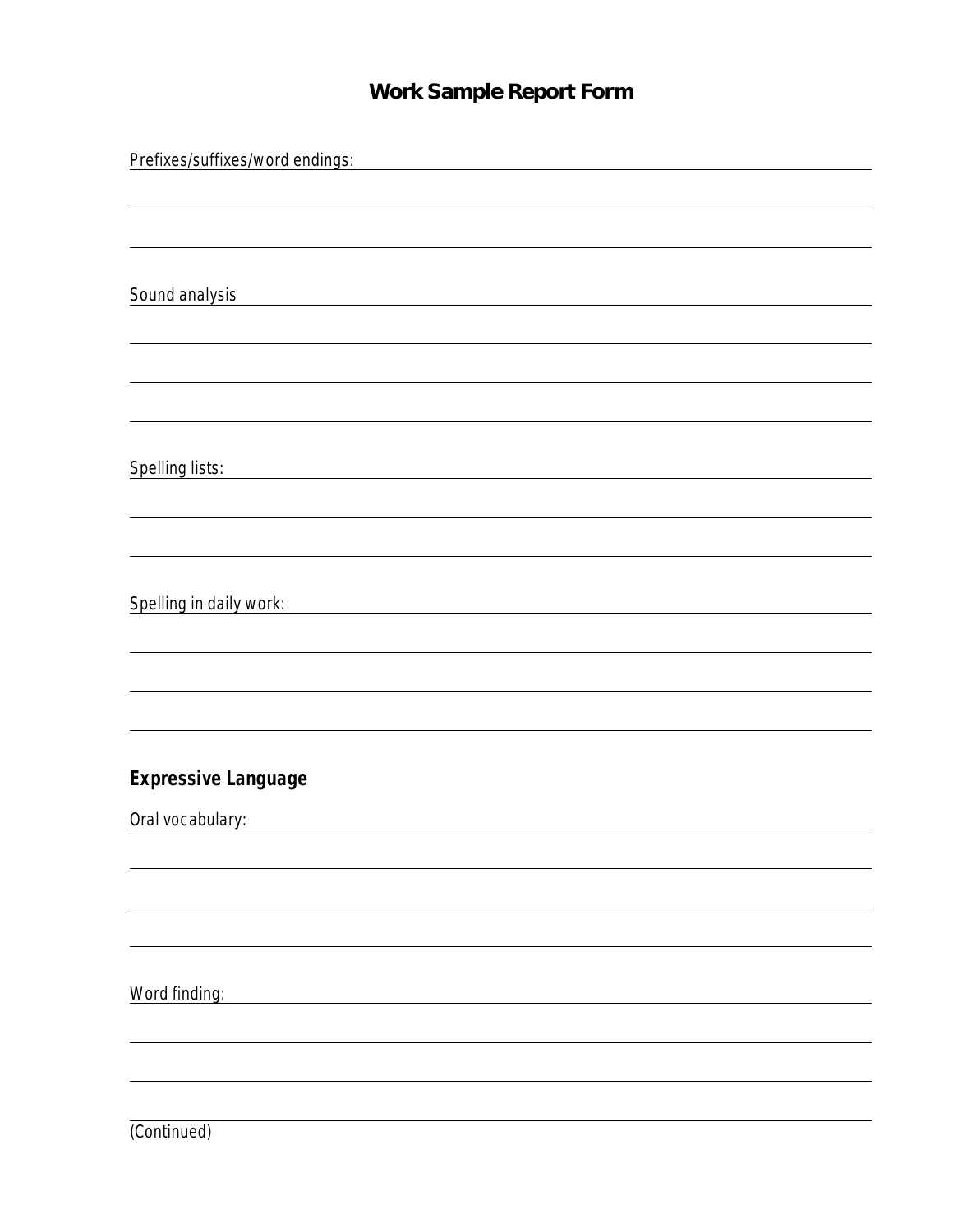| Fluency in conversation:                                                                                 |
|----------------------------------------------------------------------------------------------------------|
|                                                                                                          |
|                                                                                                          |
|                                                                                                          |
|                                                                                                          |
|                                                                                                          |
| Sentence structure/syntax:                                                                               |
|                                                                                                          |
|                                                                                                          |
|                                                                                                          |
|                                                                                                          |
|                                                                                                          |
| Words omitted:                                                                                           |
|                                                                                                          |
|                                                                                                          |
|                                                                                                          |
|                                                                                                          |
|                                                                                                          |
| General articulation:<br>the contract of the contract of the contract of the contract of the contract of |
|                                                                                                          |
|                                                                                                          |
|                                                                                                          |
|                                                                                                          |
|                                                                                                          |
| Comprehension of questions:                                                                              |
|                                                                                                          |
|                                                                                                          |
|                                                                                                          |
|                                                                                                          |

(Continued)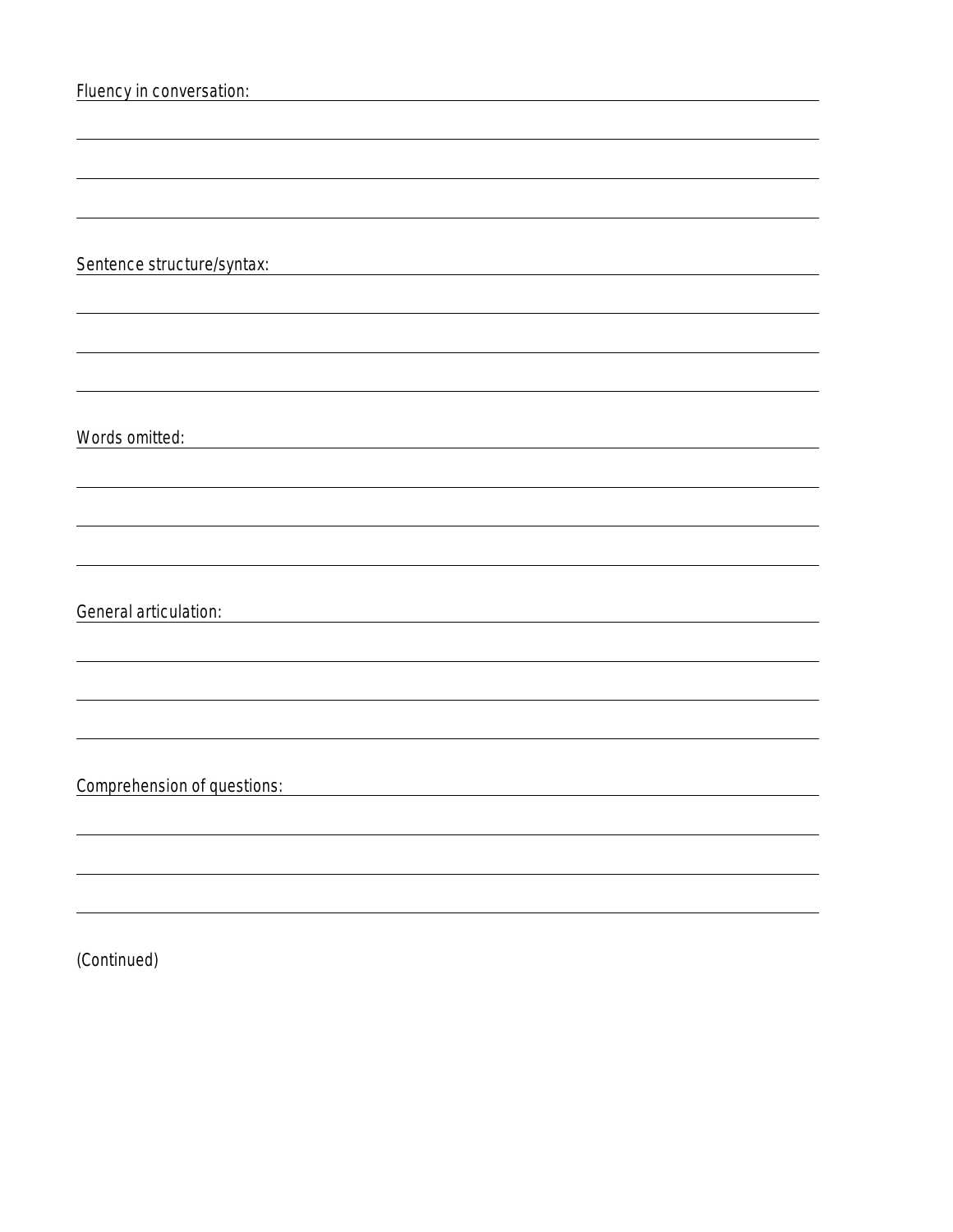# **Work Sample Report Form**

| <b>Math</b>                                                                                                                                                                                                                    |
|--------------------------------------------------------------------------------------------------------------------------------------------------------------------------------------------------------------------------------|
| Math facts:                                                                                                                                                                                                                    |
|                                                                                                                                                                                                                                |
|                                                                                                                                                                                                                                |
|                                                                                                                                                                                                                                |
| Sequencing steps in computation:<br><u> 1980 - Andrea Brand, amerikansk politik (</u>                                                                                                                                          |
|                                                                                                                                                                                                                                |
|                                                                                                                                                                                                                                |
|                                                                                                                                                                                                                                |
|                                                                                                                                                                                                                                |
| Organizing numbers (lining up): example and all of the set of the set of the set of the set of the set of the set of the set of the set of the set of the set of the set of the set of the set of the set of the set of the se |
|                                                                                                                                                                                                                                |
|                                                                                                                                                                                                                                |
| Place value:                                                                                                                                                                                                                   |
|                                                                                                                                                                                                                                |
|                                                                                                                                                                                                                                |
|                                                                                                                                                                                                                                |
|                                                                                                                                                                                                                                |
| Money:                                                                                                                                                                                                                         |
|                                                                                                                                                                                                                                |
|                                                                                                                                                                                                                                |
|                                                                                                                                                                                                                                |
|                                                                                                                                                                                                                                |
| Time:                                                                                                                                                                                                                          |
|                                                                                                                                                                                                                                |
|                                                                                                                                                                                                                                |
|                                                                                                                                                                                                                                |

(Continued)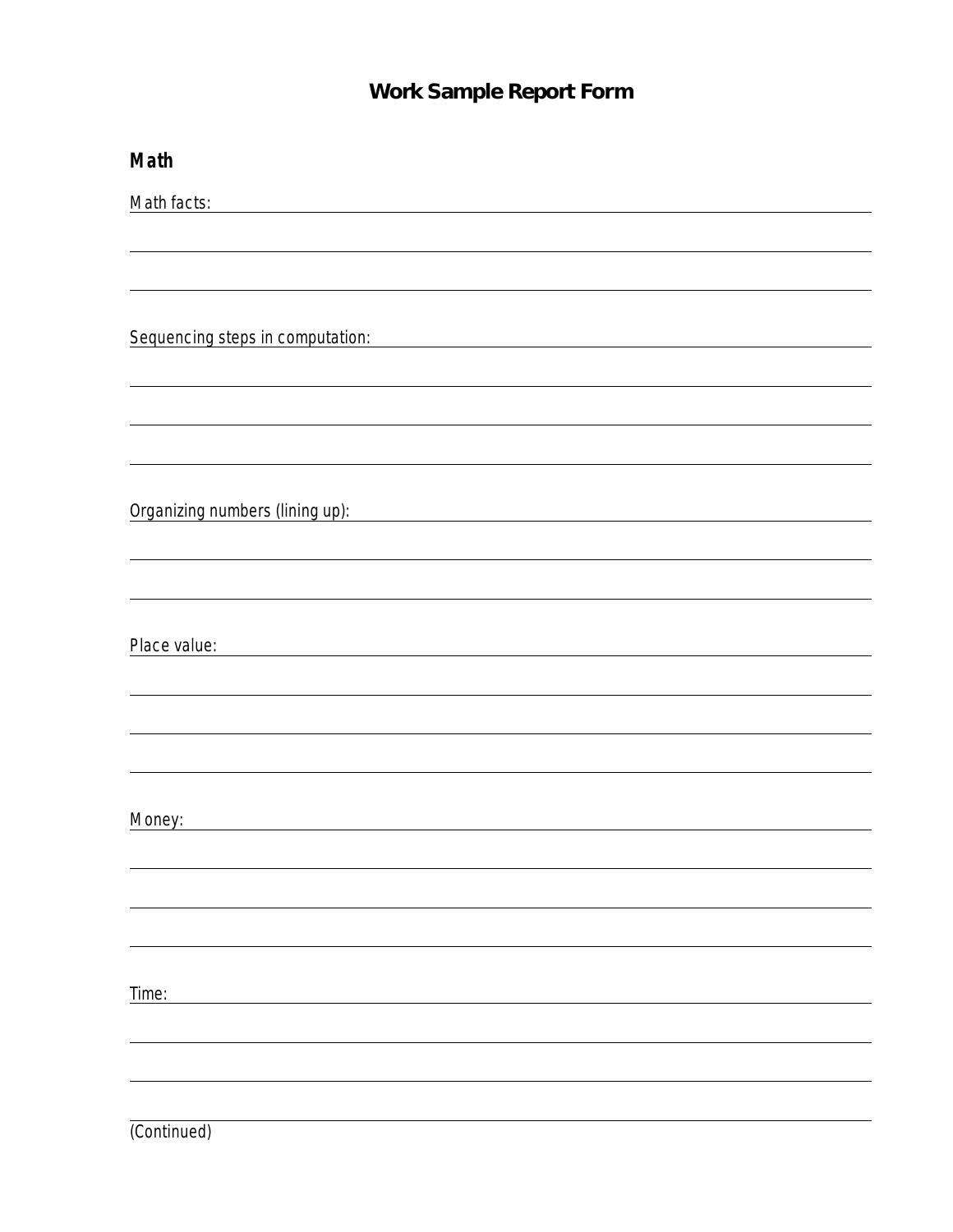| Measurement:                                                                         |
|--------------------------------------------------------------------------------------|
|                                                                                      |
|                                                                                      |
|                                                                                      |
|                                                                                      |
|                                                                                      |
|                                                                                      |
|                                                                                      |
| Estimation:                                                                          |
|                                                                                      |
|                                                                                      |
|                                                                                      |
|                                                                                      |
|                                                                                      |
|                                                                                      |
|                                                                                      |
| Attention to operational signs:                                                      |
|                                                                                      |
|                                                                                      |
|                                                                                      |
|                                                                                      |
|                                                                                      |
|                                                                                      |
|                                                                                      |
| Choosing the correct operation:                                                      |
|                                                                                      |
|                                                                                      |
|                                                                                      |
|                                                                                      |
|                                                                                      |
|                                                                                      |
|                                                                                      |
| Solving multi-step word problems (look for omission of steps or steps out of order): |
|                                                                                      |
|                                                                                      |
|                                                                                      |
|                                                                                      |
|                                                                                      |
|                                                                                      |

(Continued)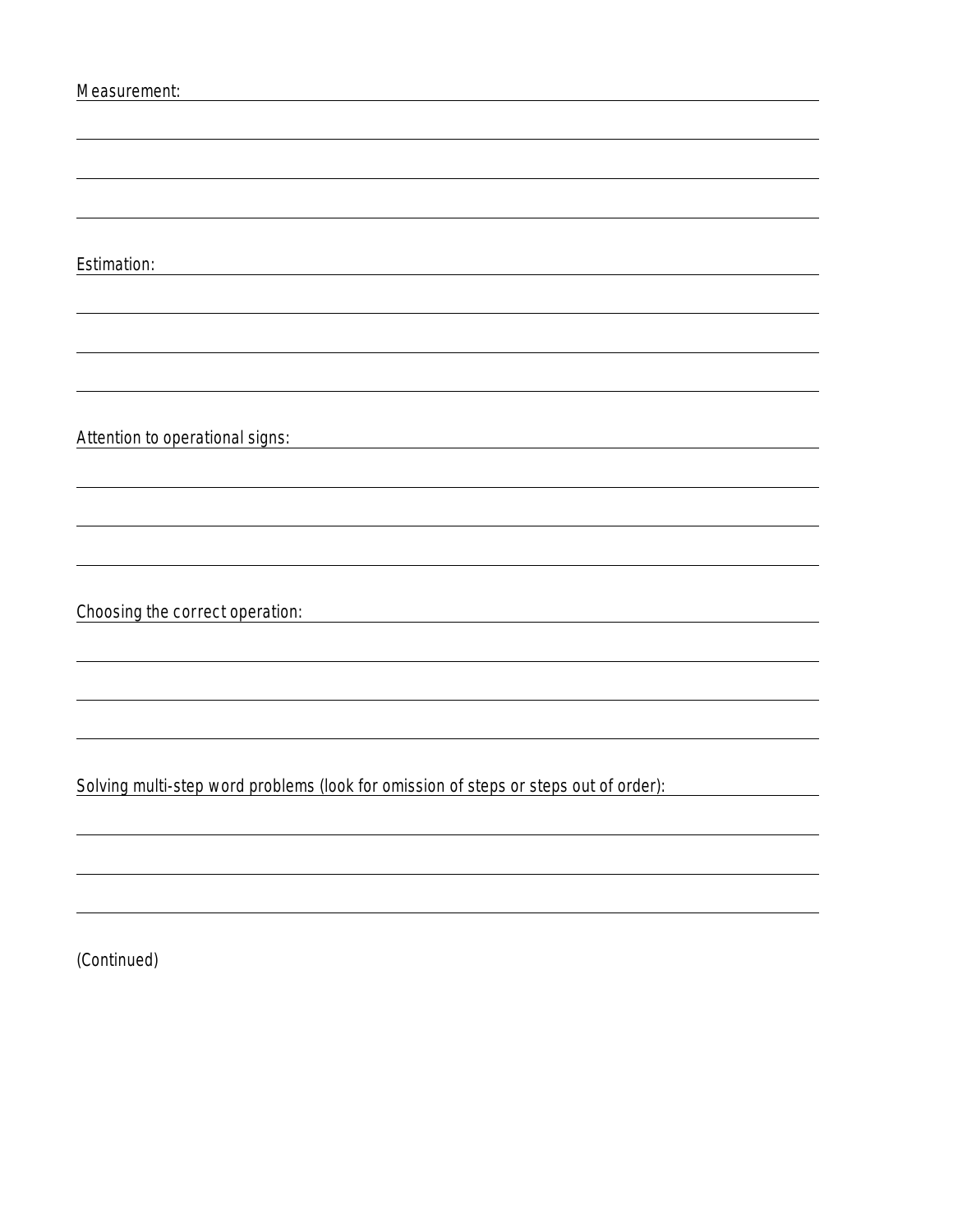#### **Work Sample Report Form**

#### **Visual-Motor Integration**

Gross/fine motor abilities: Handwriting/printing: Letter formation/size/spacing: Length of time to copy or complete: Accuracy of copying: **Accuracy of copying:** Organization of work on paper: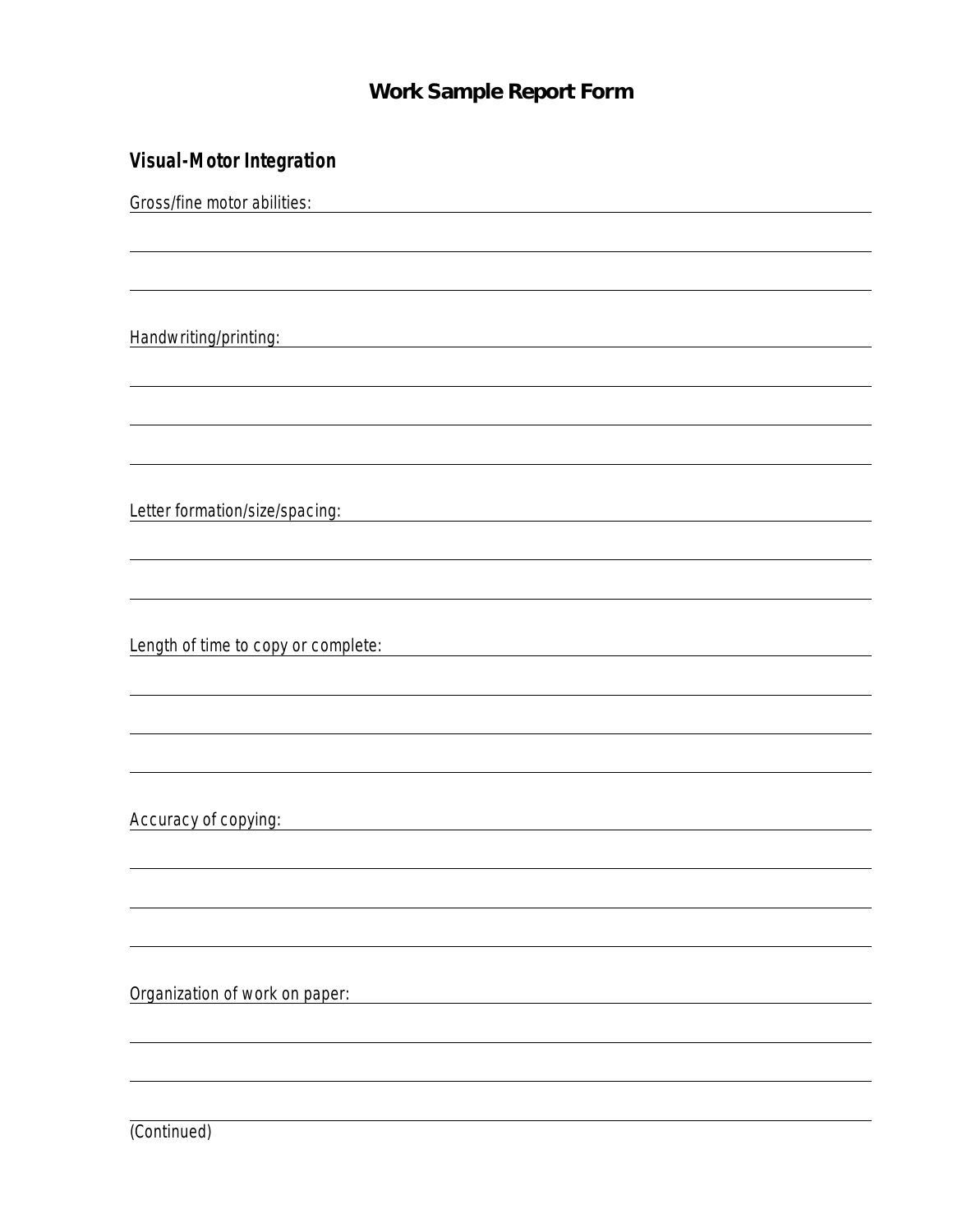#### **General Language Usage**

Following directions (understanding the language of the direction):

<u> 1980 - Johann Barbara, martxa al</u>

Receptive language: and the state of the state of the state of the state of the state of the state of the state of the state of the state of the state of the state of the state of the state of the state of the state of the

Social relations related to language weakness: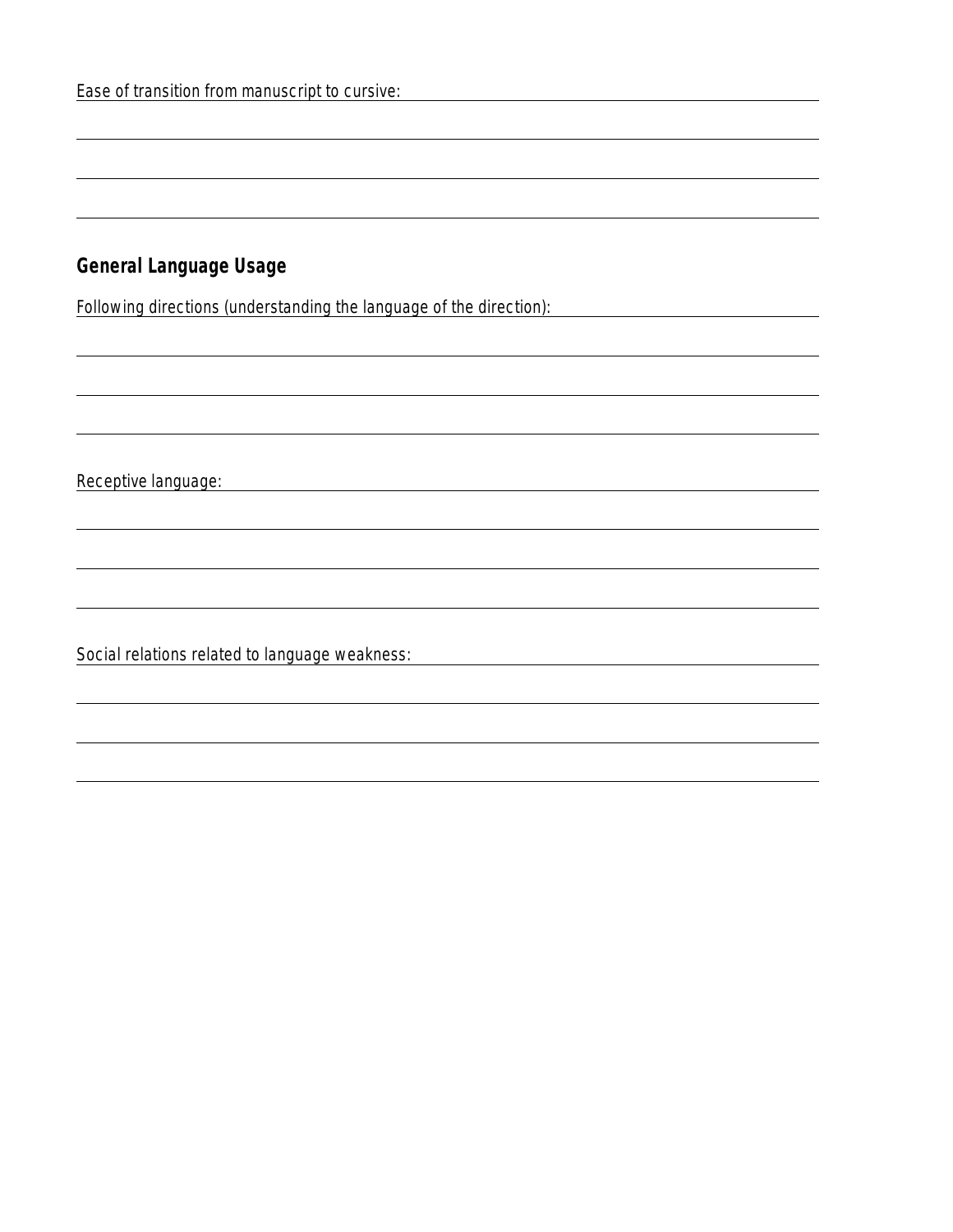#### **Giving the TAAS (Test of Auditory Analysis Skills)**

The test starts off with two demonstration items that are intended to show the child what he or she is expected to do. The first (item A) goes like this: " Say *cowboy*." (Now pause and allow him or her to respond. This lets you know that he or she heard the word.) Then say "Now say it again, but don't say *boy*." Give him or her time to respond. (The correct answer, of course, is *cow*.)

If he or she gets this one correct, move on to the second demonstration item. If he or she does not get item A correct, attempt to explain the task to the child. If it requires more than a simple explanation, stop testing.

The second demonstration item (item B) is "Say *steamboat*." (Pause – wait for the response.) "Now say it again, but don't say *steam*."

If the child answers both demonstration items correctly, start the test with item 1. If the child does not answer both demonstration items correctly, do not administer any more items. Stop testing when the child has answered two in a row incorrectly.

| <b>Item</b> | <b>Question</b> | <b>Correct Response</b>                                         |            |                |
|-------------|-----------------|-----------------------------------------------------------------|------------|----------------|
| А.          | Say cowboy      | Now say it again, but don't say boy                             | <b>COW</b> | (Preschool)    |
|             |                 |                                                                 |            |                |
| В.          | Say steamboat   | Now say it again, but don't say steam                           | boat       | (Preschool)    |
| 1.          | Say sunshine    | Now say it again, but don't say shine                           | sun        | (Kindergarten) |
| 2.          | Say picnic      | Now say it again, but don't say pic                             | nic        | (Kindergarten) |
| 3.          | Say cucumber    | Now say it again, but don't say cu(q)                           | cumber     | (Kindergarten) |
| 4.          | Say coat        | Now say it again, but don't say /k/ (the k sound)               | oat        | (Grade 1)      |
| 5.          | Say meat        | Now say it again, but don't say <b>/m/</b> (the <b>m</b> sound) | eat        | (Grade 1)      |
| 6.          | Say take        | Now say it again, but don't say /t/ (the t sound)               | ache       | (Grade 1)      |
| 7.          | Say game        | Now say it again, but don't say /m/                             | gay        | (Grade 1)      |
| 8.          | Say wrote       | Now say it again, but don't say /t/                             | row        | (Grade 1)      |
| 9.          | Say please      | Now say it again, but don't say /z/                             | plea       | (Grade 1)      |
| 10.         | Say clap        | Now say it again, but don't say /k/                             | lap        | (Grade 2)      |
| 11.         | Say play        | Now say it again, but don't say /p/                             | lay        | (Grade 2)      |
| 12.         | Say stale       | Now say it again, but don't say /t/                             | sale       | (Grade 3)      |
| 13.         | Say smack       | Now say it again, but don't say /m/                             | sack       | (Grade 3)      |

**(Rosner 1979)**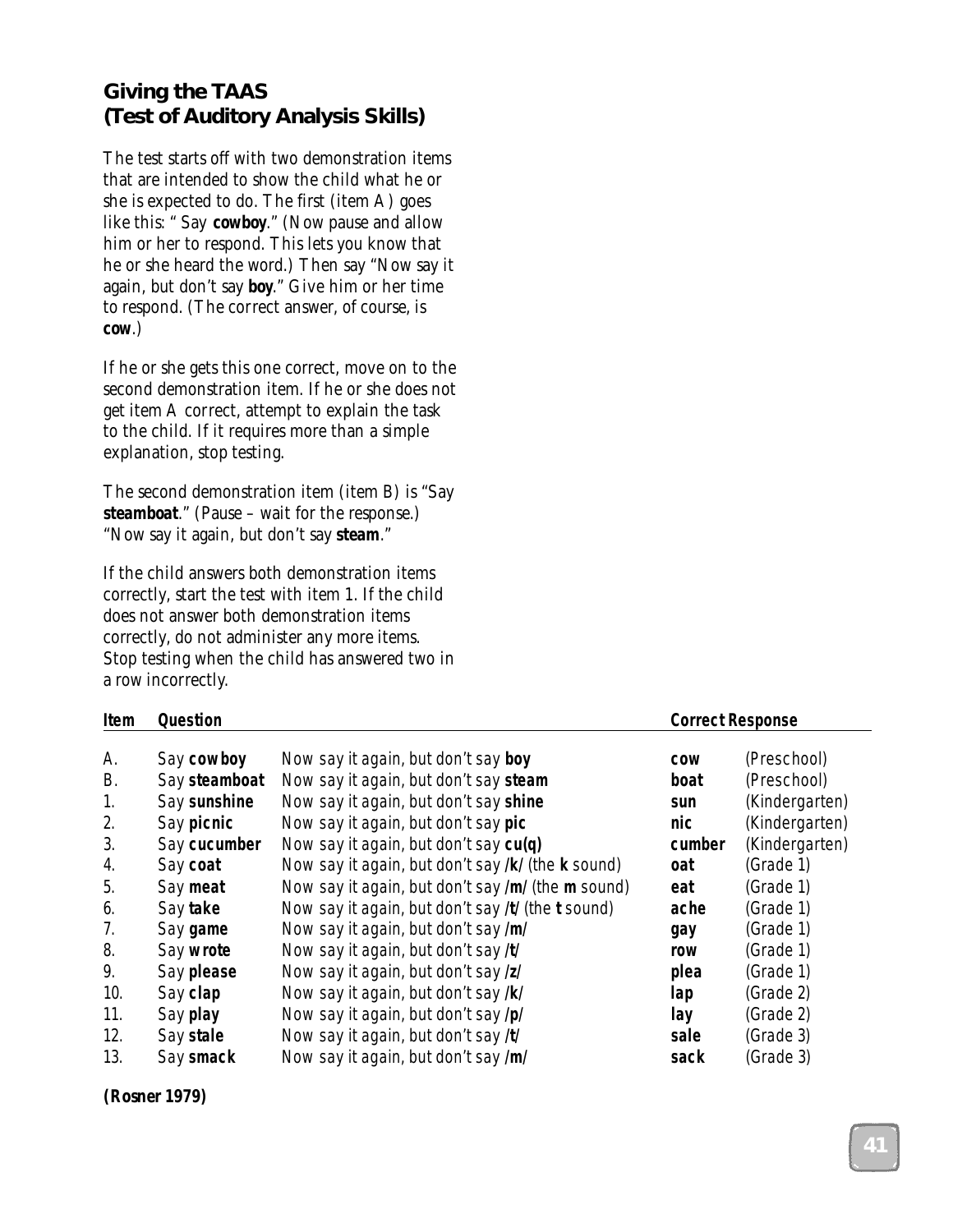## **Checklist for General Warning Signs**

Use the following checklist to help you to identify areas of weakness regarding your students.

Check each of the warning signs that apply to the student being considered. Each of these statements is followed by a set of capital letters that will help you to further identify specific areas of processing weakness. The capital letters represent the following:



For each statement that you have checked, put a checkmark or X under the corresponding deficit columns indicated in the chart on the last page of this section.

Once you have identified a potential area(s) of weakness, go to the more specific checklist and strategies for the indicated area(s).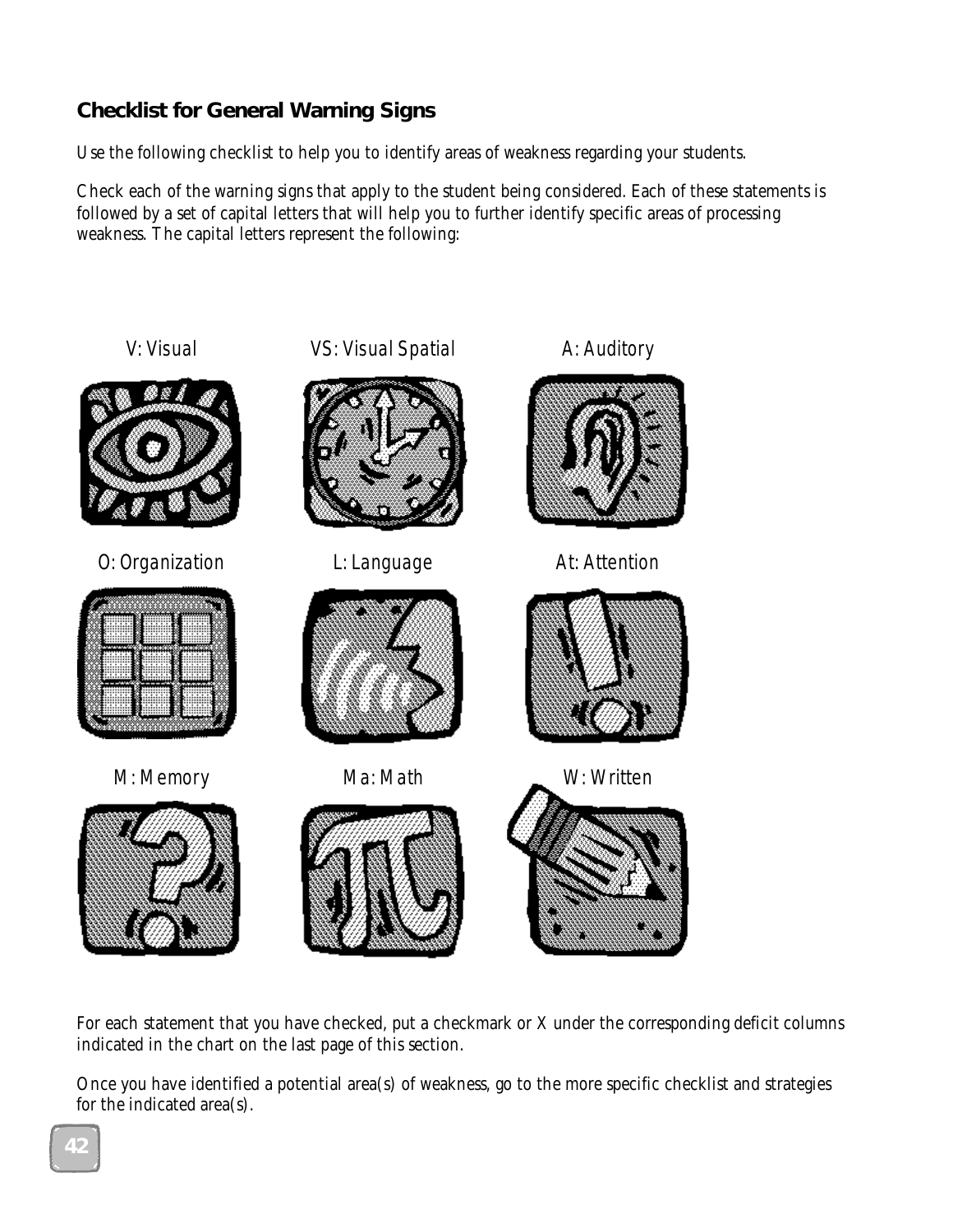### **Checklist for General Warning Signs**

- ❑ Does the student seem disorganized in his or her thinking? (O, A)
- ❑ Are there reversals, inversions, or transpositions in reading and writing beyond what you would usually see at your grade level? (V,VS,W)
- ❑ Is the student slow to respond when you give a direction or ask for an oral response?  $(A,L)$
- ❑ Is the student confused or slow to respond when asked to complete written work? (A,L,W)
- ❑ Is written work often not completed within a time limit? (W,O)
- ❑ Does the student consistently have difficulty with personal organization? (O)
- ❑ Is oral language often rambling or disjointed? (A,L)
- ❑ Is expressive language in written form often rambling or disjointed? (At,L,O)
- ❑ Does the student have difficulty organizing and/or sequencing his or her thoughts when given a general topic or task? (At,O,W)
- ❑ Does the student have difficulty remembering what was just said or seen? (A,V, At, M)
- ❑ Does the student have difficulty remembering stored facts or coming up with the appropriate word without prompting? (L,M)
- ❑ Is the student restless during videos or visual presentations? (V)
- ❑ Does the student use both left and right hands in motor activities? (VS)
- ❑ Does the student tune out in noisy environments (may be viewed as a daydreamer)? (A)
- ❑ Does the student have difficulty recognizing a pattern or sequencing thoughts or pictures? (VS)  $\begin{bmatrix} 43 \end{bmatrix}$
- $\Box$  Is the student an adequate oral speller, but a poor written speller? (V)
- ❑ Does the student appear to listen, but process the information heard inaccurately or out of sequence? (A)
- ❑ Does the student have difficulty learning sounds and sound patterns (phonemic awareness, phonics, linguistic method)? (A)
- ❑ Does the student have difficulty making decisions? (At, O)
- ❑ Does the student act impulsively….speak before thinking…act before thinking….answer before considering possibilities? (At)
- ❑ Does the student have difficulty making and keeping friends? (At,L)
- ❑ Does the student find social situations difficult? (L)
- ❑ Does the student misperceive social situations? (At, L)
- ❑ Does the student have difficulty discriminating size, shape or colour? (V,VS)
- ❑ Does the student have a poor sense of time? (VS)
- ❑ Does the student have difficulty with time concepts such as days, weeks, months, years? (VS,O)
- $\Box$  Is the student clumsy and does he or she show poor visual-motor co-ordination? (VS)
- ❑ Is the student totally dysfluent on paper (known as agraphia)? (W)
- ❑ Does the student lose the gist or thought easily when writing? (W)
- ❑ Does the student have difficulty copying notes from the board? (V,M)
- ❑ Does the student omit capitalization and/or punctuation consistently? (W)
- ❑ Does the student have difficulty with abstract reasoning or with problem solving? (O)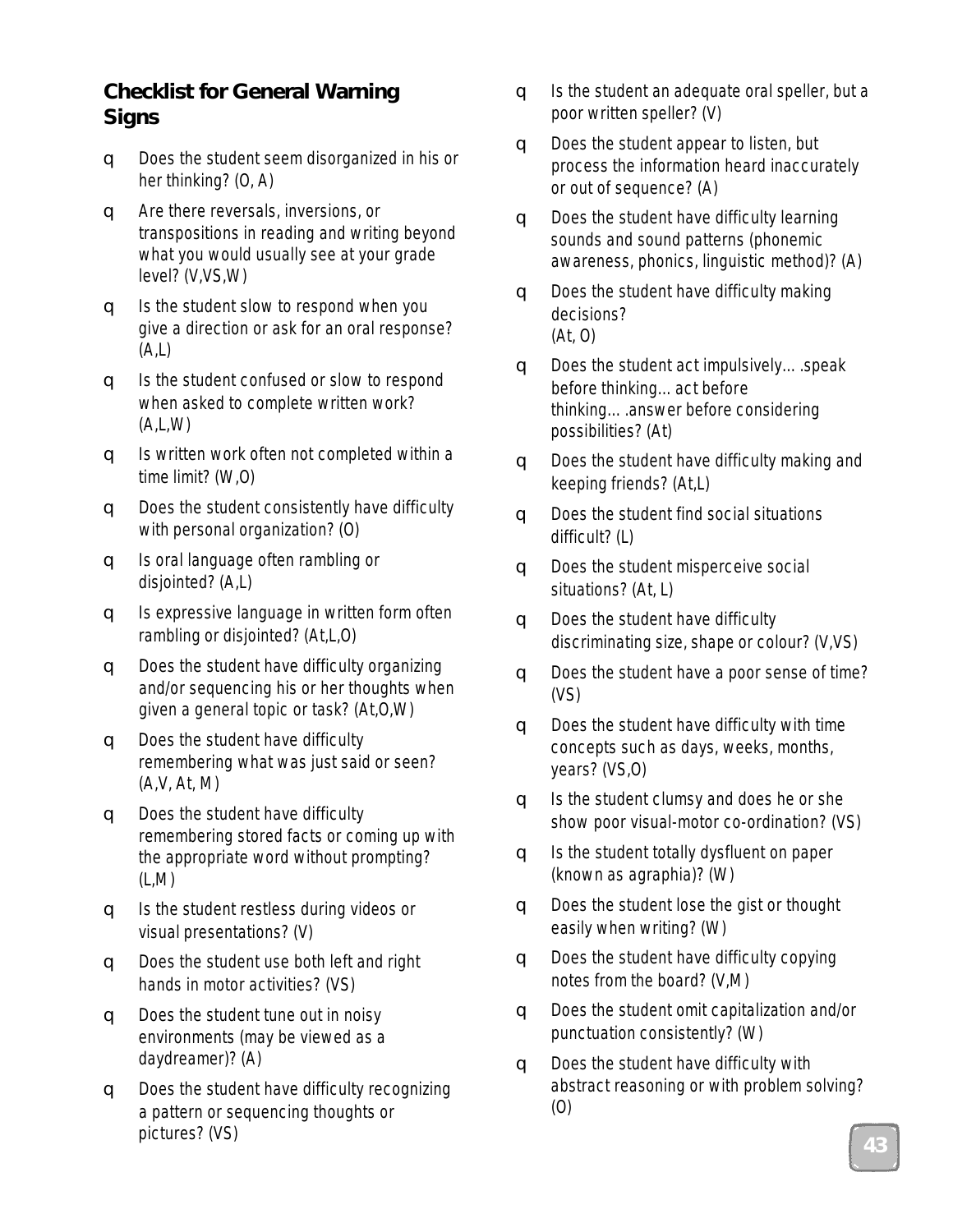- ❑ Does the student have difficulty with the concepts of time, money, measurement, directionality and/or sequencing in math? (Ma)
- ❑ Does the student have difficulty with abstract or symbolic math concepts? (Ma)
- ❑ Does the student have difficulty choosing the correct operation in math? (Ma)
- ❑ Does the student have difficulty filtering out non-essential information - i.e. can he or she direct his or her attention to the task at hand? (At)
- ❑ Does the student have difficulty focusing and maintaining attention? (At)
- ❑ Does the student have difficulty with basic calculation? (V,M,Ma)
- ❑ Does the student have difficulty with math applications? (V,M,Ma)
- ❑ Does the student have difficulty with abstract patterns and relationships between numbers? (VS,Ma)
- ❑ Does the student have difficulty understanding numerical order or place value? (Ma)
- ❑ Does the student express himself or herself much better orally than in written form? (W)
- ❑ Does the student remember information for a day or two, but forget over the long term? (M)
- ❑ Does the student consistently forget how to print his or her name, or forget his or her street address, simple number facts, names of letters, etc.? (M)
- ❑ Does the student have difficulty with word recall? (M)
- ❑ Does the student have difficulty with math facts, formulas or the sequence in a formula? (Ma)

*These characteristics should be evident at a level beyond that which you would usually see at your grade level.*

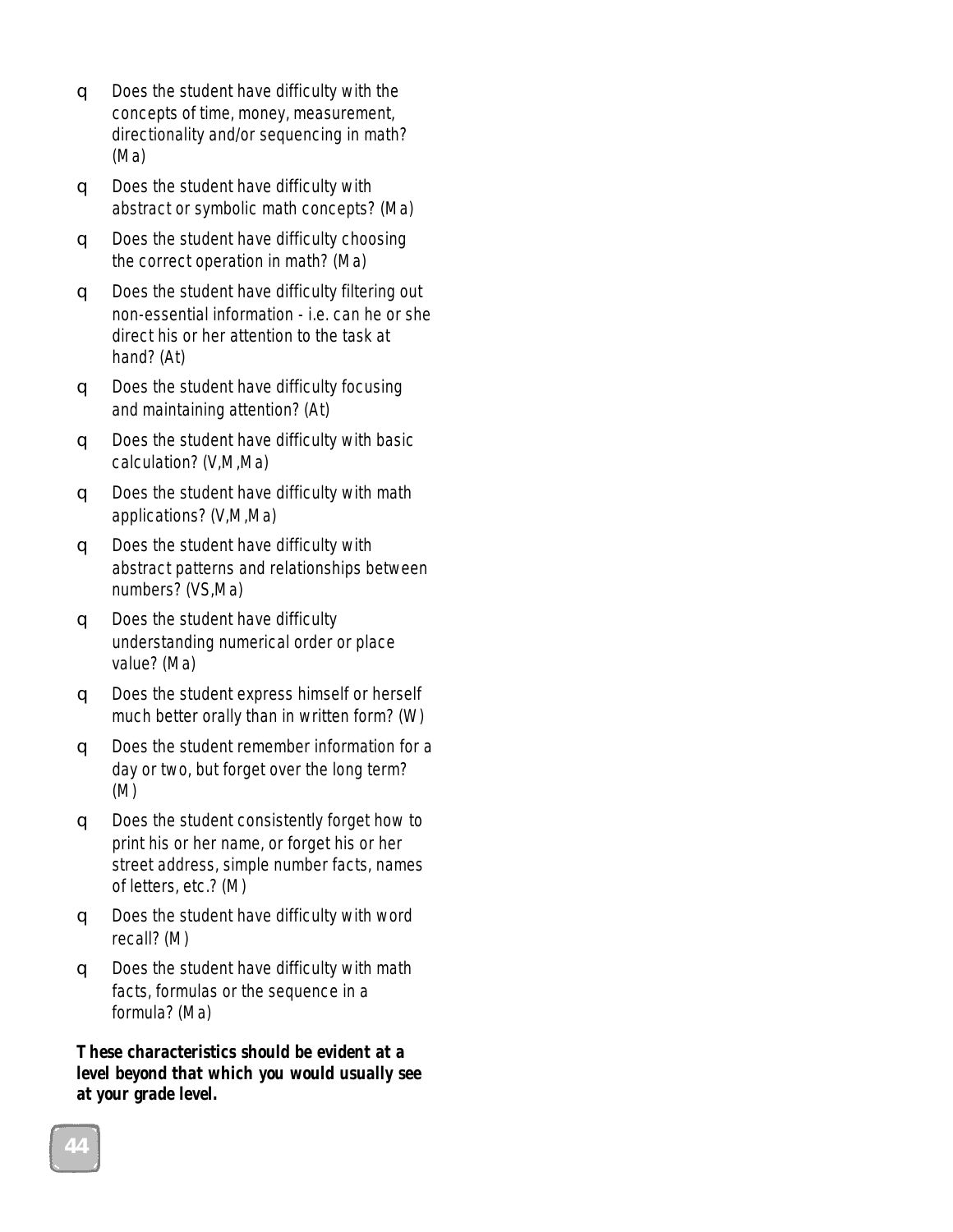## **Deficit Chart**

Locate the identification letters next to the boxes you checked in the previous checklist. Put a check mark for every letter under the corresponding columns on this chart. The columns with the most check marks are areas that need further investigation.

| $\mathsf{A}$ | At | $\mathsf{L}^-$ | $\mathsf{V}^-$ | VS | ${\sf W}$ | ${\sf M}$ | $\mathsf{O}$ | Ma |
|--------------|----|----------------|----------------|----|-----------|-----------|--------------|----|
|              |    |                |                |    |           |           |              |    |
|              |    |                |                |    |           |           |              |    |
|              |    |                |                |    |           |           |              |    |
|              |    |                |                |    |           |           |              |    |
|              |    |                |                |    |           |           |              |    |
|              |    |                |                |    |           |           |              |    |
|              |    |                |                |    |           |           |              |    |
|              |    |                |                |    |           |           |              |    |
|              |    |                |                |    |           |           |              |    |
|              |    |                |                |    |           |           |              |    |
|              |    |                |                |    |           |           |              |    |
|              |    |                |                |    |           |           |              |    |
|              |    |                |                |    |           |           |              |    |
|              |    |                |                |    |           |           |              |    |
|              |    |                |                |    |           |           |              |    |
|              |    |                |                |    |           |           |              |    |
|              |    |                |                |    |           |           |              |    |
|              |    |                |                |    |           |           |              |    |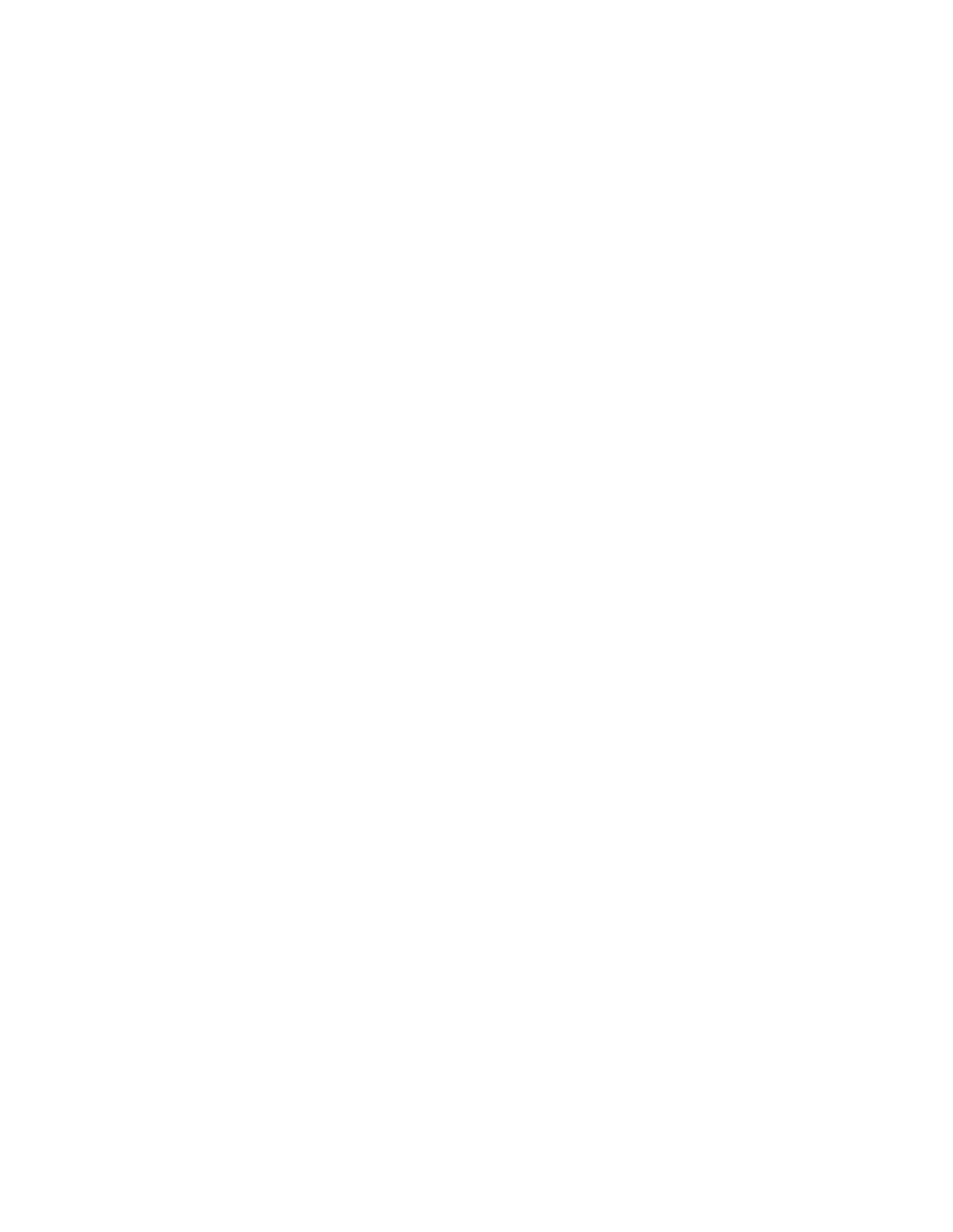The next section of the resource book is divided into specific deficit areas. Each area contains a more specific checklist and a section on teaching strategies and methods of evaluation.

The checklists will help to further determine whether or not the student is displaying weaknesses related to a specific processing area.

Consider the characteristics listed in the area that has been identified from the General Checklist as a potential area of weakness, and place a check mark beside the ones that apply to the student. If a majority of the characteristics listed for a specific deficit area are evident in the student, then go to the section(s) related to the teaching strategies and evaluation methods included in that section.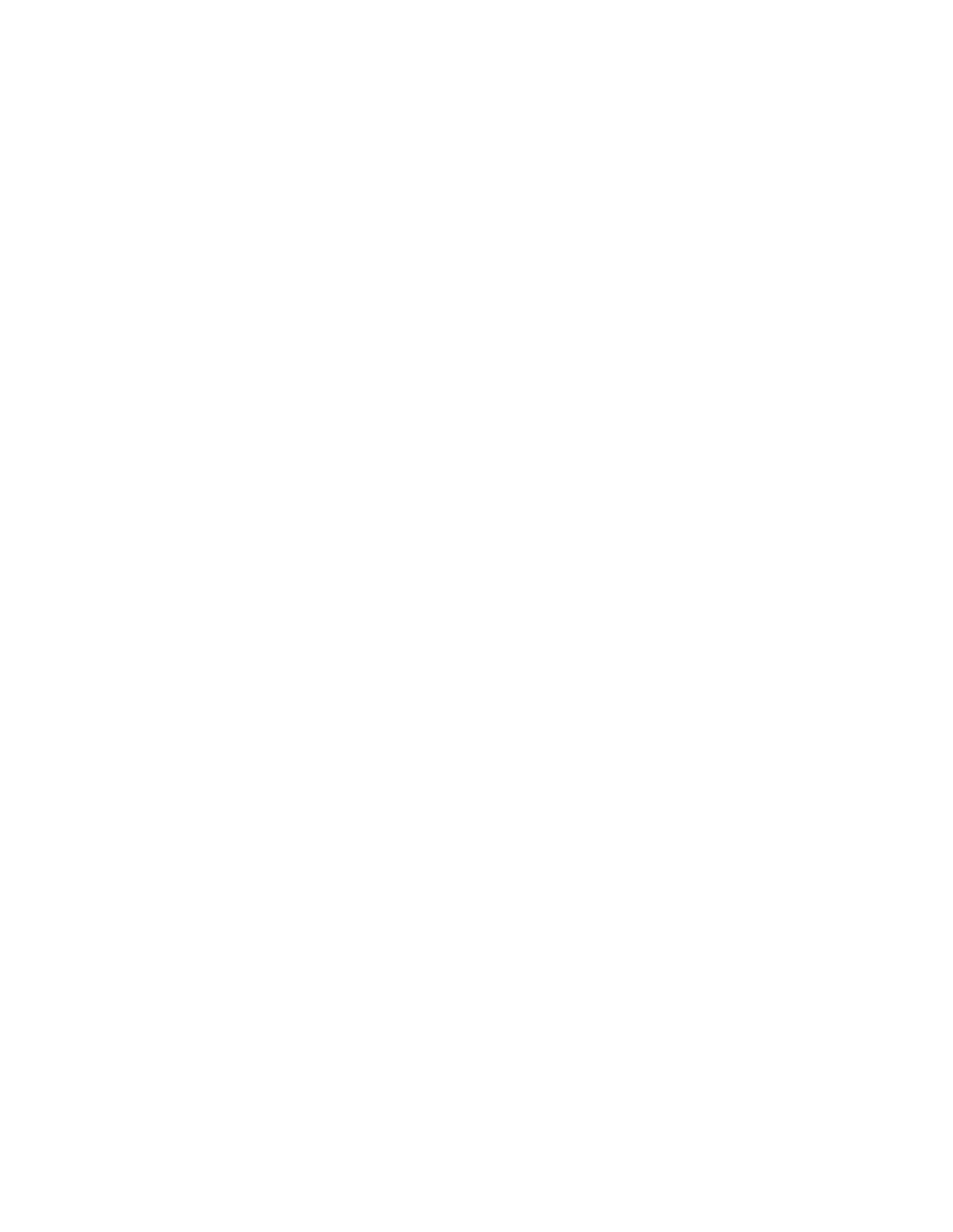

## Attention Deficit

*An attention deficit is the inability to filter out extraneous auditory, visual or kinesthetic information in order to focus and maintain attention to the task at hand. Hyperactivity or impulsiveness may be evident with this deficit.*

The following is a list of characteristics that may be evident in children with this deficit. Use this as a checklist with regard to students' who you think may fit this category.

- ❑ The student is fidgety.
- ❑ The student is slow to respond when asked to give a direction, when asked for an oral response, or when asked to complete written work.
- ❑ The student often misperceives social situations.
- ❑ The student leaves his seat at inappropriate times.
- ❑ The student runs or climbs or is generally overactive in inappropriate situations.
- ❑ The student talks excessively.
- ❑ The student has difficulty playing or working quietly.
- ❑ The student is always on the go.
- ❑ The student tends to blurt out answers.
- ❑ The student has trouble waiting for his/her turn.
- ❑ The student interrupts often.
- ❑ The student has difficulty following through on instructions.
- ❑ The student has difficulty maintaining attention on the task at hand.
- ❑ The student loses things necessary for tasks and activities at school or at home.
- ❑ The student has difficulty listening.
- ❑ The student fails to give close attention to detail.
- ❑ The student seems disorganized.
- ❑ The student has trouble with tasks that require sustained focus.
- ❑ The student is forgetful
- ❑ The student is easily distracted.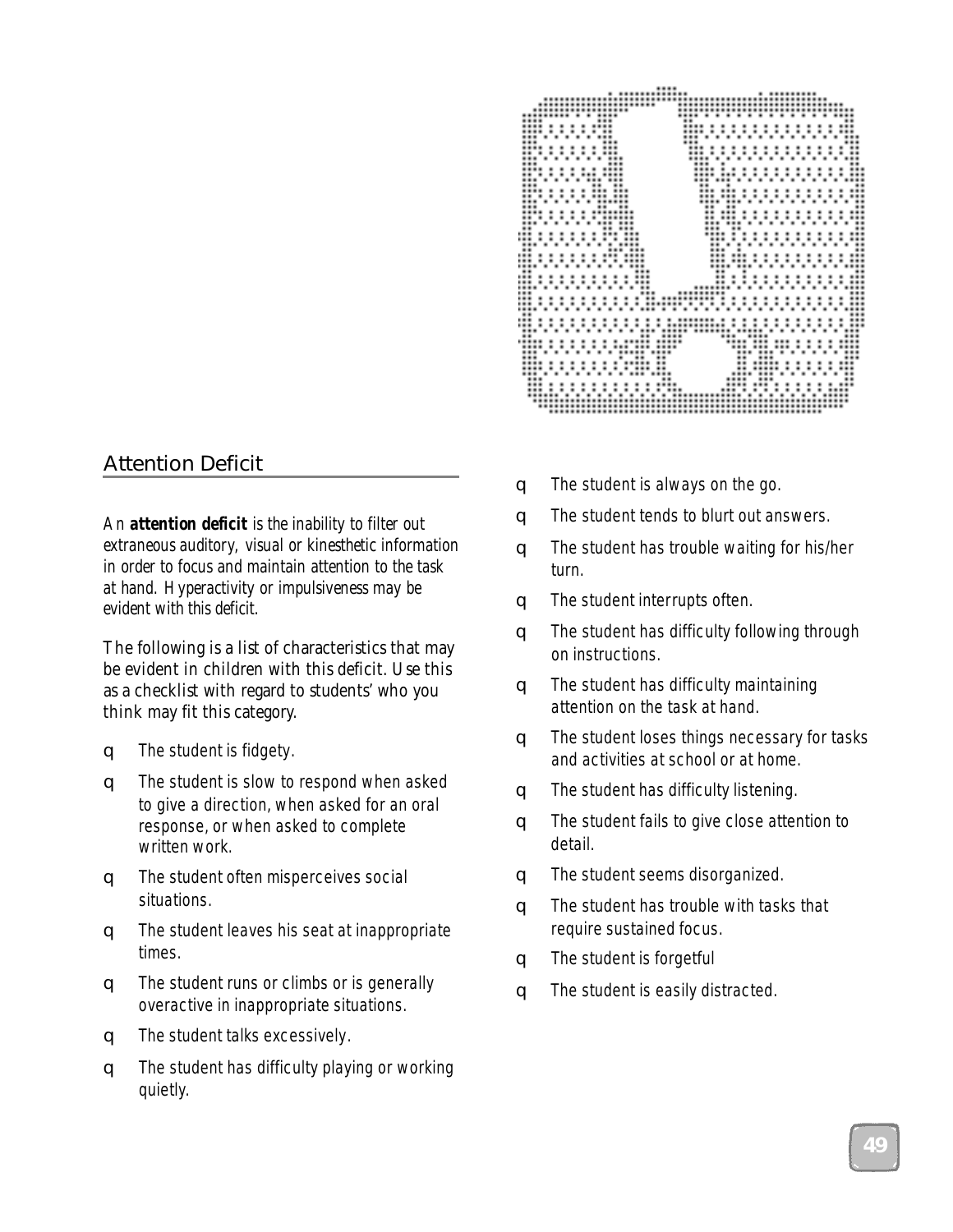

## **Methods/Strategies:**

• Put the child in a more structured seating plan with his or her back to classmates, away from high traffic areas.

• Inform the child when possible, prior to all

scheduled changes in routine.

- Give only one direction at a time.
- Check with the child to see if directions have been understood.
- Activity-based lessons with lots of movement work much better for this type of child. Try to program scheduled breaks into the day. Asking these children to sit still for any length of time is an unreasonable request and most likely not possible for them.
- A calm, positive manner is much more productive with this type of child.
- Plan organization strategies into this child's lesson ( see section on organization).
- Reduce the amount of homework given, but not the level of difficulty of the task.
- Send home an extra set of textbooks to circumvent memory lapses with regard to bringing books home or to school.
- Be patient, as these children become more frustrated and tire more easily than others.
- Make eye contact with the child when giving instructions.
- Establish daily contact, if possible, with the parents, e.g. notes in a homework book, Talk Mail, or brief daily reports to be signed by the parents.
- Use classroom tokens for reward when appropriate.
- Use encouraging statements to elicit appropriate behaviours.
- Praise appropriate behaviour and ignore inappropriate behaviour.
- Immediately give a reprimand if one is necessary.
- Use time out when necessary.
- Provide a quiet space to work without distraction when appropriate and if possible.
- Help to build self-esteem by displaying work or projects that emphasize the child's strengths.
- Use a signal to draw the child's attention back.
- Redirect physical energy, or ignore it.
- Assign a classroom or study "buddy" to the child.
- Provide visual examples and steps for completing assignments.
- Provide an outline and ensure that the child understands the exact requirements for his or her assignments.
- Provide the child with a copy of the reading material with the main ideas highlighted.
- Allow the child to have practice tests prior to testing so he or she comprehends the structure of testing.
- Try using calming music when working on a task, testing, or during transition times.
- Provide an outline for lengthy reading assignments.
- Provide earphones and tapes of a text, book, or passage.

#### *Evaluation*

- Adjust the length of tests, not the level of difficulty. Measure knowledge, not endurance.
- Allow extra time for completion of tests.
- Avoid visually crowded sheets or confusing configurations on tests.
- Arrange for a quiet area for the child to work during testing.
- Allow for scheduled breaks during testing.
- Base evaluations on a demonstration of knowledge of curriculum concepts and content, not simply on completion of all grade assignments. This child may not be able to complete the same number of assignments, but may display adequate knowledge.
- Consider open-book tests.
- Give oral tests or make a scribe available when necessary.
- Consider providing the test on tape, to which the student responds on an answer sheet.

**50**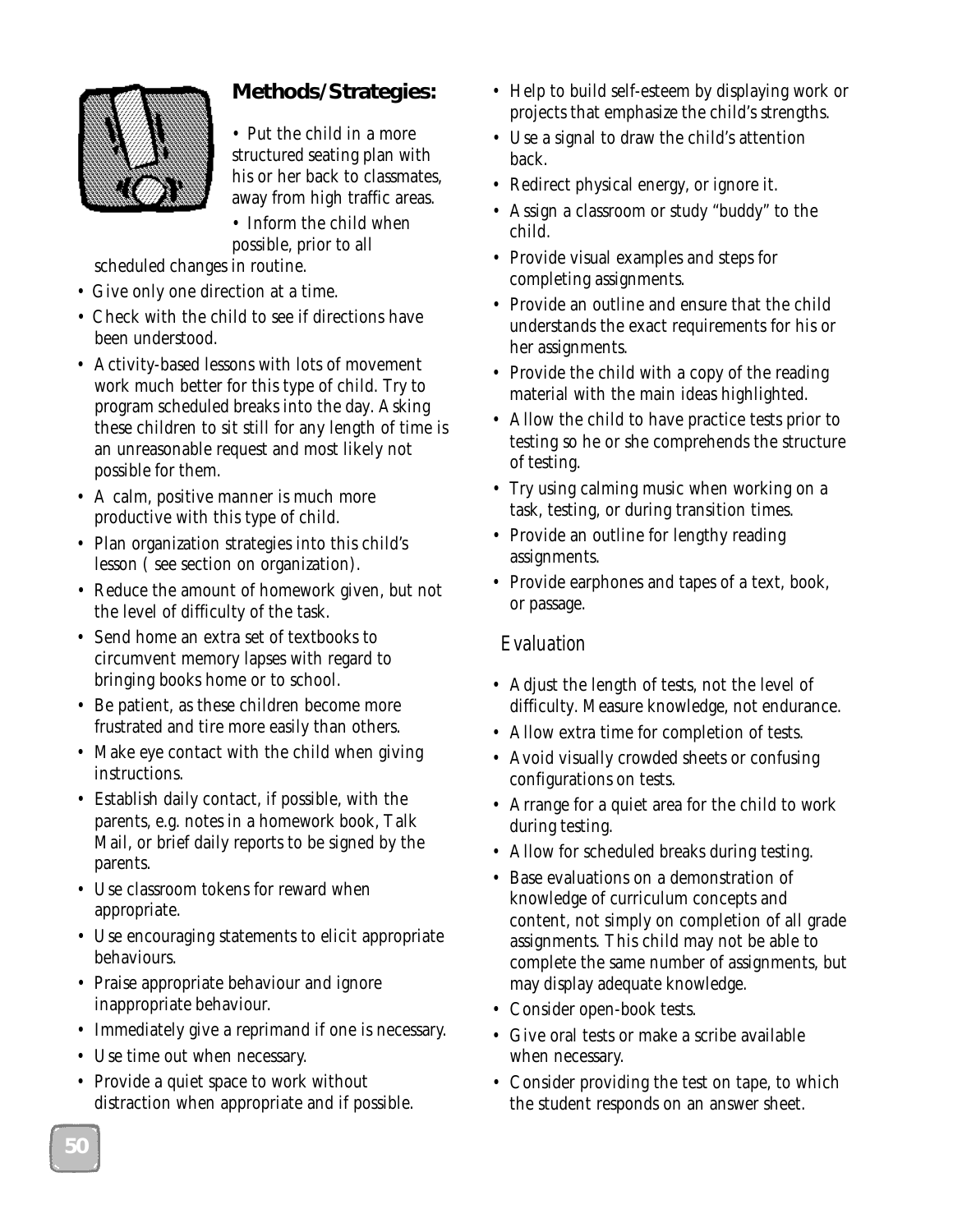- Assign oral reports or hands-on projects.
- Give more weight for assignments or projects that allow the child to show his or her understanding, using his or her strength area(s).

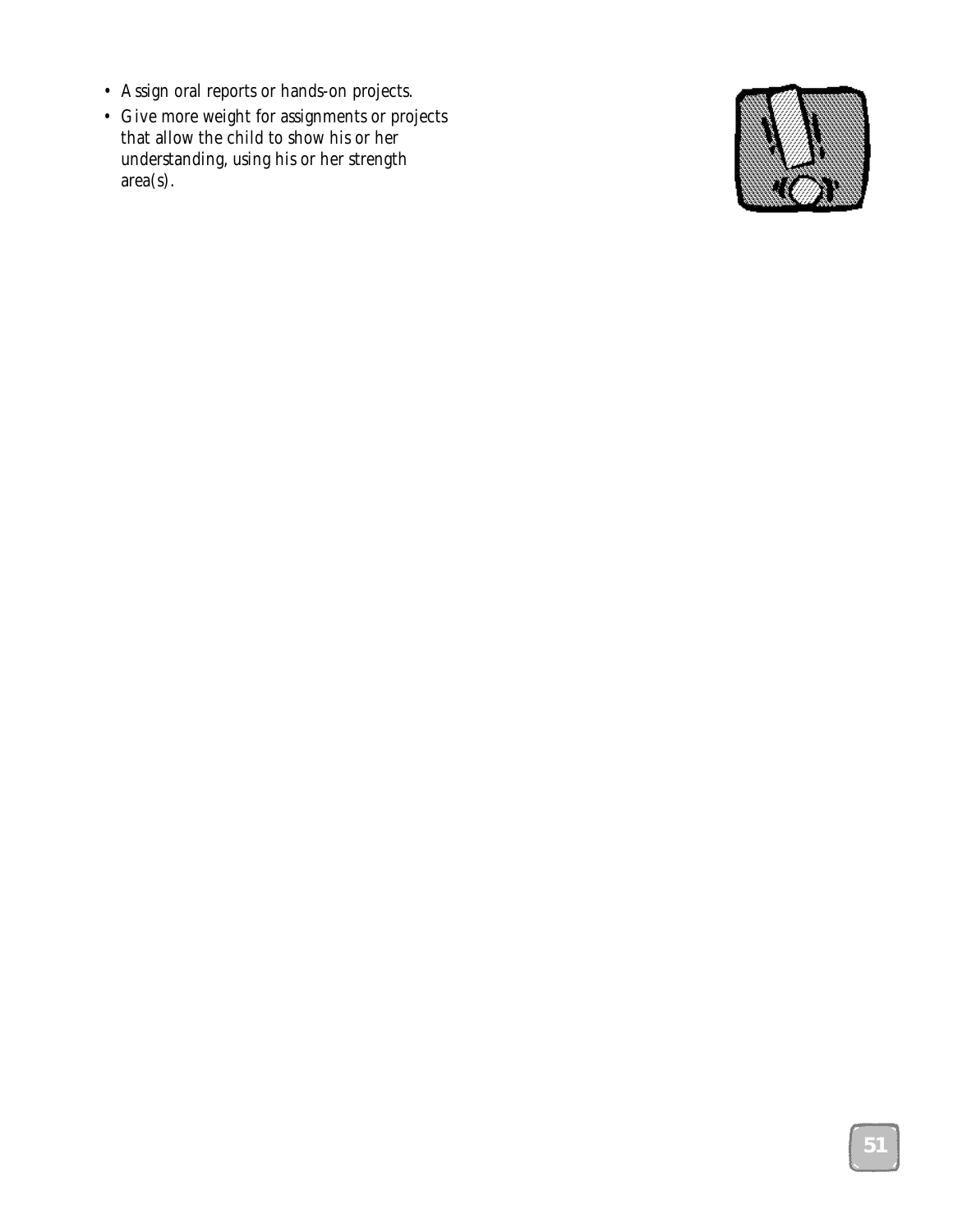

#### Auditory-Processing Deficit

*An auditory-processing deficit is the inability to interpret, organize, analyze, or synthesize an auditory message in the absence of a hearing impairment. Many children who have been diagnosed with Central Auditory-Processing Disorder (CAPD) would fall under this category.*

The following is a list of characteristics that may be evident in children with this deficit. Use this as a checklist with regard to students who you think may fit this category.

- ❑ The student tunes out in a noisy environment (may be viewed as a daydreamer).
- ❑ The student listens but processes the information heard inaccurately and often out of proper sequence.
- $\Box$  The student is unable to follow oral directions, especially those given quickly.
- ❑ The student frequently asks for information to be repeated (often uses question words such as huh? what?).
- ❑ The student has difficulty retaining material presented orally.
- ❑ The student has difficulty learning sounds and sound patterns (phonemic awareness, phonics, linguistic method).
- ❑ The student is unable to retain sounds or words long enough in order to make meaning from them.
- ❑ The student has a delay in language development, vocabulary, or articulation.
- ❑ The student is unable to discriminate between similar sounding words (e.g. shut and shot).
- ❑ The student often looks to see what everybody else is doing before carrying out directions.
- ❑ The student prefers visual or active games to those involving listening or speaking.
- ❑ The student may not respond as rapidly to sounds as others.
- ❑ The student is unable to explain in verbal or written fashion what he or she can achieve by doing.
- ❑ The student's written or oral responses will appear very simple and will not be an accurate indication of his or her knowledge.
- ❑ The student's responses and comments may often appear to be dissociated from the topic.

**52**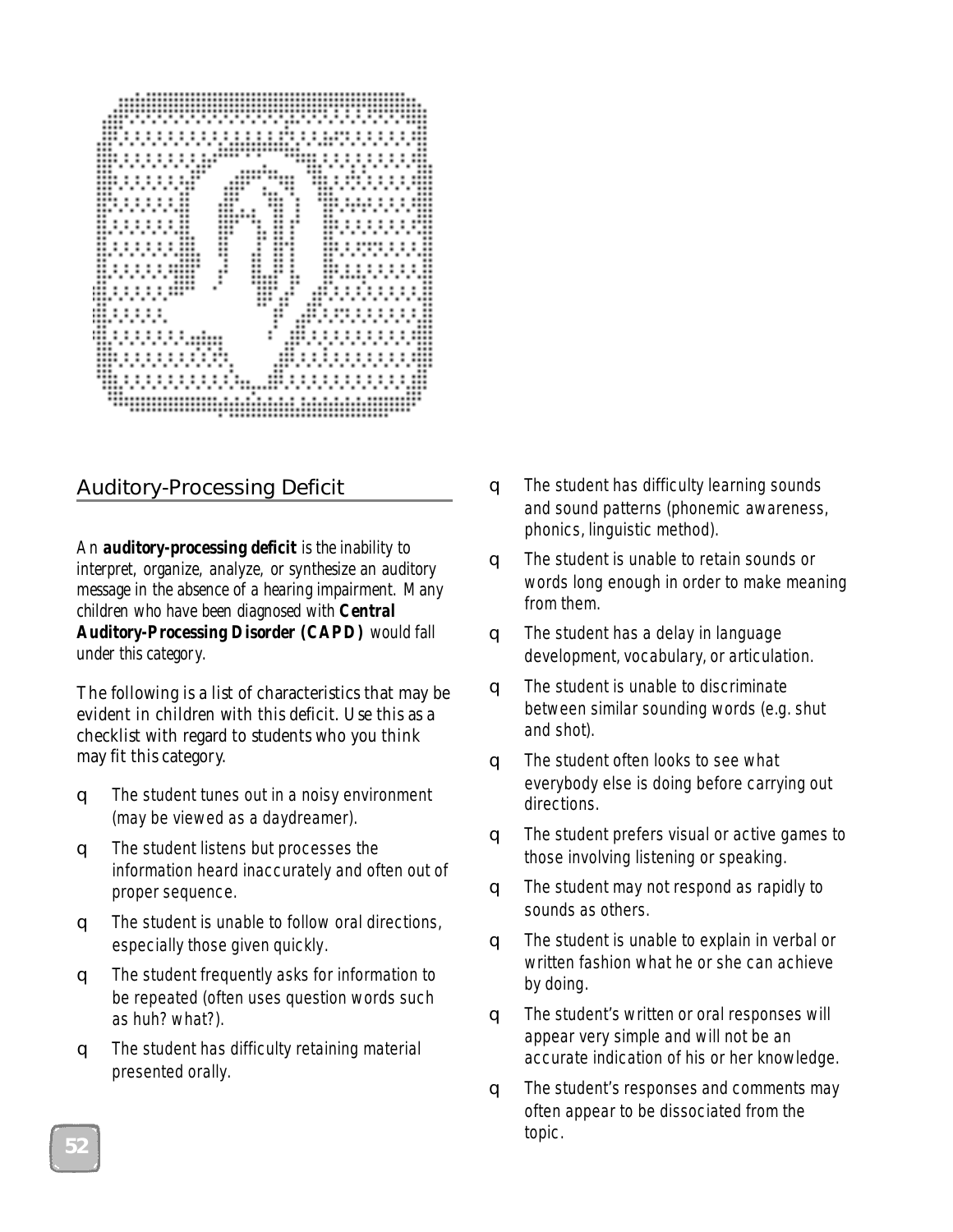- ❑ The student experiences difficulty with dictated notes.
- ❑ The student experiences difficulty with short and fast quizzes.
- ❑ The student experiences difficulty making notes from what the teacher has said.
- ❑ The student has difficulty sorting out background noises.
- ❑ The student has difficulty focusing on one sound among many.
- ❑ The student has difficulty answering oral questions and repeating sentences.

## **Methods/Strategies:**

- Place the student near the front of the room or near the teacher, away from the door or window that may provide a source of auditory distraction.
- Offer the student a study carrel to work in if one is available.
- Place the student in a structured rather than an open classroom if possible.
- Have most oral lessons in written form or in outline form for this student.
- Place less emphasis on decoding words. Encourage the use of context and picture cues.
- Use taped books, as this will assist the child to associate the auditory with a visual message.
- Intervene with phonemic awareness activities or programs.
- Make sure the student has eye contact with the teacher when instructions are given, and ensure that the student is attending to what is being said.
- Teach the student the mouth position associated with certain sounds, when teaching these skills in the classroom.
- Speak in a slow and distinct manner, using simple vocabulary.
- Use gesture to reinforce what is being said.
- Emphasize key words and word endings when speaking or writing, especially when presenting new information.
- Paraphrase instructions and information in simpler language rather than only repeating.
- Encourage the student to ask questions when confused.



- Make instructional transitions clear.
- Avoid asking the student to listen and write notes at the same time.
- Provide copied notes when necessary.
- Show patience with these children as they tire easily.
- Monitor the student's understanding of directions by asking the student to repeat the direction given.
- Pair the student with a peer helper who can assist the student when he or she has not grasped the auditory message.
- Do not count spelling in daily work or test situations.

- Break the test into smaller portions.
- Provide a scribe for testing.
- Do not count spelling on a test.
- Ensure that the student has understood the directions for a test.
- Give the student short directions, explanations, and instructions to follow.
- Provide written directions and instructions to supplement verbal directions and instructions.
- Identify a list of word endings, key words, etc. that the student will practise listening for when someone is speaking.
- Have the student silently repeat or subvocalize information just heard.
- Deliver directions to the child individually.
- Interact frequently with the student during testing.
- Give the student one task to perform at one time.
- Provide visual aids whenever possible.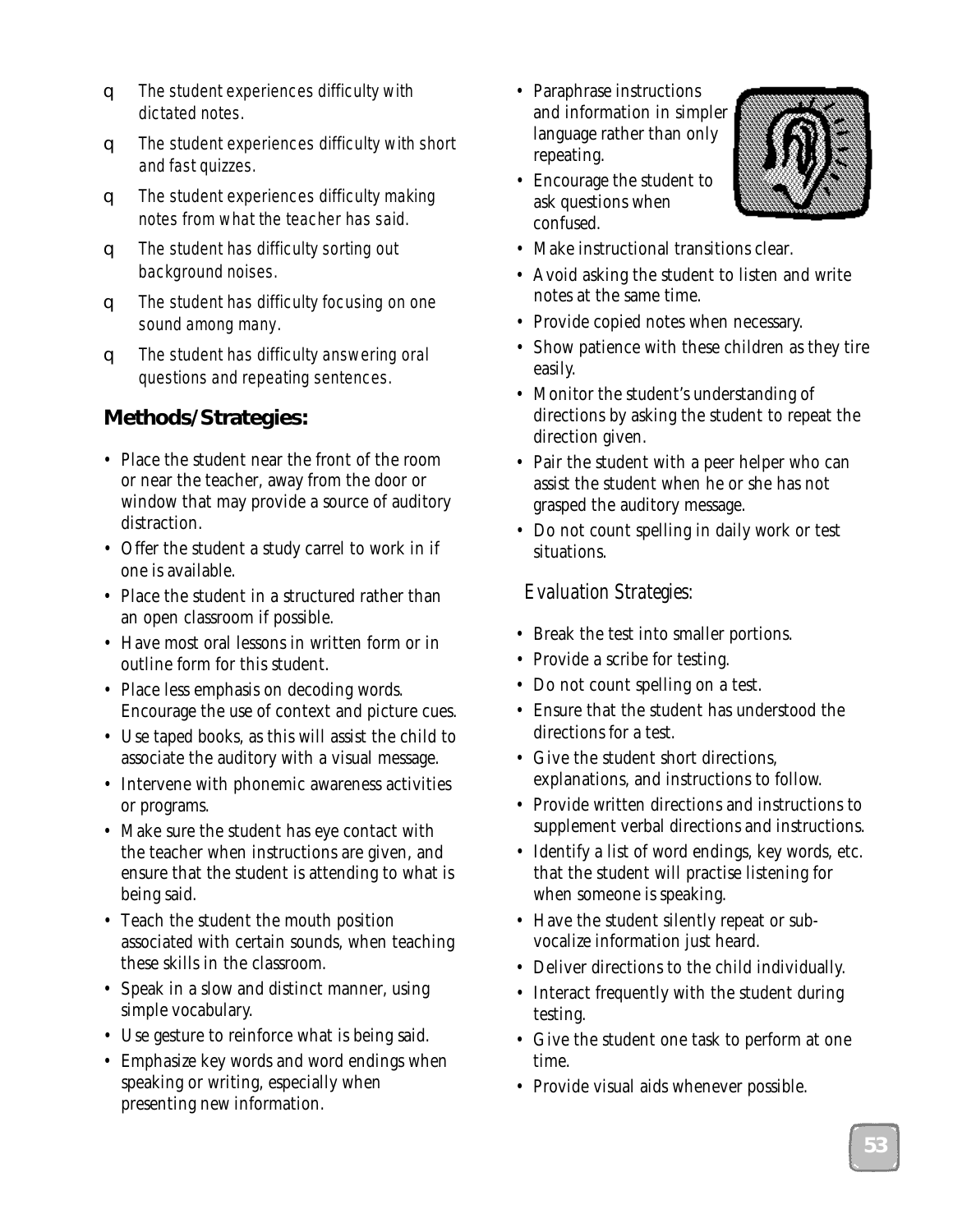

• Provide a quiet place to write a test.

• Provide extra time when necessary (usually time and a half is sufficient)

• Allow point-form answers to essay questions.

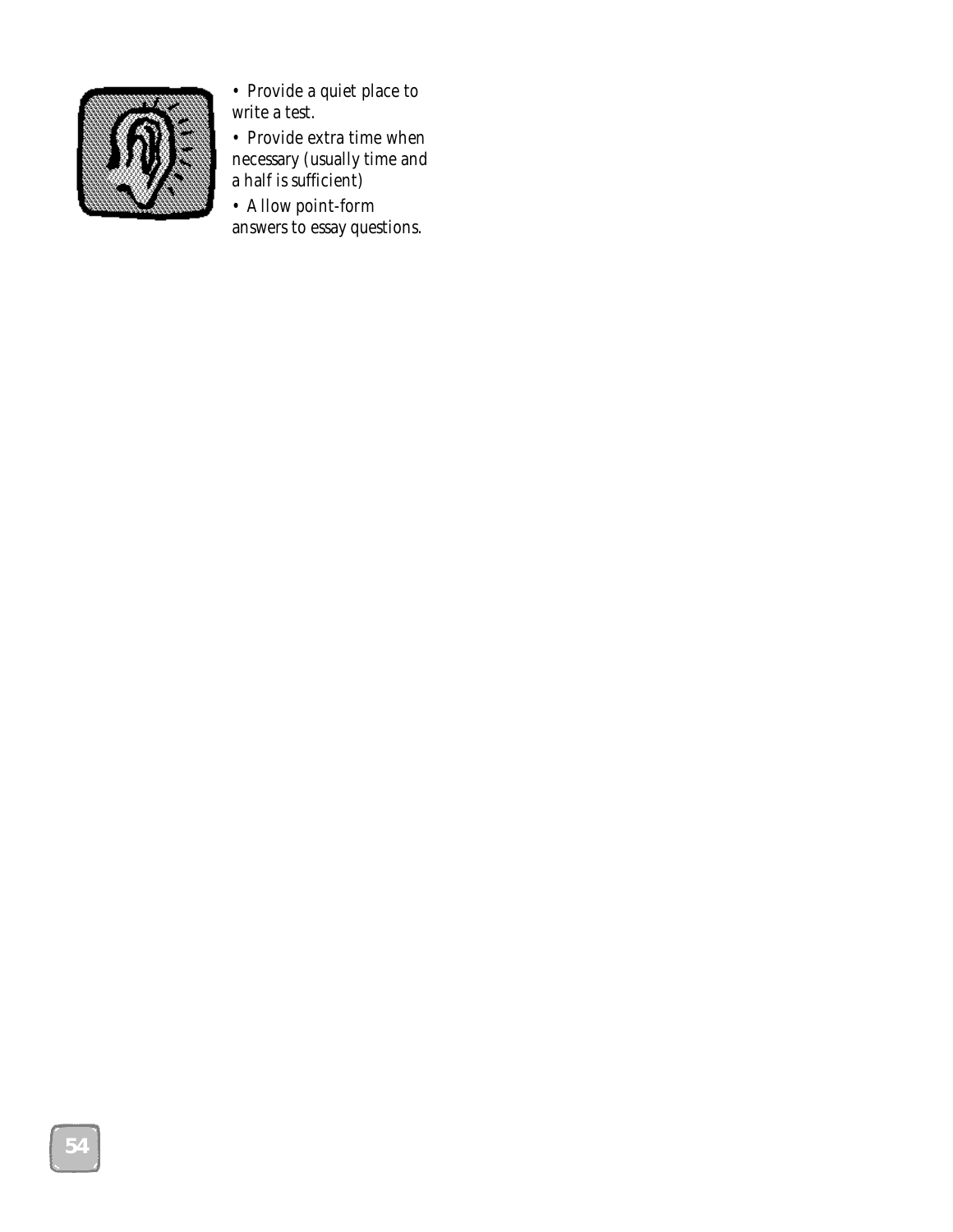## Visual-Processing Deficit

*A visual-processing deficit is the inability to interpret, organize, analyse or synthesize a visual message in the absence of a visual impairment.*

The following is a list of characteristics that may be evident in children with this deficit. Use this as a checklist with regard to students who you think may fit this category.

- ❑ The student is inattentive to visual tasks and can be easily distracted by too much visual stimuli (e.g. brightly coloured posters, or too much clutter in the classroom).
- ❑ The student is restless during videos or visual presentations.
- ❑ The student has difficulty copying from the board, test paper, calculator or textbook to the student's own paper.
- ❑ The student's written copy may show missing figures or words, reversals, inversions, additions, deletions, or transpositions in letters or numbers.
- ❑ The student does not remember what he or she has read silently
- ❑ The student rubs his or her eyes or complains that his or her eyes are bothering



him or her. The eyes may be bothered because of the intensity needed to decipher the visual material.

- ❑ The student's reading level is below average.
- ❑ The student's oral reading comprehension is better than his or her silent reading comprehension.
- ❑ In math, the student is inattentive to function signs, omits steps in a formula, or confuses visually similar formulas.
- ❑ The student is a poor written speller, but is an adequate oral speller.
- ❑ The student does not observe visual changes or stimuli that other children notice (e.g. bulletin board displays, posted notices in obvious places).
- ❑ The student's directionality is weak, and the student gets lost in unknown places, often copies numbers reversed, inverted or transposed from the original.
- ❑ The student's reading level is below average.
- ❑ The student's work shows persistent spelling errors.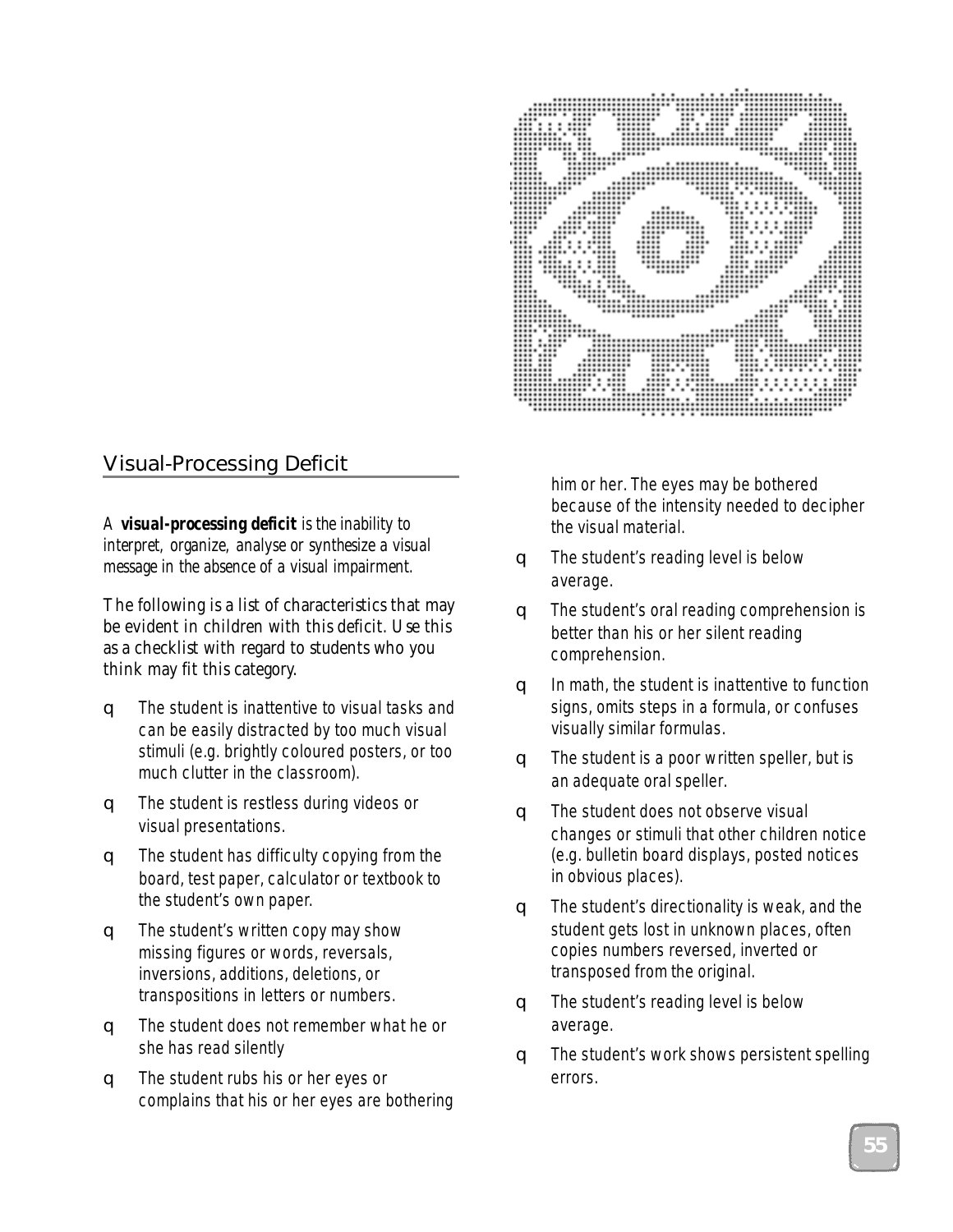

### **Methods/Strategies:**

- Reduce the amount of visual information on a page.
- Have the student use graph paper to assist him or her in lining up the numbers properly.
- Highlight or underline important phrases in the student's assigned reading.
- Assign fewer questions, but retain the level of difficulty given to an assignment.
- Have the student consistently use a word processor for written work.
- Reduce distracting visual stimuli in the classroom.
- Allow for extra time for written tasks.
- Provide copied notes.
- Allow the use of a calculator for math-related activities.
- Have the student use a sliding mask, finger, or ruler when reading.
- Use a scribe when necessary to record answers.
- Be aware of the difficulty associated with visual tasks such as matching.

- Provide oral testing.
- Provide a scribe for testing.
- Give extra time.
- Be aware of the visual difficulty of particular test questions.
- Provide a model or example if possible.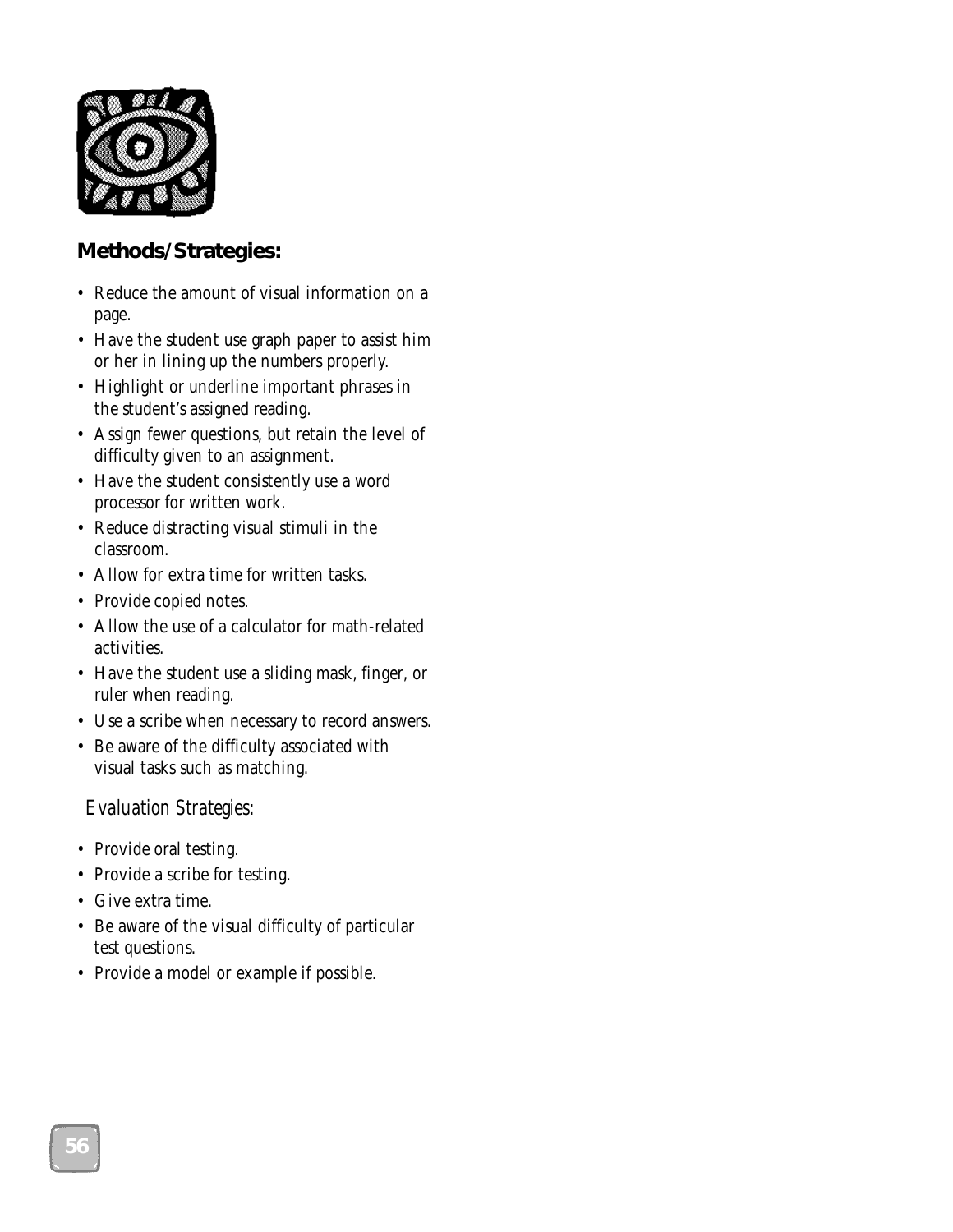## Visual-Spatial Deficit

*A visual spatial deficit is the inability to interpret, organize, analyse or synthesize the spatial components of a visual message in the absence of a visual impairment.*

- ❑ The student has poor handwriting or artwork.
- ❑ The student loses his or her place when reading and skips important details or figures on a page.
- ❑ The student's reading level is below average.
- $\Box$  The student's mapping or graphing abilities are weak.
- ❑ The student consistently uses a finger to keep his or her place when reading or finding a word in a composition (poor tracking).
- ❑ The student has poor skills when attempting to accurately match letters and figures in correct spaces (e.g. letter and number matching activities in columns).
- ❑ The student has difficulty locating specific words in dictionaries or texts.
- ❑ The student's papers are poorly organized, and information is scattered.

❑ The student has difficulty with depth

perception and measurement.

www.

- ❑ The student is clumsy.
- ❑ The student's written work appears sloppy.
- $\Box$  The student has difficulty perceiving spaces between words and recognizing punctuation in written language.
- ❑ The student often pushes the wrong numbers on a calculator or phone.
- ❑ The student has difficulty with time concepts or with the passage of time.

#### **Methods/Strategies:**

- Have the student use outline format or visual organizers.
- Encourage the use of a word processor.
- Have the student use coloured overlays when reading.
- Encourage cursive writing rather than manuscript to reduce reversals, inversions, etc.
- Provide strategies for organization.
- Have the student consistently use an agenda or calendar to assist in preplanning. A peer helper, volunteer or parent may assist with this task.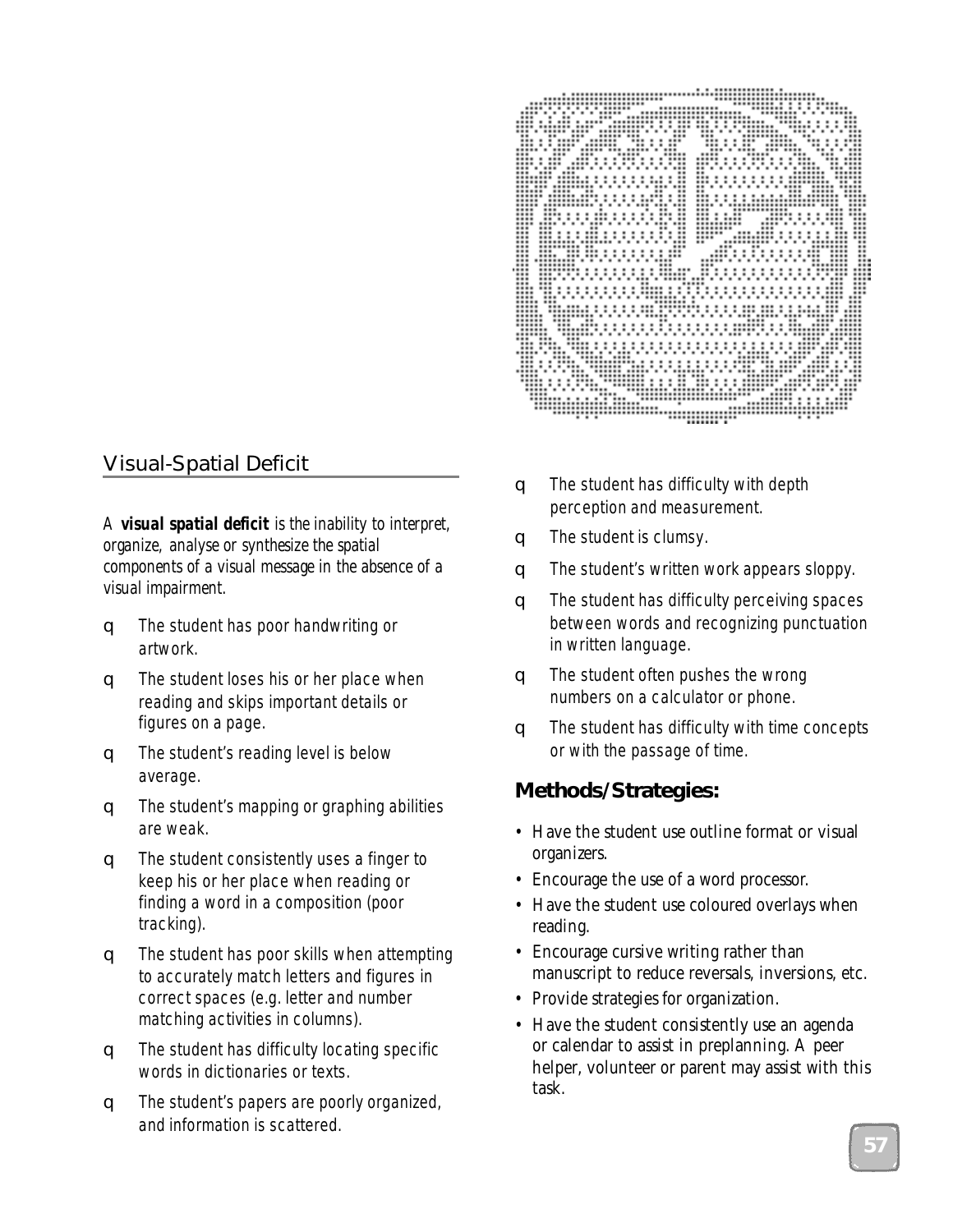

• Use concrete, hands-on examples whenever possible when introducing a new concept.

• Have the student use graph paper to assist in lining up numbers on a page.

- Reduce the amount of visual information the student has to absorb at one time.
- Reduce the number of assigned questions, but retain the level of difficulty.
- Use clay or other kinesthetic means when introducing letters in the early years.

- Provide oral testing or a scribe.
- Allow blank visual organizers to be brought to a testing situation, and evaluate these organizers if not enough time is available to the student to translate the organizer to written form.
- Accept point-form answers.
- Allow calculator for math activities.
- Limit the amount of visual information presented on a test page.
- Consider alternative methods, other than a written test, of checking for understanding of a concept.
- Allow extra time.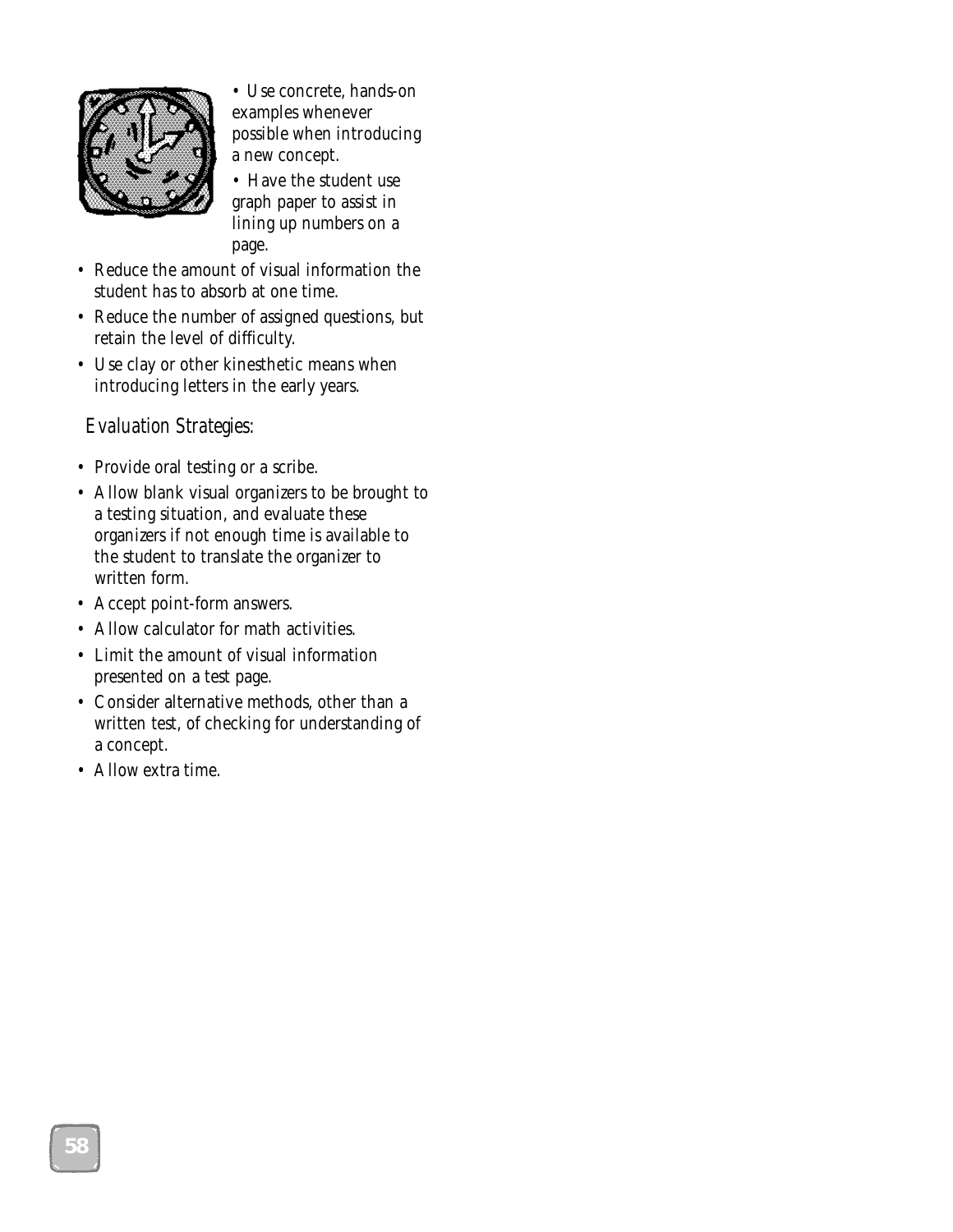# Written-Expression Deficit

*A written-expression deficit is the inability to effectively communicate thoughts and ideas in a structured, sequential, and organized form.*

The following is a list of characteristics that may be evident in children with this deficit. Use this as a checklist with regard to students who you think may fit this category.

- The student has poor or dysfunctional handwriting, otherwise known as dysgraphia.
- The student has total dysfluency on paper, known as agraphia.
- The student has poor spelling.
- The student has difficulty copying from the board or from dictation.
- The student has poor visual-spatial perception (may start in odd places on the page, use erratic spacing, use different sizes for letters).
- The student prefers to print while others are writing, or the student uses both printing and cursive writing in the same assignment.
- The student is much slower than others to complete written work.
- The student loses the gist or thought easily when writing.
- The student omits capitalization and/or punctuation consistently
- The student can express himself or herself much better orally.

# **Methods/Strategies:**

- Consider alternative forms, other than written tasks, of practising and demonstrating knowledge in a concept area.
- Encourage the use of a word processor.
- Pair the student with a classroom buddy who can do the writing for the child.
- Utilize co-operative learning groups.
- Model written work for the student to allow him or her to imitate your sentence structures.
- Allow the student to read his or her written work aloud to help identify errors in organization.
- Help the student "brainstorm" ideas about a topic and then show him or her how to put these ideas into an outline form, combining some ideas and discarding others.
- Reduce distracting stimuli by placing the student in a study carrel or "office" when engaged in writing activities.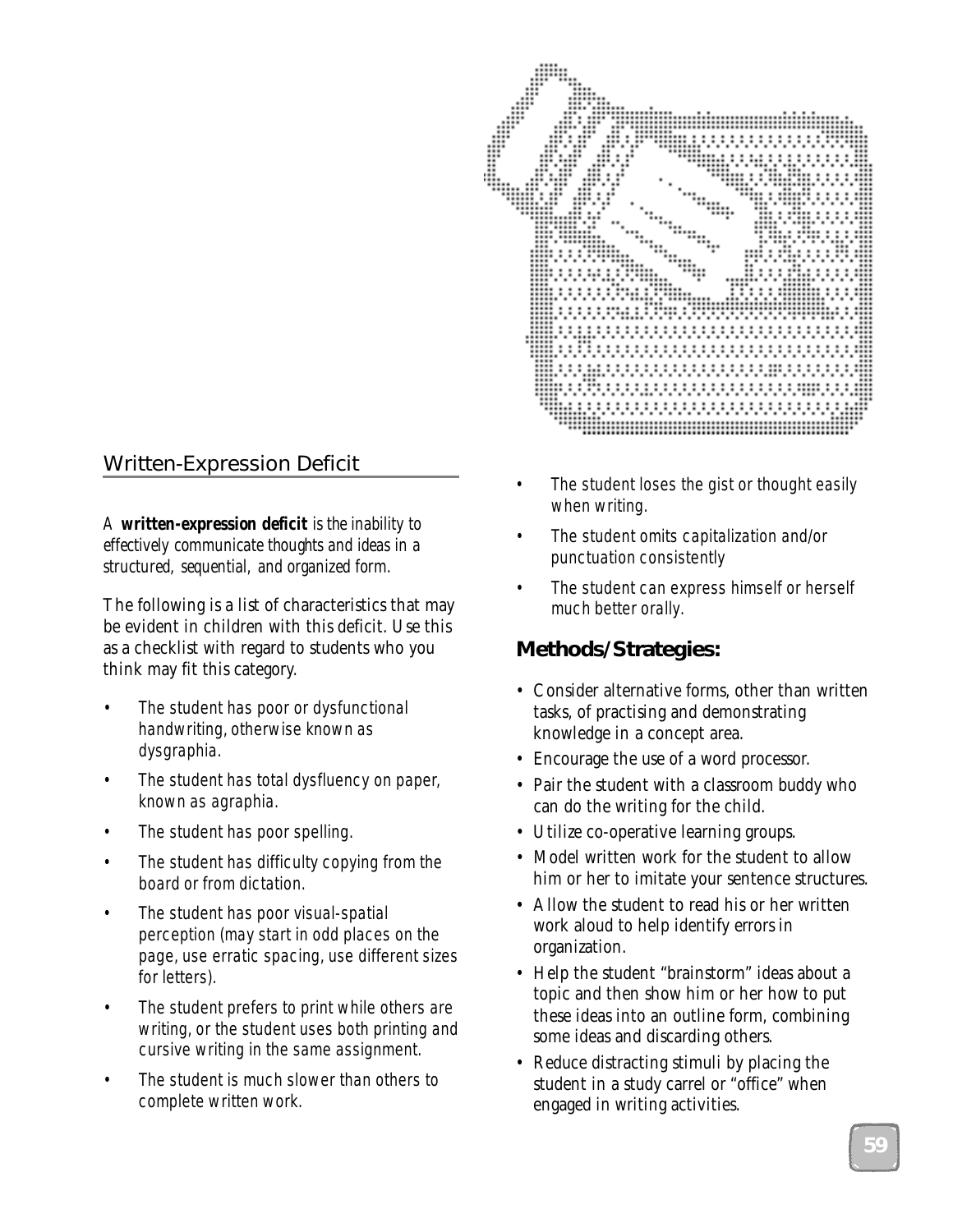

• Have a peer act as a model for spelling words phonetically. Have the student read the material that the peers write phonetically.

• Allow the student

to keep a dictionary of "most often misspelled words."

- Provide practice in spelling by using a computer software program that gives the student immediate feedback.
- Try various activities to help strengthen and reinforce the visual memory of spelling words (i.e. flashcards, word lists on the chalkboard, a list on the student's desk, etc.).
- Have the student maintain a folder of all spelling words.
- Place a grip on the pencil to enable the student to hold it more effectively.
- Allow the student to use wide-lined paper (for students at the beginning stages of learning printing and cursive writing).
- Use computer paper to help the student write letters at the correct height.
- Use paper with raised lines to help a student whose letters tend to go above or below the line.
- Allow the student to demonstrate knowledge in non-written form (i.e. oral report, art project, play, etc.).
- Have the student practise air writing (of critical importance for dyslexic and dysgraphic students). This connects kinesthetic with visual mode.
- Have a poster with a list of the qualities of good writing posted in the classroom.
- Provide specific organizational strategies for writing, e.g. story maps/webs, visual organizers, flow charts, outlines.
- Allow the student extra time for copying or for producing written assignments.
- Have copied notes available for the student.
- Encourage the student to use a tape recorder to record draft copies of written work.

- Permit the use of point form or visual organizers for answers to essay questions or questions of a similar type.
- Provide oral testing or a scribe when possible.
- Follow up a written test with oral questioning on missing parts.
- Provide a word processor for tests.
- Consider a take-home test.
- Use fill-in-the-blank, true-or-false or matching questions to reduce writing requirements.
- Allow the student to answer questions, using a tape recorder.
- Have the student with visual perception difficulties use a ruler to place under the question to guide him or her to the correct response box.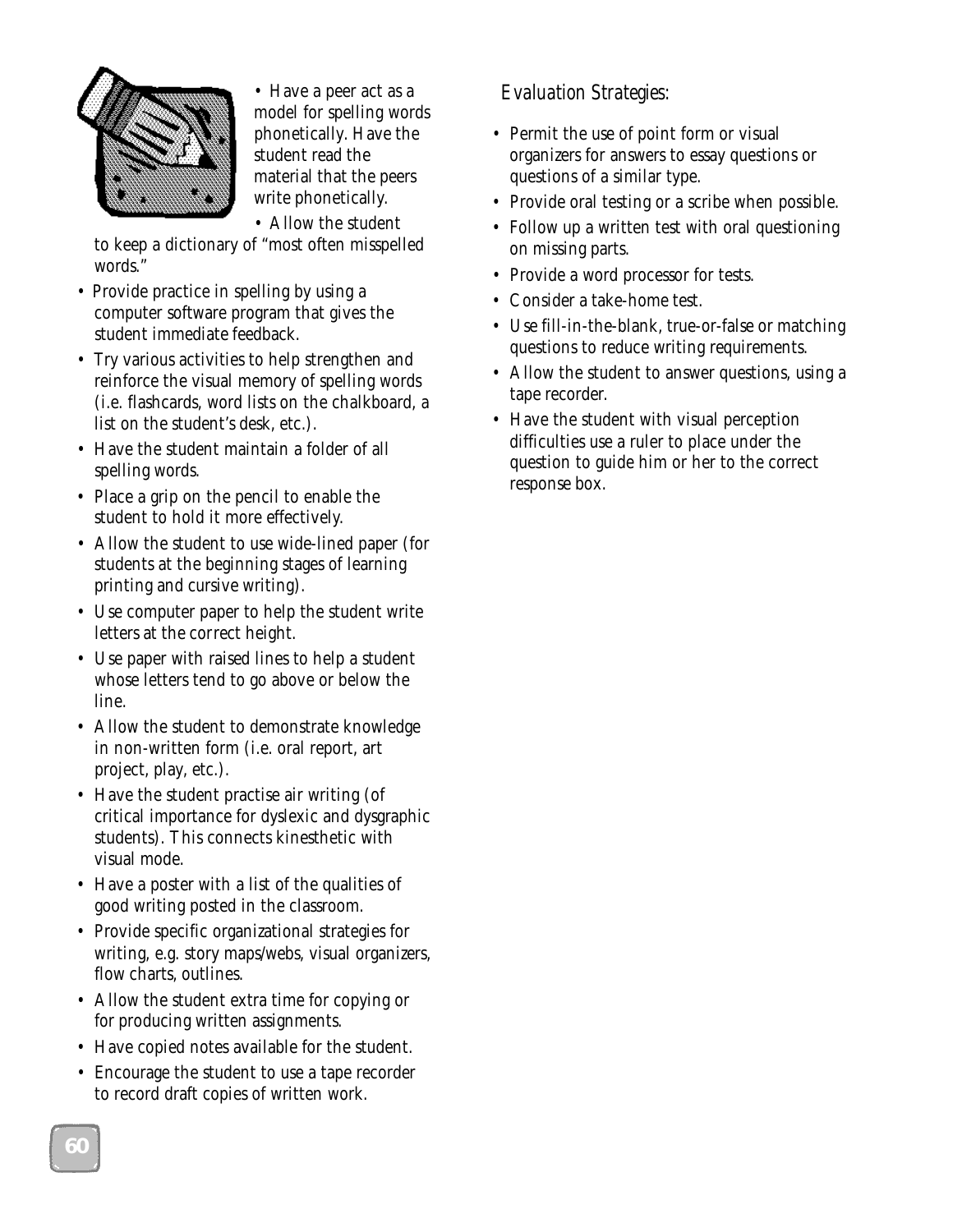### Language-Processing Deficit

*A language-processing deficit is the inability to receive, comprehend, organize, and express language in its appropriate forms in the absence of sensory impairments.*

The following is a list of characteristics that may be evident in students with this deficit. Use this as a checklist with regard to students who you think may fit into this category.

- ❑ The student's spoken language shows limited vocabulary, incomplete sentences, improper grammar, and confused or poorly sequenced thoughts.
- ❑ The student has word retrieval difficulties.
- ❑ The student has difficulty understanding the meaning of some phrases.
- ❑ The student does not express feelings or thoughts logically.
- ❑ The student says one thing, but writes something else.
- ❑ The student substitutes words of similar meaning.
- ❑ Peers and others often have difficulty understanding the student.



- ❑ The student has difficulty determining the main idea or theme.
- ❑ The student has difficulty identifying a sequence in a story.
- ❑ When given a general theme, the student has difficulty generating or identifying supporting details.
- ❑ The student has difficulty linking and categorizing verbal concepts.
- ❑ The student has poor spelling.
- ❑ The student's written work is disorganized and messy.
- ❑ The student needs to read a passage or story several times before understanding its meaning.
- ❑ The student has difficulty following directions.
- ❑ The student's work shows poor coherence in the structure of sentences, paragraphs and longer passages.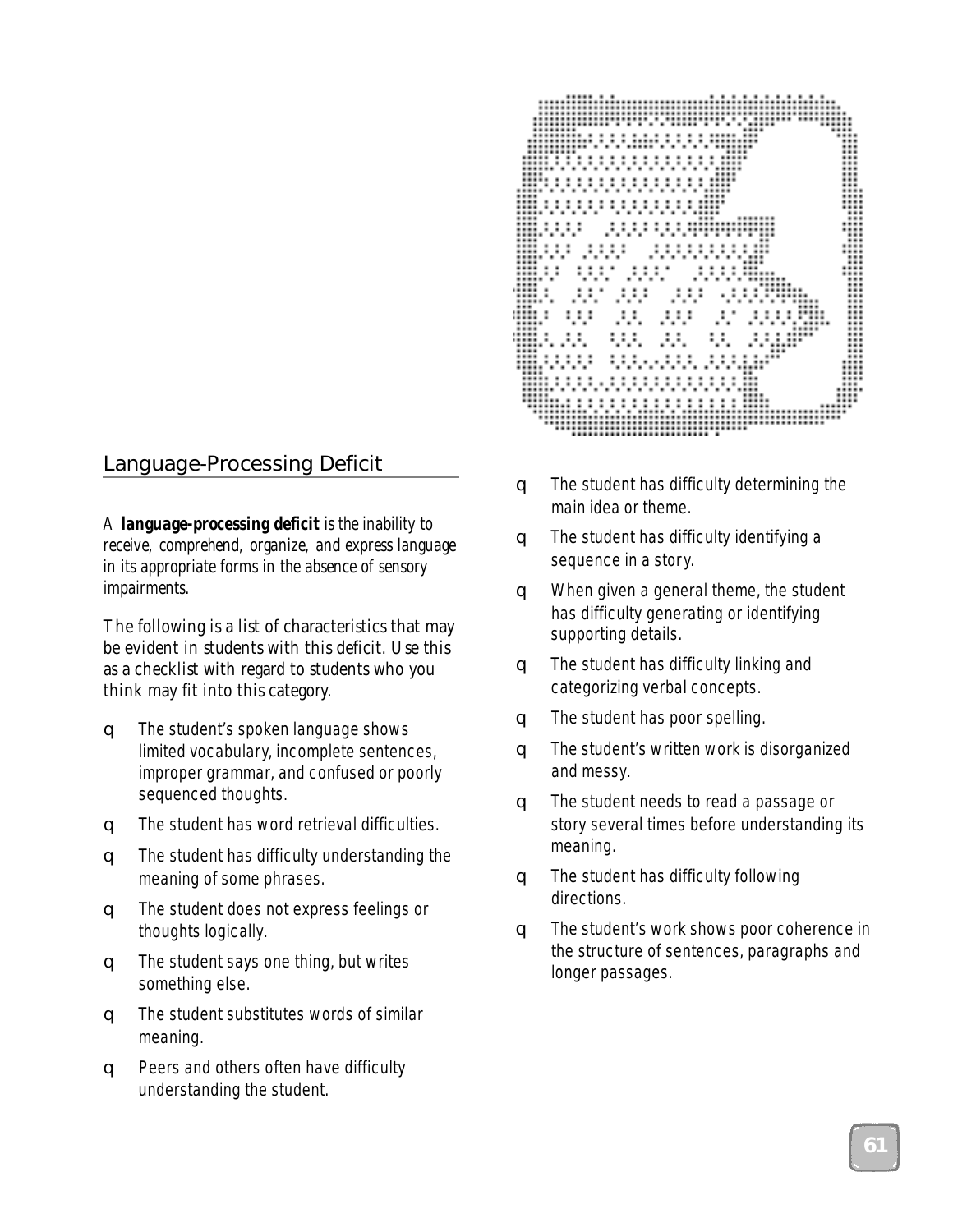

#### **Methods/Strategies:**

#### *Note: The strategies listed for auditoryprocessing deficit are appropriate here as well.*

- Allow the student ample time to read silently for practice before asking him or her to read orally.
- Model slow, easy speech for the student and do not interrupt or finish his or her sentence.
- Slow down rate of speaking to allow the child to process the information.
- Assign the student to work with a classroom friend who is a good language model.
- Establish a signal to remind the student to slow down and speak in complete sentences.
- Have the student record his or her speech to teach monitoring strategies.
- Emphasize the use of context cues.
- Provide a language-rich environment.
- Place an alphabet strip on the desk for younger children.
- Encourage the student to read a story more than once.
- Monitor reading material to ensure that the level is appropriate.
- Use high-interest books with accompanying taped version for rereading.
- Teach reading strategies that will help locate information in a text.
- Help the student use associate cues when sequencing events.
- Practice sequential activities.
- Have the child retell stories he or she has read.
- Introduce and explain key vocabulary in context.
- Use a multi-sensory approach.
- Provide intervention in phonemic awareness.

- Provide oral testing or a scribe.
- Adjust vocabulary usage in testing to suit the language needs of the child.
- Allow extra time for testing.
- Provide a quiet space for testing.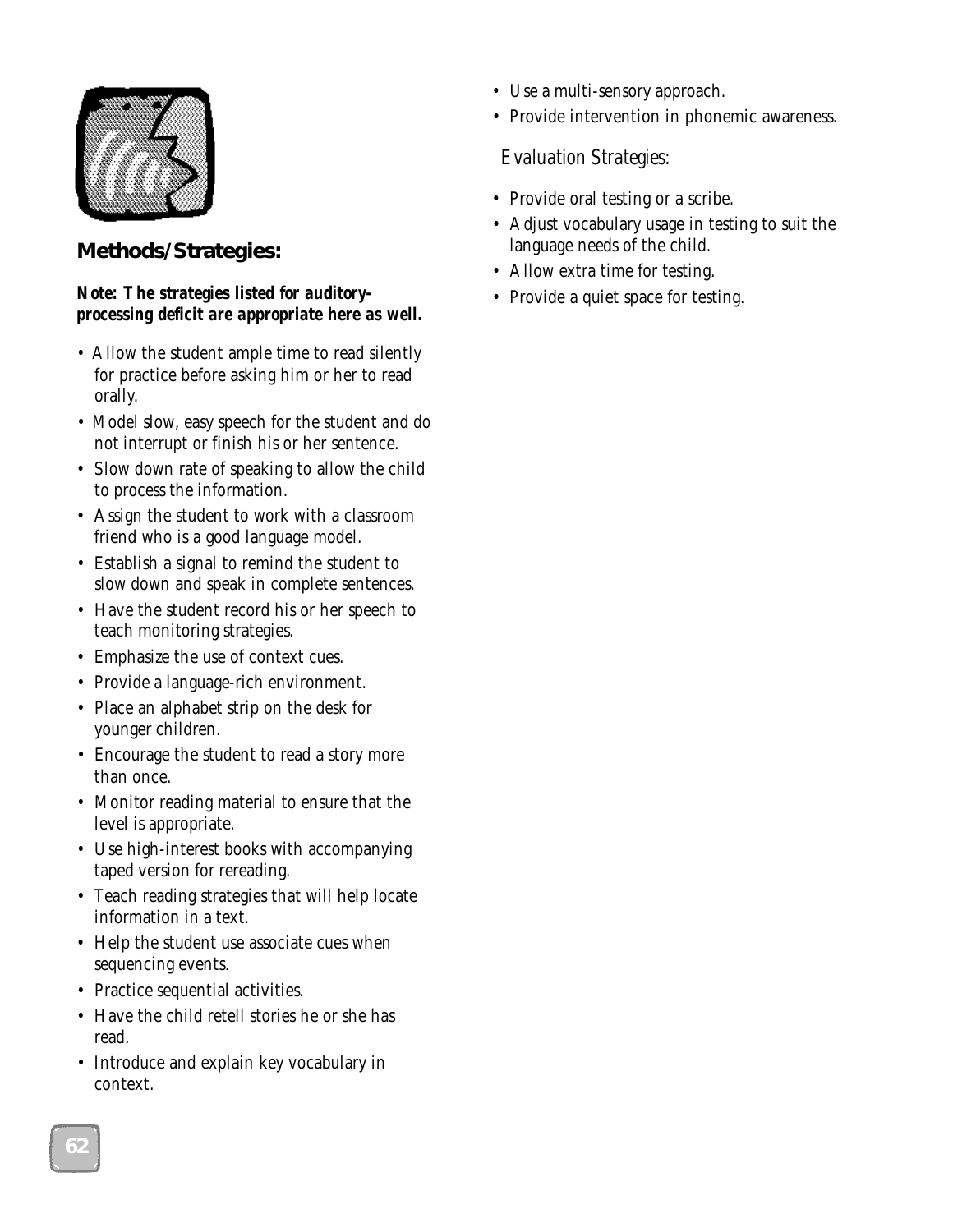

#### Mathematics Deficit

*A mathematics deficit is the inability to deal with number and mathematical concepts.*

The following is a list of characteristics that may be evident in students with this deficit. Use this as a checklist with regard to students who you think may fit into this category.

- $\Box$  The student has difficulty distinguishing the important from the unimportant details in word problems.
- ❑ The student has difficulty recognizing patterns or relationships among numbers.
- ❑ The student has difficulty putting facts in a logical sequence in order to find a solution.
- ❑ The student has difficulty remembering math facts, formulas or a sequence of formulas.
- ❑ The student perseveres with an improper procedure.
- ❑ The student does not understand numerical order or place value.
- ❑ The student has difficulty with such spatial math concepts as time, money, measurement, directionality and sequencing.
- ❑ The student is consistently reluctant to begin any math task.
- ❑ The student has difficulty with abstract or symbolic math concepts.
- ❑ The student has difficulty copying or reading numbers.
- ❑ The student has difficulty choosing the correct process to use.
- ❑ The student has difficulty visualizing or verbalizing numeric information.
- ❑ The student has difficulty generalizing math information to new situations.
- ❑ The student has difficulty with math vocabulary.
- ❑ The student often responds with an answer that bears no relationship to the math question asked.
- ❑ The student has difficulty with basic calculation/application.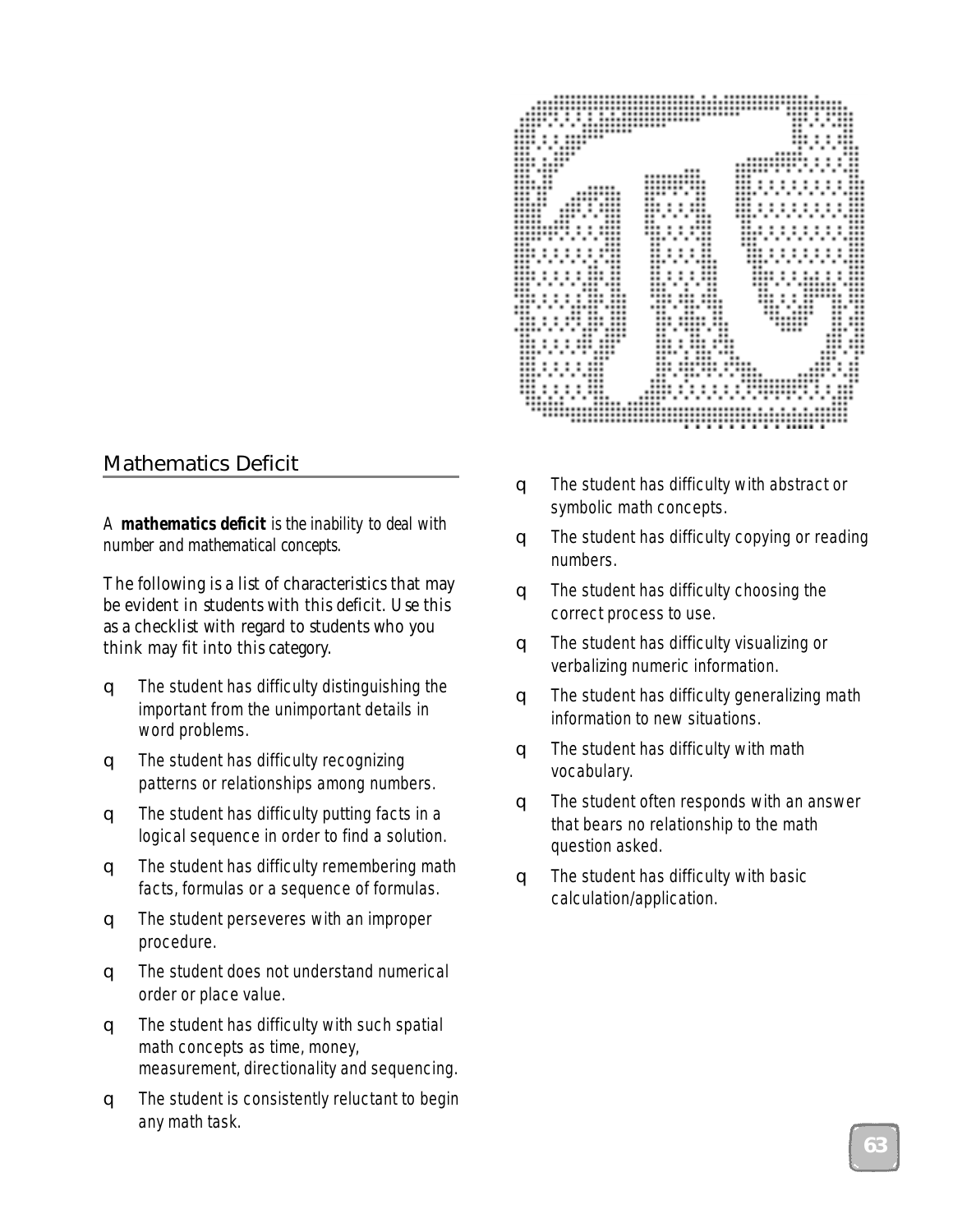

#### **Methods/Strategies:**

- Use word problems that relate to the student's experiences.
- Use concrete manipulatives to demonstrate and practise problems before moving to symbolic.
- Encourage the use of a calculator or math charts, ensuring that the process is demonstrated in the child's work.
- Have the child highlight key words for steps, directions or operations in questions given to him or her.
- Use visual cues (e.g. stop signs or red dots) on the paper when the student must change operations. Have the student raise his or her hand when reaching STOP signs, and provide necessary instructions to go on.
- Use colour coding (e.g. green for addition, red for subtraction, etc.).
- Provide extra large symbols next to questions in order that the student will be more likely to observe the symbols.
- Provide practice in math by using a computer software program that gives the student immediate feedback.
- Use large coloured arrows to indicate where the student begins to work a math problem.
- Reduce the number of questions given to the student, but not the level of difficulty.
- For younger students, put a number line on the desk.
- Have a math reference sheet or cue cards that demonstrate the steps to solving a particular type of question.
- Ensure that the student has a clear understanding of the math vocabulary being used.
- Use modeling frequently.
- Have the student work with a classroom peer.
- Teach strategies for checking math work.

- Evaluate on daily or weekly basis rather than on lengthy tests or exams.
- If lengthy tests are required, do not mix concepts at one time.
- Allow the use of a calculator or charts.
- Provide a visual model with test questions to demonstrate what is being asked.
- Provide graph paper for lining up numbers when working math problems.
- Use personal experiences when designing math problems.
- Have oral testing for word problems.
- Provide the student with a quiet place to work.
- Allow extra time to complete tests.
- Highlight operational signs so that the student is sure to notice the signs before beginning an operation.
- Highlight key words on a test so that the student is sure to notice the words before answering the question.

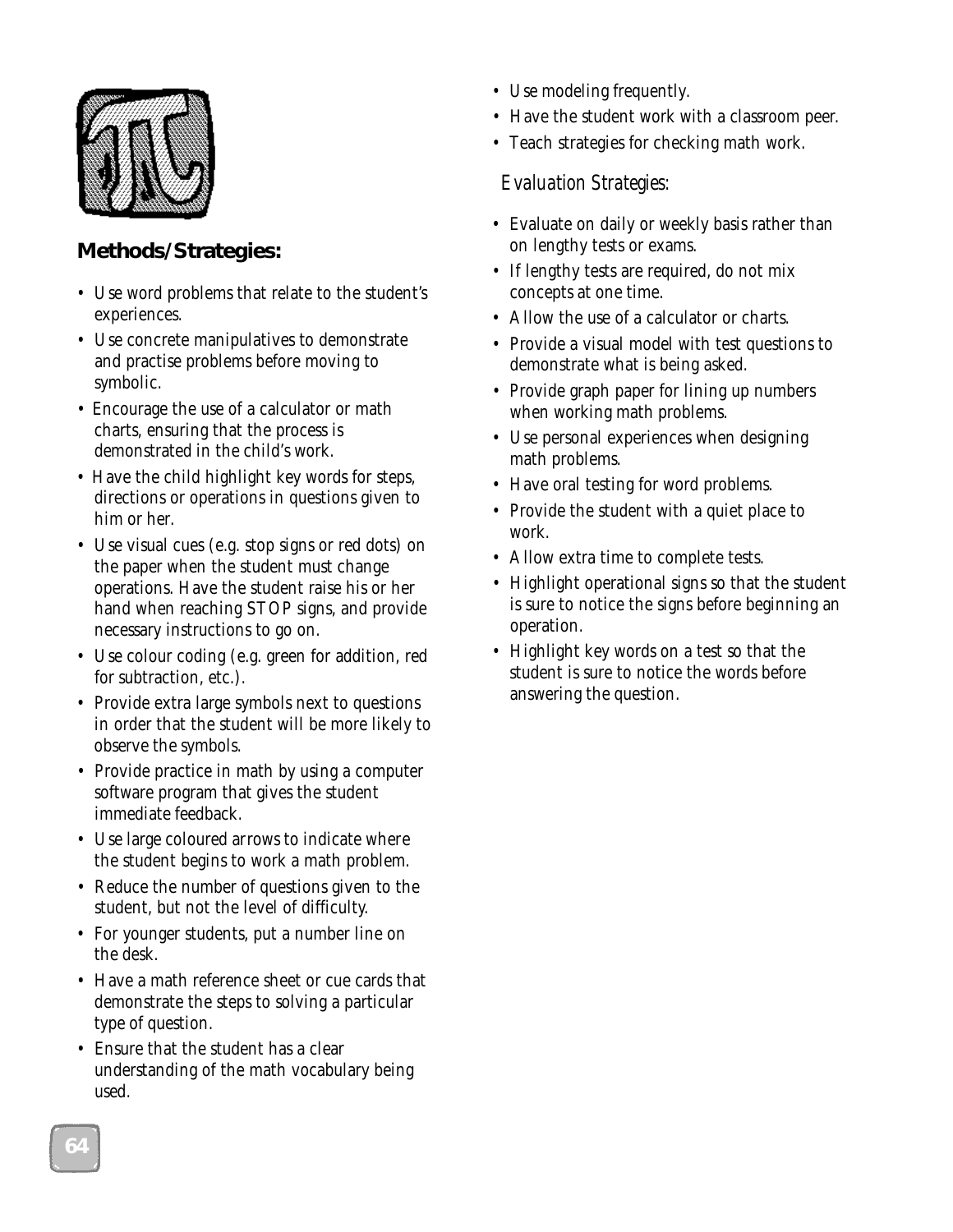

## Organizational Deficit

*An organizational deficit is the inability to internally structure for the purposes of planning, monitoring, and evaluating information.*

The following is a list of characteristics that may be evident in students with this deficit. Use this as a checklist with regard to students who you feel will fit into this category.

- ❑ The student's personal appearance is disorganized, as are books, locker, desk, assignments and thoughts.
- $\Box$  The student speaks in a rambling, disorganized manner.
- ❑ The student is forgetful (e.g. forgets to take assignments home, write out lessons, and/or bring back completed work).
- ❑ The student is often late or absent.
- ❑ The student is immature or impulsive.
- ❑ The student has difficulty making choices or decisions.
- ❑ The student shows inconsistent behaviours.
- ❑ The student strays from the topic quickly.
- ❑ The student procrastinates when faced with a highly structured task.

### **Methods/Strategies:**

- Provide structure and routine.
- State directions clearly and directly. Try not to wander off topic.
- Clearly state the purpose or points to be covered in a lesson prior to beginning. A course or project outline is helpful.
- Print key words on the board prior to each lesson.
- Ensure that students write homework in an agenda or lesson book.
- Using a talk mail set up for at risk students, send a talk mail daily, stating homework requirements.
- Use a binder to help keep materials together.
- Use a colour coding system for subjects.
- Have two sets of books, one for school and one for home.
- Model and teach strategies for approaching a project. Try not to assume that the student knows how to organize this task. Have the student transfer the steps of these strategies onto a recipe card or index card, and tape to the inside of a binder or scribbler.
- Post class rules or learning strategies in a visible location in the classroom.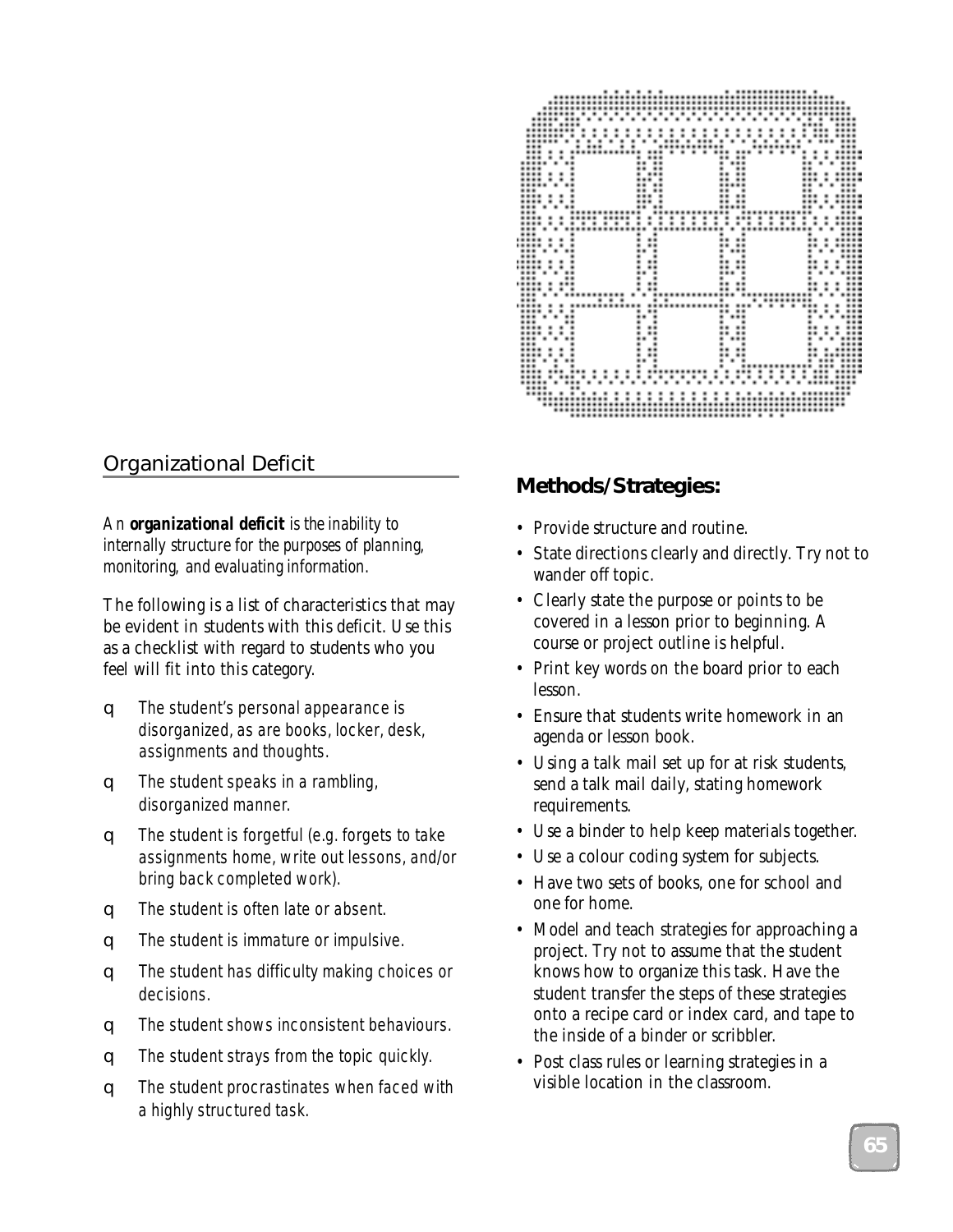

• Have the child summarize notes or text reading, using visual organizers.

• Provide easy to follow mnemonic devices when available, for remembering

or organizing concepts; e.g. COPS …. Capitalization, Organization, Punctuation, Spelling… as a mnemonic for proofreading and editing.

- For middle level, post or provide mark value for course components at the beginning of each unit.
- Involve parents in monitoring the student's homework and projects.
- Assign a classroom buddy who will check that homework is written and that the correct books are packed.
- Avoid giving homework verbally without written backup.
- Use co-operative learning techniques when possible to utilize the organizational skills of others.
- Keep an extra folder of handout sheets to replace those "lost" by the student.
- Take a new student on a tour of the school and explicitly point out specific locations such as the gym and art room, as well as taking the student through a day's schedule prior to starting school.
- Allow the student to experience the consequences of disorganization when appropriate.
- Intervene when the student is disorganized.
- Praise and reward the student for good organization.

- Provide a scribe to ensure that the child has understood what is being asked of him or her.
- Encourage the use of outlines, maps or visual organizers for tests.
- When designing tests, make use of question types that do not require as much organization; e.g. fill in the blank, true or false, multiple choice.
- Give extra time for testing.
- Present assignments in small chunks.
- Provide a model or example in test items.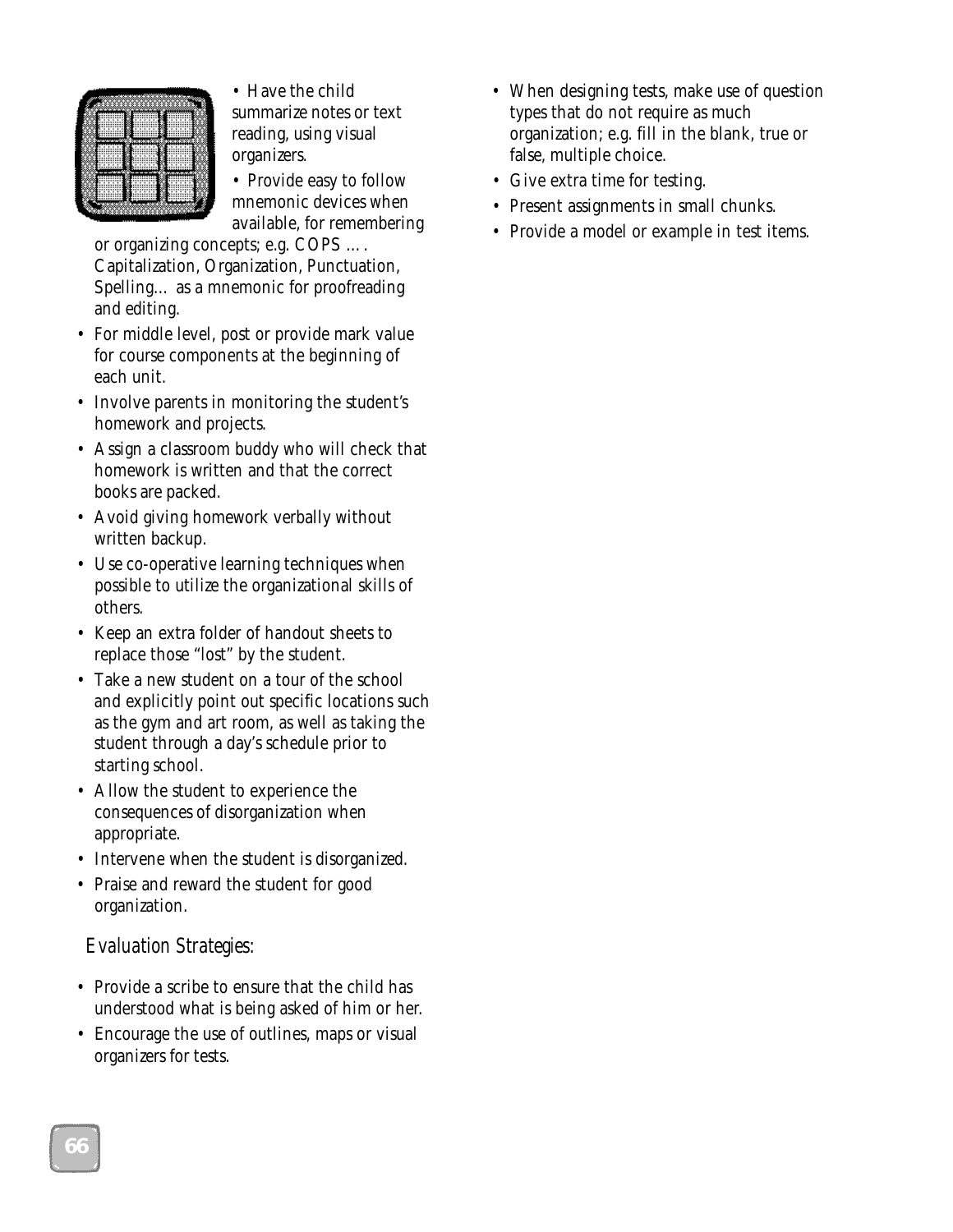### Memory Deficit

*A memory deficit is the inability to retain and recall information.*

The following is a list of characteristics that may be evident in students with this deficit. Use this as a checklist with regard to students who you feel may fit into this category.

- ❑ The student often does not remember what was done yesterday or the day previous to that.
- ❑ The student can remember information for a day or two, but cannot recall over long periods of time.
- ❑ The student will ask the same question a second and third time.
- ❑ The student can't remember a sequence of events.
- ❑ The student can remember that a topic was covered, but cannot recall the details.
- ❑ The student forgets how to print his or her name, the street address, simple number facts, names of letters, etc.
- ❑ The student forgets homework.
- 
- ❑ The student forgets sequence, words, or details from orally presented materials (short-term auditory memory).
- ❑ The student has difficulty copying from the board. He or she is slow to complete these tasks and looks up constantly. The copied work may have omissions, additions or substitutions (visual short-term memory).
- ❑ The student takes longer to remember information on tests.
- ❑ The student answers a previous question when the teacher has asked a new one.
- ❑ The student has difficulty with timed oral or written tests.
- ❑ The student has difficulty with fill-in-theblank questions.

#### **Methods/Strategies:**

- Use repetitive practice (drill) with these students.
- Use a multi-sensory approach that considers multiple intelligences when presenting information. This enhances memory.
- Present new material in short easy steps.
- Use index cards to keep vocabulary words, spelling words, or number facts at hand.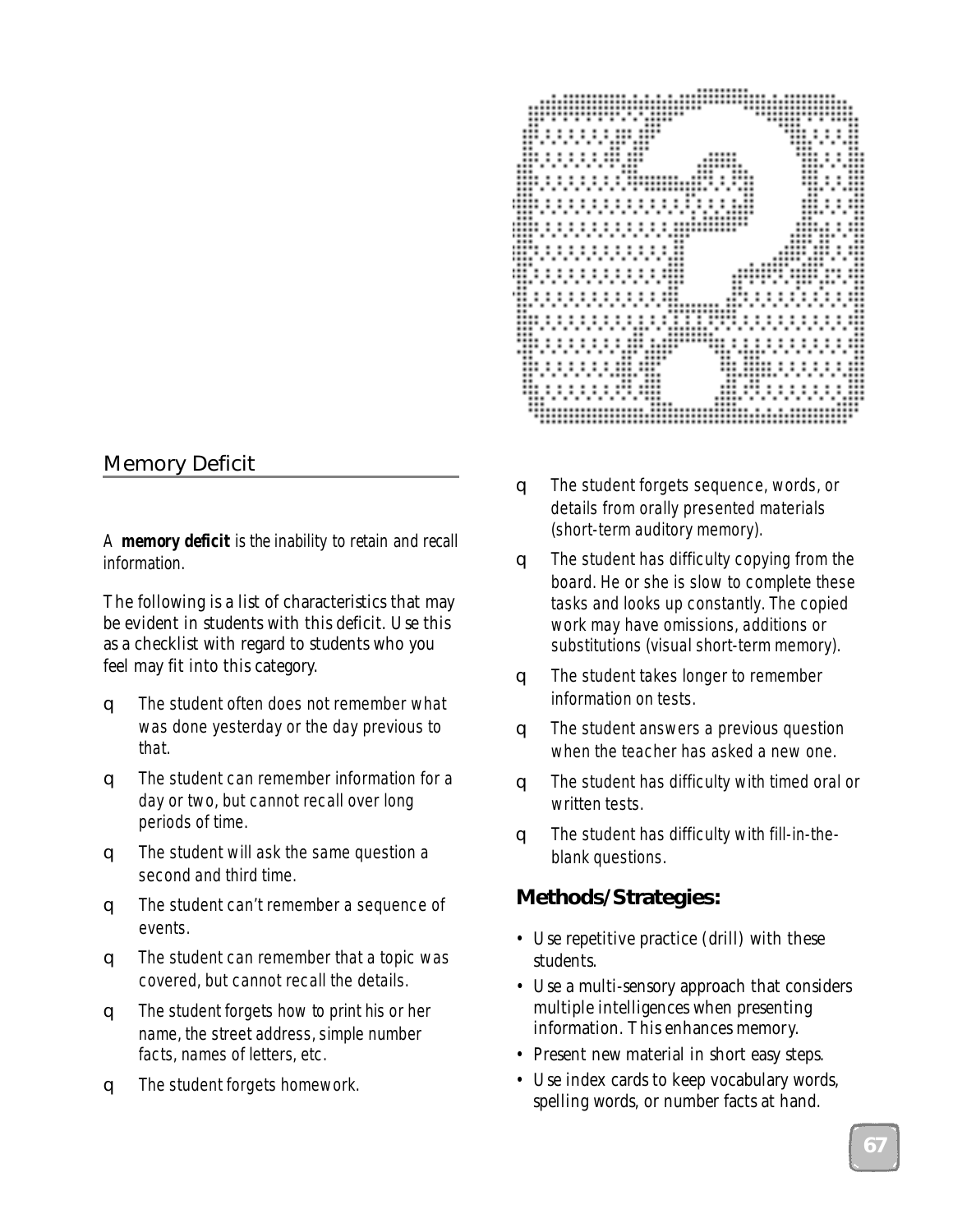

• Teach the child memoryenhancing strategies such as mnemonics, rhyme, singing, finger math, etc.

• Have the student repeat directions you have given to ensure understanding and retention.

- Write directions on the board.
- Ensure proper and consistent use of an agenda or calendar.

- Consider methods other than a written test for evaluation.
- Use multiple choice questioning. Provide a word list when using fill-in-the-blank questioning.
- Use cloze exercises with word choices.
- Encourage the use of visual organizers, webs, or outlines.
- Permit the use of a calculator
- Provide examples on the test to demonstrate what is being asked.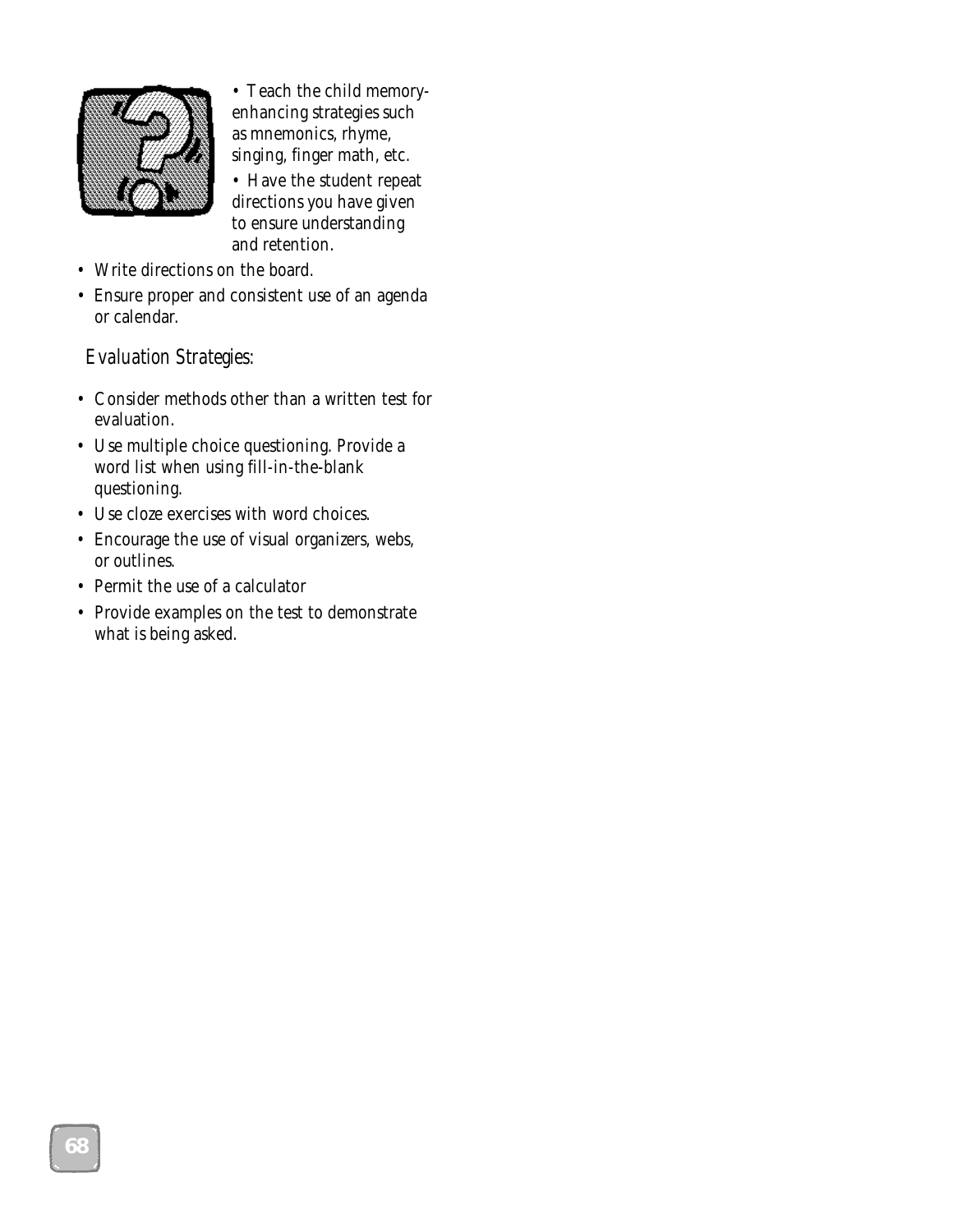A **Special Education Plan** according to the *New Brunswick Education Act* is defined as the following:

… an education program for an exceptional pupil is based on the results of continuous assessment and evaluation and which includes a plan containing specific objectives and recommendations for education services that meet the needs of the pupil (Section 1)

A Special Education Plan is necessary for students who require adaptations to their instruction and/or to the material presented. Many children with Specific Learning Disability will require planning to address their individual educational needs.

A Special Education Plan should include an identification of the strengths or talents of the child, and of his or her needs with respect to processing difficulties as identified by the assessment process.

Collaborative planning is an integral part of the development of a Special Education Plan. Students, parents, classroom teachers, resource teachers, administrators, and others that may include guidance counsellors, district personnel, school psychologists, speech/language pathologists share information related to the student, share their goals for the student's future and identify his or her strengths and needs. The collaborative group develops goals for which short-term objectives are then established. Responsibility for implementation and monitoring is also assigned. Roles may be assigned to any member of the collaborative team. The written plan produced from this collaborative effort should include a current level of performance, specific objectives based on the collectively developed goals, as well as

methods, strategies, materials and/or equipment needed to support these objectives. The written plan should indicate the method of monitoring, the reporting of progress, and each team member's responsibility.

For children with Specific Learning Disability, the Special Education Plan will reflect planning based on helping them to further develop in areas of processing weakness; will indicate classroom adaptations to methods of presentation, support, and evaluation that recognize the unique processing needs of these children; and will reflect planning to help the children develop methods of coping with and understanding the uniqueness of their learning needs and talents.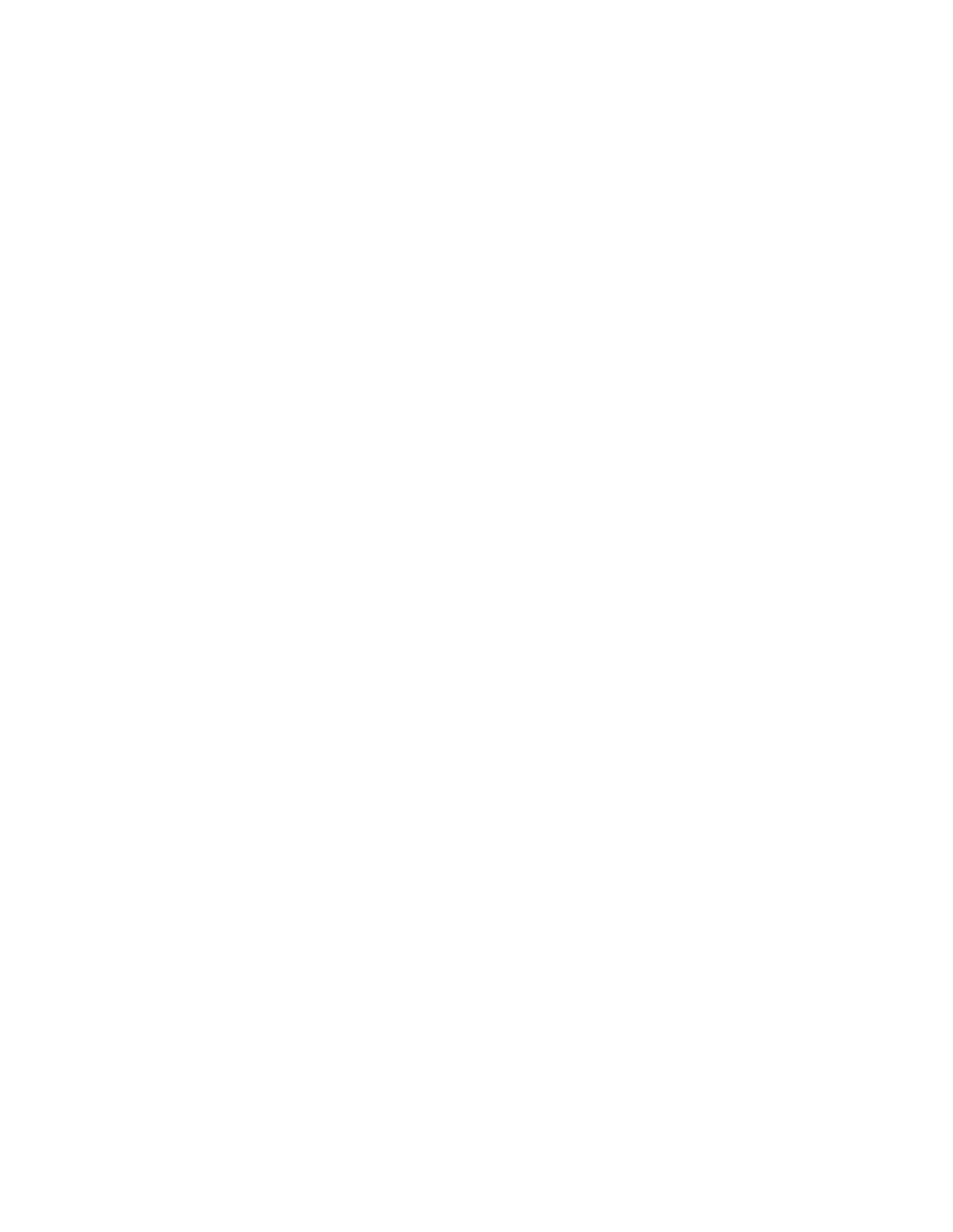Parents have an important role to play in the development and implementation of an educational plan for children with Specific Learning Disability. Parents also are an integral part of the support mechanism for both the student and the teacher.

Parents are often the first persons to recognize when the child is struggling with schoolwork, and therefore may be key persons to make an initial request for a referral to the school-based team to initiate the assessment process. They may notice that the child is taking extra time on homework, is unhappy when dealing with certain subjects or avoids certain school-related tasks. They may be concerned about the excessive amount of time their child spends on homework compared to the time others in the child's class spend. Parents often notice behavioural patterns such as a reluctance to go to school, crying spells, or extended periods of sadness that send warning signals that something is amiss.

Parents are a critical component in the referral and assessment process and the planning and implementation that follow. The parent, using some of the general checklists or observation forms as guidelines can help to provide information that augments the teacher's observations of the child in the school setting.

Parents can also provide to the teacher a background history of the early development of the child. Such early developmental history often gives clear warning signs of the possibility of learning disabilities.

As learning disabilities are genetically inherited, parents can provide key information as to the presence of learning disabilities in other family members. If other members of a family have struggled with learning disabilities, then the likelihood of a learning disability being present in the child is much stronger. In presenting

information to parents, the teacher should also recognize that the parent(s) may have a learning disability and adjust his or her presentation accordingly.

Parents are a key component in the development and implementation of a Special Education Plan for their child. Parents who are present at planning meetings can help to establish goals for the child that can be further developed by them in the home. Goals and objectives will be agreed upon by both home and school, and the parents can feel that they have a legitimate stake in the implementation of the Special Education Plan, and can be assigned activities or tasks that can be carried out by them with specific goals in mind. In the development of a plan for the child, the parents may be assigned sole responsibility for parts of it, e.g. researching their child's disability and seeking medical advice, obtaining a tutor, or enrolling the child in outside social activities.

Once a collaborative vision for the child has been established, and all clearly feel that they understand and have a part in the planning process, then the welfare of the child is enhanced. The child's school success is contingent upon parental support and involvement.

Parents should also be a part of continuing planning meetings for the child. Goals and objectives will change from year to year, but the parents should always have a part in helping to address the needs of the child.

Parents often will need support during the difficult period of identification, evaluation and implementation. Teachers should be sensitive to the turmoil that the parent(s) may be feeling. Referral to such groups as the Learning Disabilities Association of New Brunswick can be beneficial to parents at this time.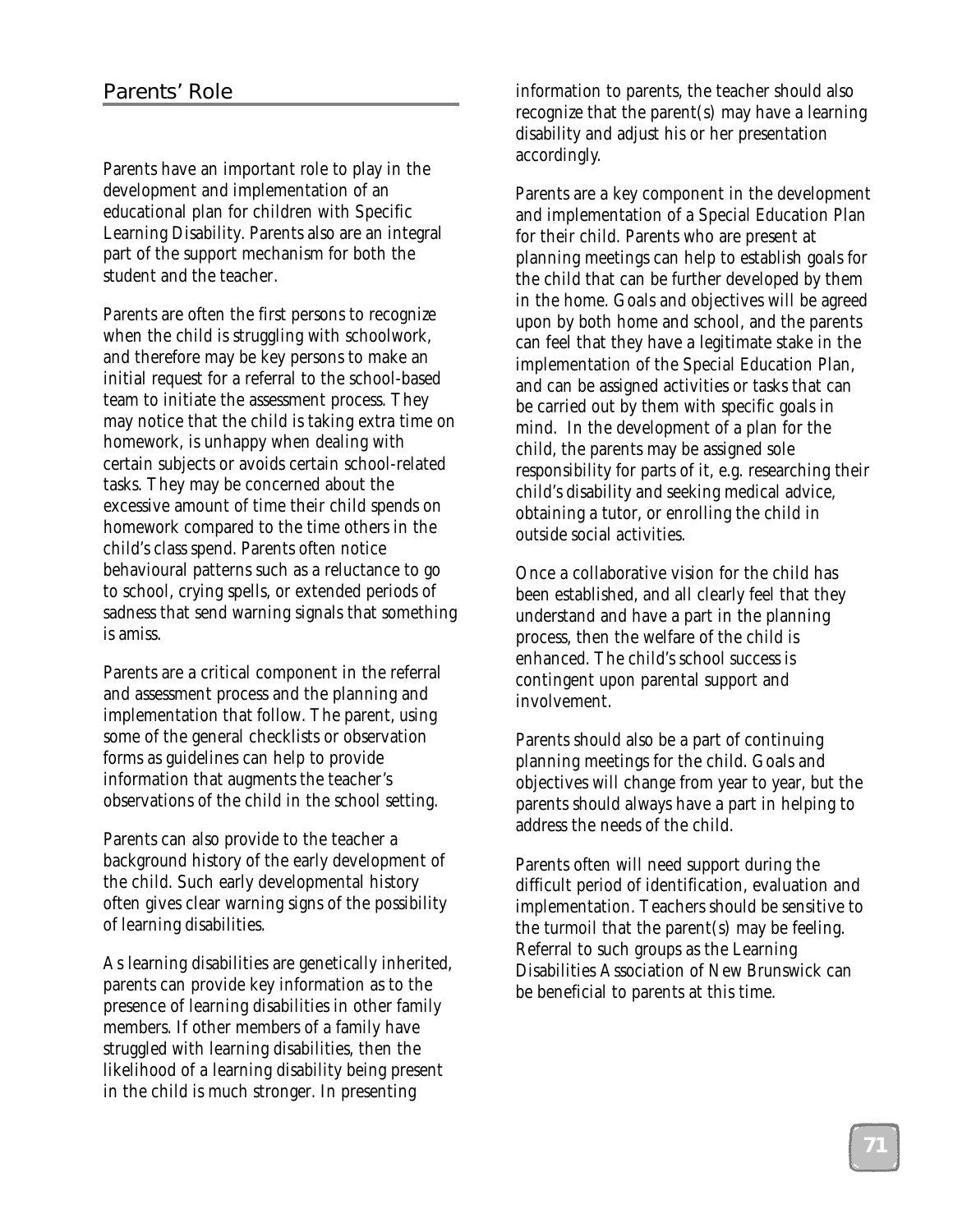Children with Specific Learning Disability often feel frustration in their day-to-day school experiences. Feelings of being overwhelmed or feelings of depression often accompany the anxiety and tension associated with their struggle to deal with their difficulties.

There are various avenues or strategies that can be introduced into the lives of children with Specific Learning Disability that will help them cope with the difficulties that they face. These "coping strategies" are often initiated by parents and teachers in the hope that the student will begin to develop these skills independently.

Teachers and parents should be aware of the need to build a circle of friends for the student at school and in the community. Socializing may need the direct intervention of parents and teachers if it does not occur on its own. Students with Specific Learning Disability need a peer support group to help them through difficult days. As well, students with Specific Learning Disability will need to develop skills for selfadvocacy so that in the future they will be able to indicate to people the adjustments and accommodations necessary for their success in post-secondary institutions and/or the workplace.

Parents and teachers will need to assist the students in the development of positive thinking by fostering their self-esteem. It is often helpful for these children to find an adult mentor who can assist them with their advocacy skills, and who, by modeling, can show them ways of dealing with frustration. Self-esteem is also developed through the identification and fostering of a talent.

More specific coping strategies can be developed through social skills or anger-management groups, through club activities, or through group or personal counselling. Parents and teachers should look at areas that will assist the child to develop skills for independence in adult life.

Most children develop these skills without assistance. Often children with learning disabilities will need explicit teaching in this area. The development of computer keyboarding skills will also be an asset in future life. In addition, parents and teachers will need to identify and develop coping strategies related to assisting the child with academic areas. These strategies, such as study skills, organizational skills, memory strategies, etc., should be considered a toolbox from which the child can choose the appropriate technique or tool.

Anxiety and its associated tension and stress frequently plague children with Specific Learning Disability. Therefore, they need to develop coping strategies to manage their reaction to stress, to help them relax, calm down and focus their energy on the task at hand.

Many of the breathing techniques associated with Yoga or similar philosophies will relax the muscles and counteract the negative effects of the anxiety built up as the child attempts a difficult task. Exercises involving slow deliberate movement are also helpful. Further, visualization techniques and relaxation through the use of soothing music are all stress relievers that can be introduced into the life of the child with learning disabilities to help them cope with their tension. (Adapted from *"How to Reach and Teach ADD/ADHD Children"* by Sandra Rief 1993)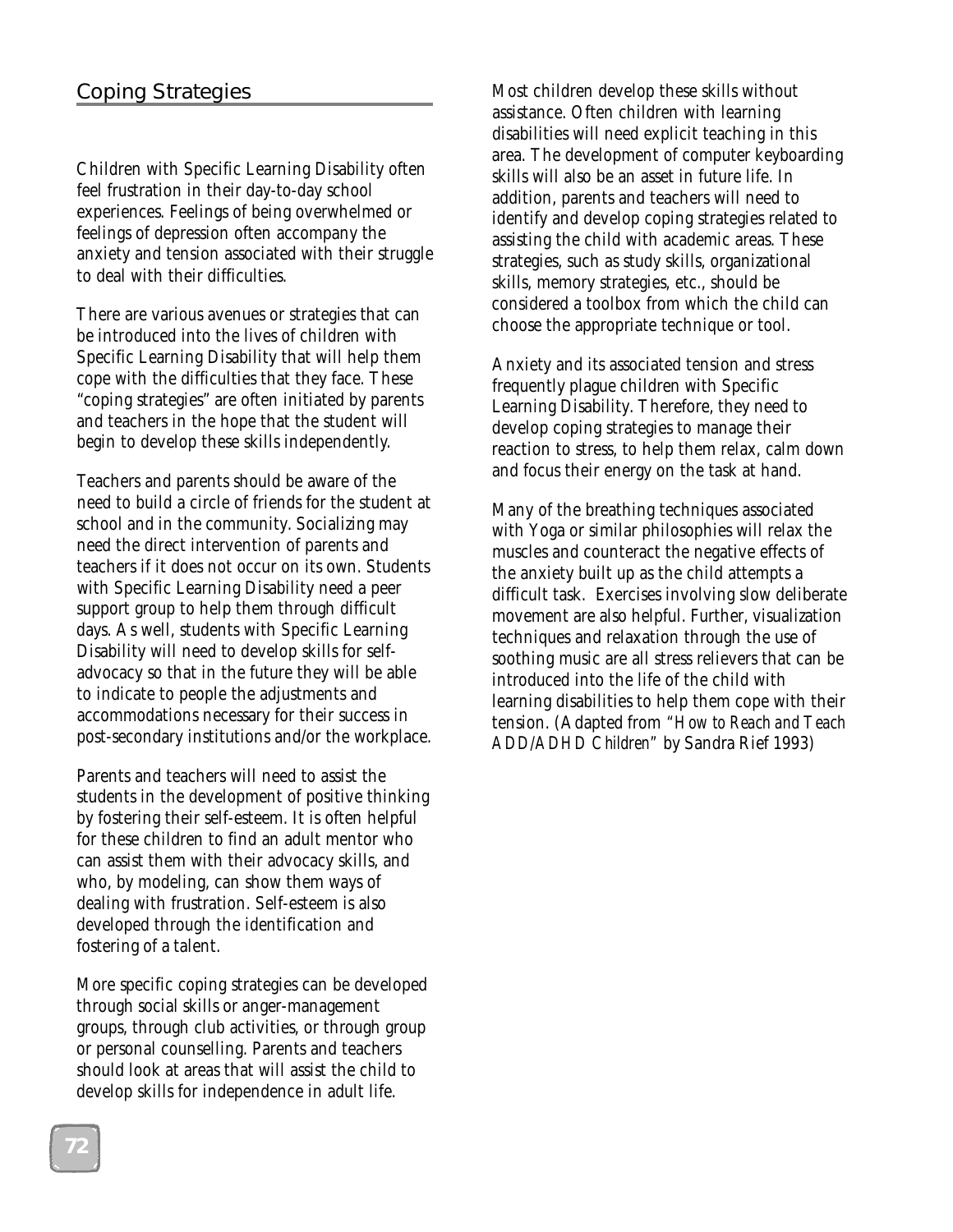Assistive technology can often help to create an environment that nurtures individual styles and creativity and that enables students to focus on their areas of strength. Through assistive devices, assignments and curriculum can be presented so that students can demonstrate their true abilities.

Children with learning disabilities often benefit from the use of computers and other technologies. Students may be taught organizational skills for writing with such programs as *Inspiration* by Inspiration Software Inc., and enhance their finished materials by using the spell check or hand held checks such as the *Franklin Electronic Dictionary* or the *Franklin Language Master* available from Franklin Electronic Publishers. Often these students can be taught keyboarding skills. Laptop computers or desktop keyboards, such as the *Alpha Smart 2000* available from Intelligent Peripheral Devices Inc., allow students to easily transfer work from home to school.

Although still in the stages of being refined, voice activation software allows the students with oral abilities to express their thoughts on paper. Current literature indicates that programs such as *Dragon Naturally Speaking* have proven a great benefit to children with learning disabilities.

The use of touch screens allows access to certain software programs to students for whom the use of a keyboard and mouse are not appropriate access devices. For very young children with fine motor difficulties, a modified mouse may prove beneficial.

For students with memory difficulties, calculators may be necessary for math-related activities. Calculators with larger keys that give tactile feedback may be of assistance to children who are kinesthetic learners.

As well, computer-assisted instruction is often helpful for children with learning disabilities. A number of programs on the market, e.g. *Academy of Reading*™, *Fast ForWord*™ and *Plato*™, all have features which can accommodate individual needs, particularly in basic skill development.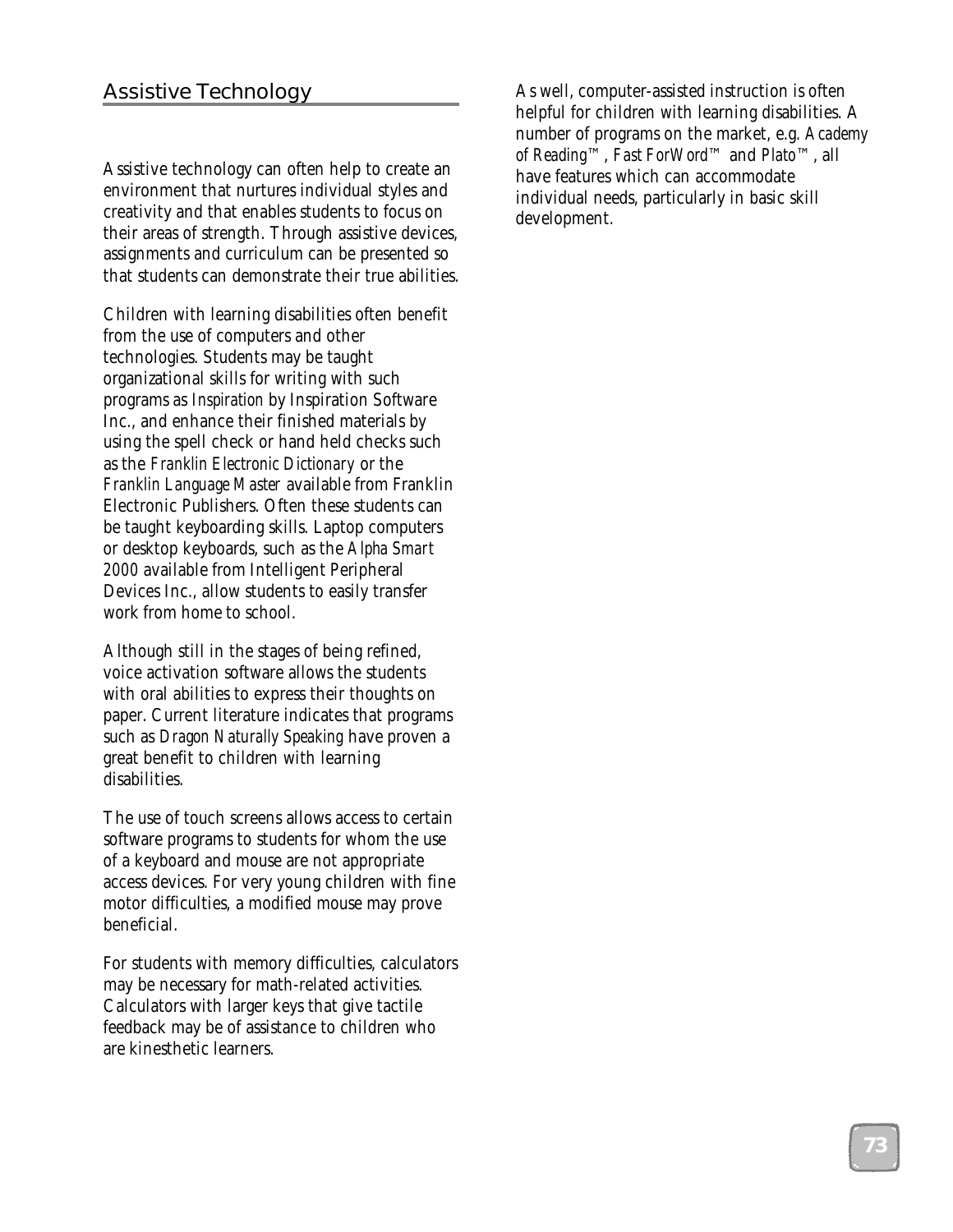Because services for students with learning disabilities look very different at elementary, middle and high school levels, appropriate transitioning is of paramount importance.

It is important, prior to school entry, that the school obtain all pertinent information, such as that provided by the age 3.5 screening, that may assist in the identification of possible learning difficulties. Diagnosis of a disability may not have occurred before school entry, but prior information shared with the school may assist in an earlier referral to the school-based team for a child with a Specific Learning Disability. Support may initially be in the form of consultation with parents about the need for assessment. Upon the clarification of needs and necessary support services through a diagnostic process, school-based teams and parents confer to develop a Special Education Plan and implement appropriate strategies.

In the transition from elementary to middle school, information pertaining to the student must be clearly defined. Intervention may be a combination of explicit teaching of weaker skills and consultation/collaboration among teachers, with the long-range goal of increasing the student's independence in the classroom situation. Students must engage in an ongoing process of understanding and accommodating their own needs and styles of learning.

It is imperative that services and adaptations be in place prior to a student attending a new setting to avoid both frustration and anxiety. It is not the parent's responsibility to educate the teachers as to needs and necessary supports. It may be expected that at a high school level students are able to advocate for themselves, but skills to do so are often not in place.

Ideally, in the planning for transition, the case manager for the child (usually the resource teacher) and school personnel from the receiving school (to include the resource teacher) would meet, prior to the end of the school year before the transition, to familiarize the receiving school with the details of the child's previous planning, and to outline the needed support for the coming year. Educators must ensure that assessment reports, Special Education Plans, accommodation checklists, etc. are passed on to the new school, via the cumulative record and/or through resource or guidance files. It is the responsibility of the receiving resource teacher to make receiving classroom teachers aware of the needs of the children with Specific Learning Disability that may be in their classrooms.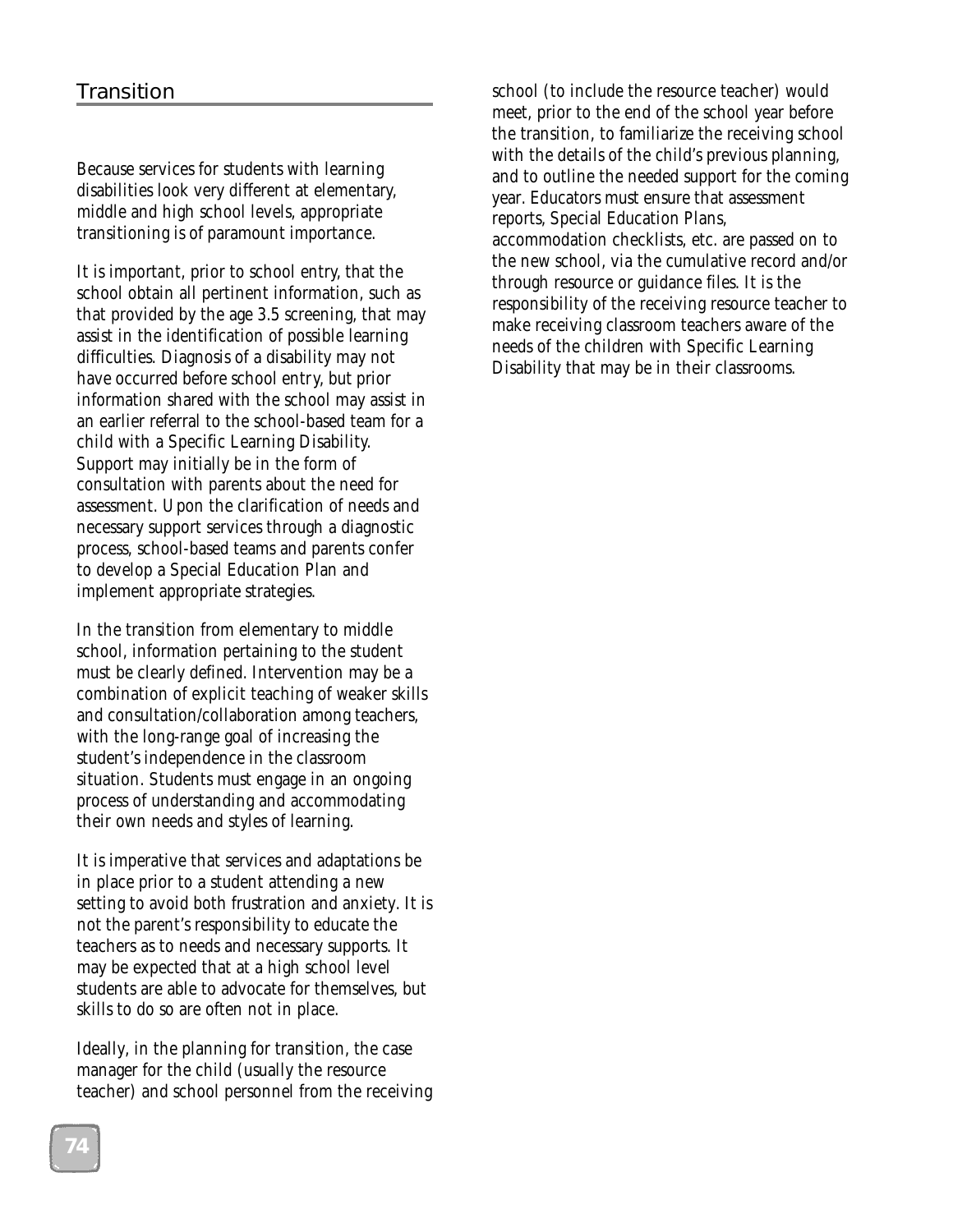## **Short Term Remedial Methods for K-3**

Currently, in the area of reading and particularly in the area of learning disabilities, there has been much emphasis on early identification of difficulties and the importance of a balanced approach, with the inclusion of explicit teaching of skills as part of that balance. *The National Institute of Child Health and Human Development* has performed longitudinal studies that suggest that a balance of emphasis on comprehension, phonemic awareness, phonics and fluency is critical. (Lyon 1997)

The following programs suggested as examples of short-term interventions have been found to be useful by some school districts and are only a sampling of what might be used for explicit teaching of certain skills.

### *Reading Recovery*

The Reading Recovery Program was first developed in New Zealand by educator and psychologist Marie Clay. It is an early intervention program designed to help lowachieving six-year-old children to learn to read and write. Marie Clay believes that reading failure is preventable for all but a very small percentage of children, and that any remediation beyond grade three is largely unsuccessful. A few teachers in New Brunswick have been given an opportunity to complete a year of training in the program, while others have adapted this program to suit their school's needs and structure.

The program is an individual tutoring program in which a trained person meets with a child for thirty minutes each day outside the child's regular classroom. Although the teacher determines what strategies to use, Reading Recovery lessons operate in a structured framework. Each day teachers and students are involved in five major activities that include the following:

- reading from a book that had been read previously
- the teacher taking a running record of a book that was introduced to a student the previous day to analyse the child's strategies
- the teacher working with letters and sounds
- the child dictating a sentence or a short story pertaining to a book ( The teacher records the dictated sentence or story and then rereads it to the child. The teacher then rewrites the message on a strip of paper, cuts it into individual words and asks the child to reconstruct the message. This book and scrambled sentence are both sent home to be read and assembled and brought back the next day.)
- the next day the child reading the book and the sentence being assembled again ( A new book is introduced. The process begins again.)

It is recommended that at-risk children receive thirty minutes of daily one-to-one instruction for a period of up to twenty weeks or for a maximum of one hundred sessions.

## *Phonological Auditory Training – Spell Read*

Spell Read P.A.T. is built around the discoveries of Kay MacPhee, a teacher with twenty-eight years of experience and professional training. Kay began her career working with the hearing impaired, and learned techniques to teach them how to use what hearing they had to speak, read and write.

Her success in working with those students brought the request that she consider using the same techniques to help hearing children who were struggling to learn to read and, as a result, were thought to be learning disabled. She quickly realized that the hearing students couldn't "hear" the sounds of the language either, just like the hearing-impaired students could not. As they learned how to automatically recognize and manipulate the individual sounds of the language, their reading and writing skills started to improve. With time, she developed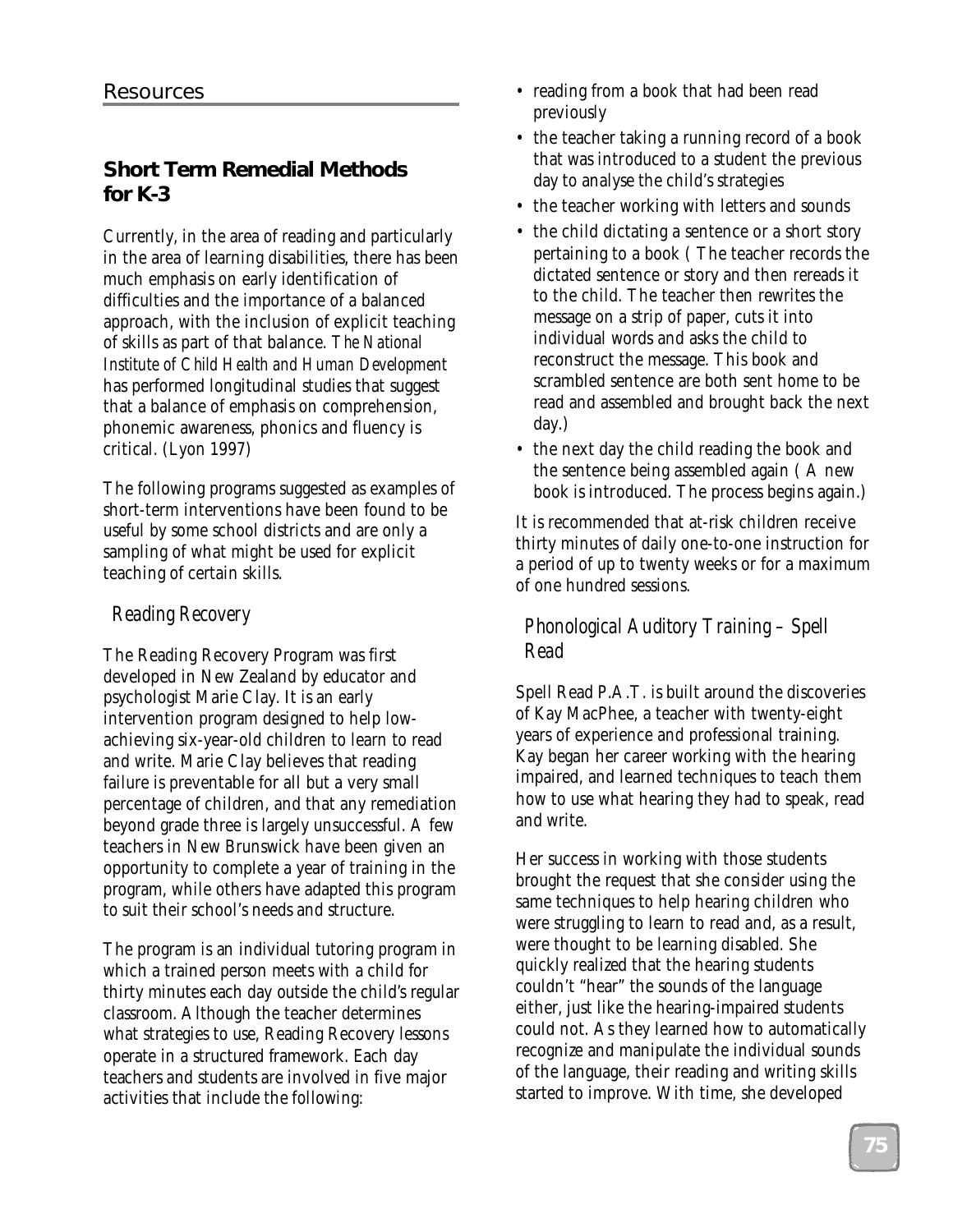and refined her techniques, to the point that they proved to be effective with adult students. (From presentation handout given by Duane Pound of P.A.T. – Spell Read)

### *Early Success*

This program available from Nelson, Canada is intended for use with a small group of children. Each of the skill areas involved in comprehension, fluency, phonemic awareness and phonics is taught. The components of the program include reading for fluency, first reading book walk, shared reading, making words, coached reading, individual reading, independent reading, writing sentences, and word wall. The program is not a total language arts program, but rather is designed as a shortterm intervention method.

## *Gift of Dyslexia*

This orientation and symbol mastery program, designed by Ron Davis, is intended to assist children who experience difficulties with visual perception. It is a kinesthetic approach to learning letters, symbols, and difficult target words.

# *Reading Reflex*

This program, conceived by Carmen and Geoffrey McGuiness, uses the concept of phonographix and is one of the many programs available that moves from phonological awareness to sound symbol association. This program takes what the child knows, the sounds of his language, and teaches him/her the various *sound pictures* that represent those sounds. It does this through developmentally appropriate lessons.

## *Academy of Reading*

This program is a comprehensive, interactive, multimedia reading program designed to enhance literacy skills in children, adolescents and adults. The program contains a wide variety of assessment tools and several training programs that help develop the skills necessary for successful reading.

The program contains the following reading measures:

- Phonemic Awareness Test Battery
- Reading Subskills Test Battery
- Word Recognition
- Oral Reading Comprehension
- Silent Reading Comprehension
- Cloze Paragraph Comprehension

On the basis of the assessment, each student is assigned lessons according to his or her needs. The management component of the program tracks the student's progress and provides immediate feedback to both the student and the teacher.

The **Academy of Reading** is an intervention program for struggling readers. It is not a comprehensive language arts program.

### *Fast ForWord*

**Fast ForWor d** is a patented Internet-and CD-ROM-based training program for individuals with language and reading problems. The product of decades of research in neuroscience and neuropsychology, the program represents a revolutionary approach to understanding language. In an intensive series of adaptive, interactive exercises using acoustically modified speech and speech sounds, Fast ForWord stimulates rapid language-skill development as children learn to distinguish the various components of speech.

As children move into the more challenging levels of the training, the program encourages enhanced language awareness and comprehension. On average, children with language problems make 1 to 2 years of language gains after completion of the 4 - 8 week program.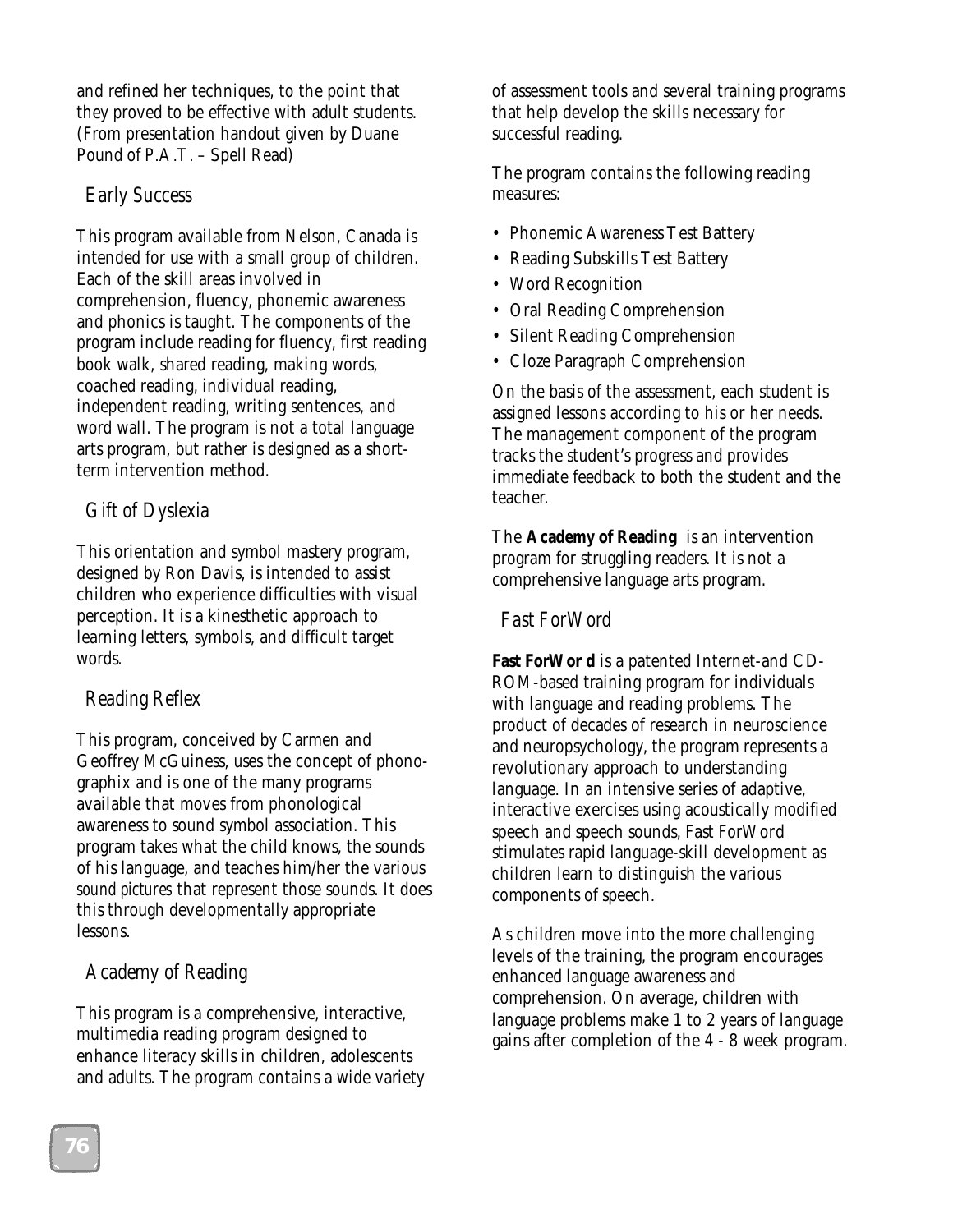The program consists of five 20-minute training sessions a day, five days per week, under the supervision of **Fast ForWor d**-trained providers in private clinics and hospitals, public and private schools, or **Fast ForWor d** Learning Centres.

On-screen rewards for successful completion of training segments are supplemented with interesting token economy rewards, which are awarded with the achievement of point goals determined in conjunction with the child and parents.

Results from the exercises are analysed daily and compared with the child's progress to date. The Fast ForWord professional/educator can access the child's historical data and interpretive summaries online that can be shared with parents during scheduled consultations throughout the training. *(www.scientificlearning.com/html/ff/intro.html)*

## **Developing Phonological Awareness: Sequential Examples**

- 1. Have the child clap his or her hands in time to the syllables in a two-syllable compound word, saying the syllables as he or she claps.
- 2. Have the child draw a dash, from left to right, for each syllable in a two-syllable compound word as he or she says the word. Then ask the child to "read" the dashes in any order designated.
- 3. Say to the child, "Say **baseball**; now say **ball**." Ask what was left out.
- 4. Say to the child, "Say **baseball**; now say it again, but don't say **ball**."
- 5. Have the child clap his or her hands in time to the syllables of a three-syllable word, e.g. **vacation.**
- 6. Have the child draw a dash from left to right for each syllable in a three (or more) syllable word. Then have the child "read" the dashes in any designated order.
- 7. Tell the child that he or she is going to look for a small word in the words you say. Then say **"Mor e**. Is the word **more** hidden in the word **morning**?" Pause and wait for a response. "**Farmer? mortgage? morbid?** "
- 8. Ask the child to find the hidden syllable: Say "**Two**; is the word **two** hidden in the word **tomorrow**?"

Say "**Toe**; is the word **toe** hidden in the word **tomorrow**?"

Say "**Row**; is the word **row** hidden in the word **tomorrow**?"

Say "**Mar**; is the word **mar** hidden in the word **tomorrow**?"

- 9. Have the child tell you which part of the word is missing; e.g. say "**va ca tion**." Now say "**cation**". Ask the child which part is missing.
- 10. Have the child say the word without a specific syllable; e.g. say "Say **vacation**." Pause and wait for a response. Say "Now say it again but don't say **va**."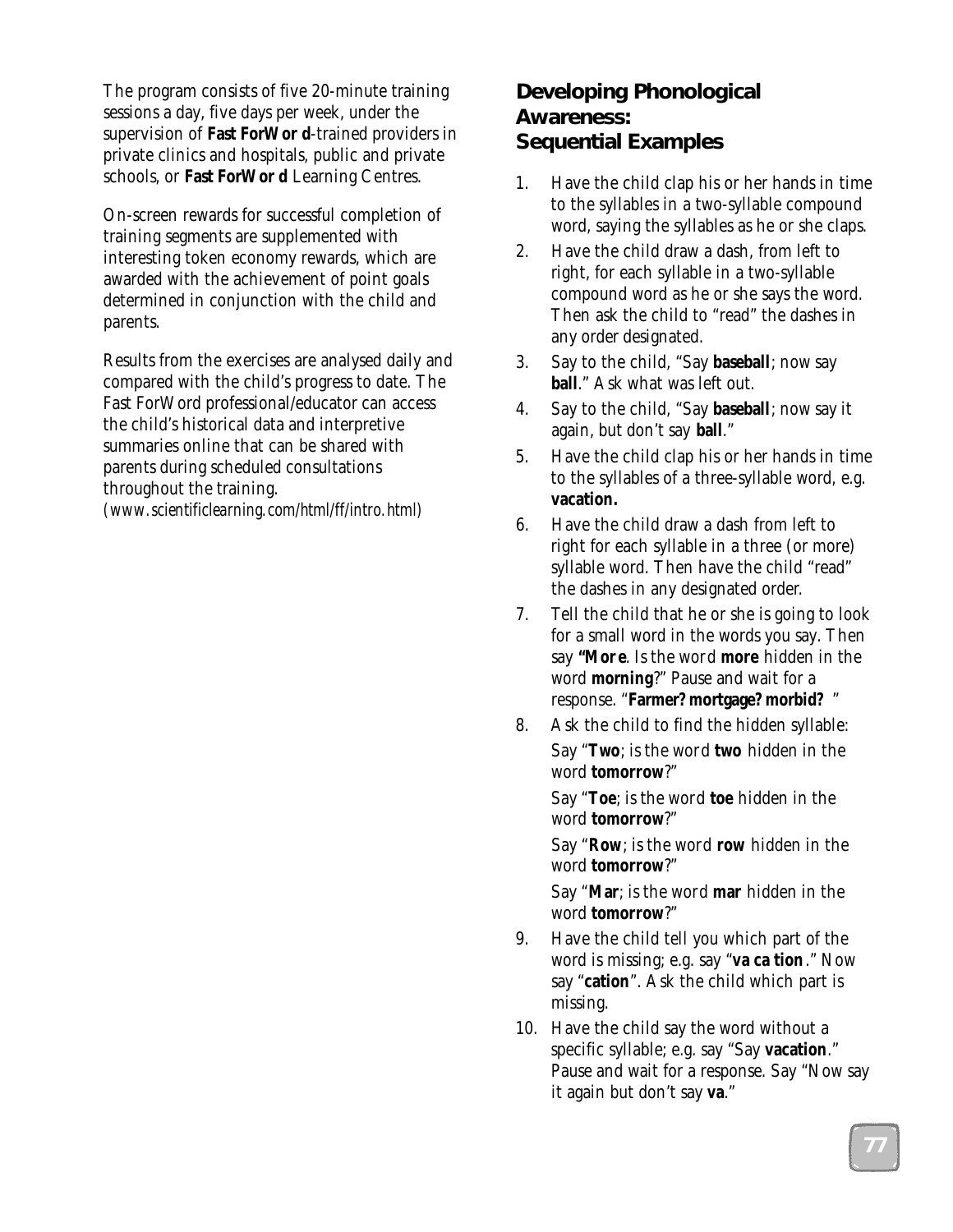- 11. Have the child find the hidden beginning sound of a word; e.g. say "Does the word **mat** begin with **/m/**?" Say the letter sound not the letter name.
- 12. Have the child tell you which sound is missing in a word; e.g. say "Say **many**." Pause and wait for a response. "Now say **any**….. What sound is missing?" You are looking for the sound, not the letter name.
- 13. Have the child say a word and then omit a sound; e.g. say "Say **dart**…..now say it again without the **/d/**."
- 14. Have the child find the hidden final sound of a word; e.g. say "Say **make**." Pause and wait for a response. "Does the word **make** end with a **/k/** sound?" Use a variety of words, some ending with **/k/**, some with **/k/** in the middle of the word, and some with no **/k/** sound.
- 15. Have the child identify the missing final sound of a word; e.g say **"make"** ..now say **"may."** Ask the child to identify the missing sound.
- 16. Have the child say a word omitting the final sound; e.g. say "Say **pleat**. Now say it without the **/t/**."
- 17. Have the child substitute the beginning or final sound; e.g. say "Say **table**…now say it again, but instead of **/t/** say **/k/**." " Say **lace**. Now say it again, but instead of **/s/** say **/t/**."
- 18. Have the child substitute the initial phoneme of a consonant blend; e.g. "Say **drip**. Now say it again, but instead of **/d/** say **/t/**."
- 19. Have the child substitute the second phoneme of a consonant blend; e.g. "Say **flee**. Now say it again, but instead of **/l/** say **/r/**."
- 20. Have the child omit the final syllable in a three-syllable segmentation; e.g. "Say **acrobat**. Now say it without **bat**."
- 21. Have the child substitute either a short or long vowel in the medial position of a word; e.g. "Say **spit**. Now say it again, but instead of **/i/** say **/o/**."
- 22. Have the child blend three-or four-letter words; the teacher says **/k/ /a/ /t/** and asks the child to put the sounds together to make a word.
- 23. Have the child segment the sounds in a word; e.g. "Say **skin**. Now say each sound in the word…**/s/ /k/ /i/ /n/.** " Make sure the child has given the sounds and not the letter names.
- 24. Have the child identify rhyming words; e.g. "Do **pan** and **man** rhyme?"
- 25. Have the child produce his or her own rhyming words; e.g."Give a word the rhymes with **bat**?"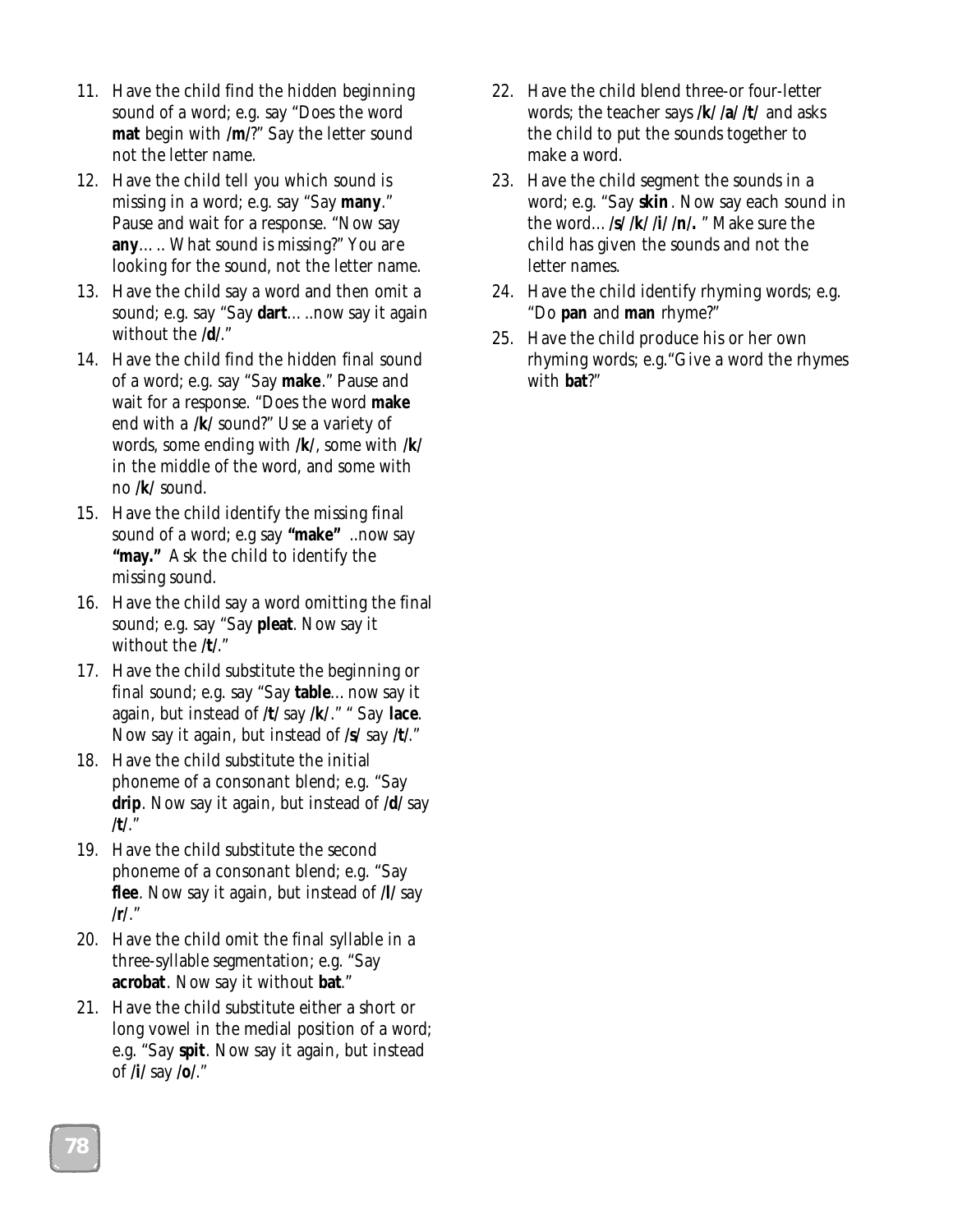# **Accommodations**

# *Memory Devices:*

- ❑ Charts, tables, number lines
- ❑ Calculator
- ❑ Mnemonics
- ❑ Visual organizers, outlines, maps
- ❑ Tactile kinesthetic materials

# *Note Taking:*

- ❑ Near rather than far point copying
- ❑ Verbal notes on tape
- ❑ Photocopied notes
- ❑ Student note taker
- ❑ Key words and phrases only
- ❑ Point-form notes
- ❑ Word processor for notes
- ❑ Teacher's copy of notes provided

# *Written Language/Spelling:*

- ❑ Access to computer with spell check
- ❑ Scribe
- ❑ Adjusted expectations for length of assignment
- ❑ Spelling not counted in daily work or test situations

# *Reading:*

- ❑ Taped texts
- ❑ Taped novels
- ❑ Peer helper for reading
- ❑ Large print
- ❑ Written directions read to students

# *Organization:*

- ❑ Monitoring of student agenda
- ❑ Colour coding of notebooks
- ❑ Personal calendar/time line assistance
- ❑ Division of long assignments into parts
- ❑ Organization mentor
- ❑ Individual/personal schedule
- ❑ Outline provided for all special projects
- ❑ Extra set of texts for home

## *Tutorial Assistance:*

- ❑ Peer tutor
- ❑ Peer helper
- ❑ Noon-hour or after-school tutoring
- ❑ Mentoring

# *Testing/Evaluation:*

- ❑ Scribe
- ❑ Small group
- ❑ Quiet alternate setting
- ❑ Adjusted test format (multiple choice, true/false, etc.) in lieu of essay
- ❑ Open book
- ❑ Access to computer
- ❑ Oral testing
- ❑ Practice tests provided or examples given on tests
- ❑ Provincial assessment accommodations (see provincial guidelines)
- ❑ Blank visual organizers provided with test
- ❑ Frequent short quizzes in lieu of exams
- ❑ Extra time ( usually time and a half)
- ❑ Evaluation of daily work only
- ❑ Word choices provided for fill-in-the-blank questions

# *Homework/Study:*

- ❑ Test outline and preview provided
- ❑ Mentor
- ❑ In-school study program
- ❑ Reduced number of assigned questions
- ❑ Extra time for project completion
- ❑ Alternate format to written assignment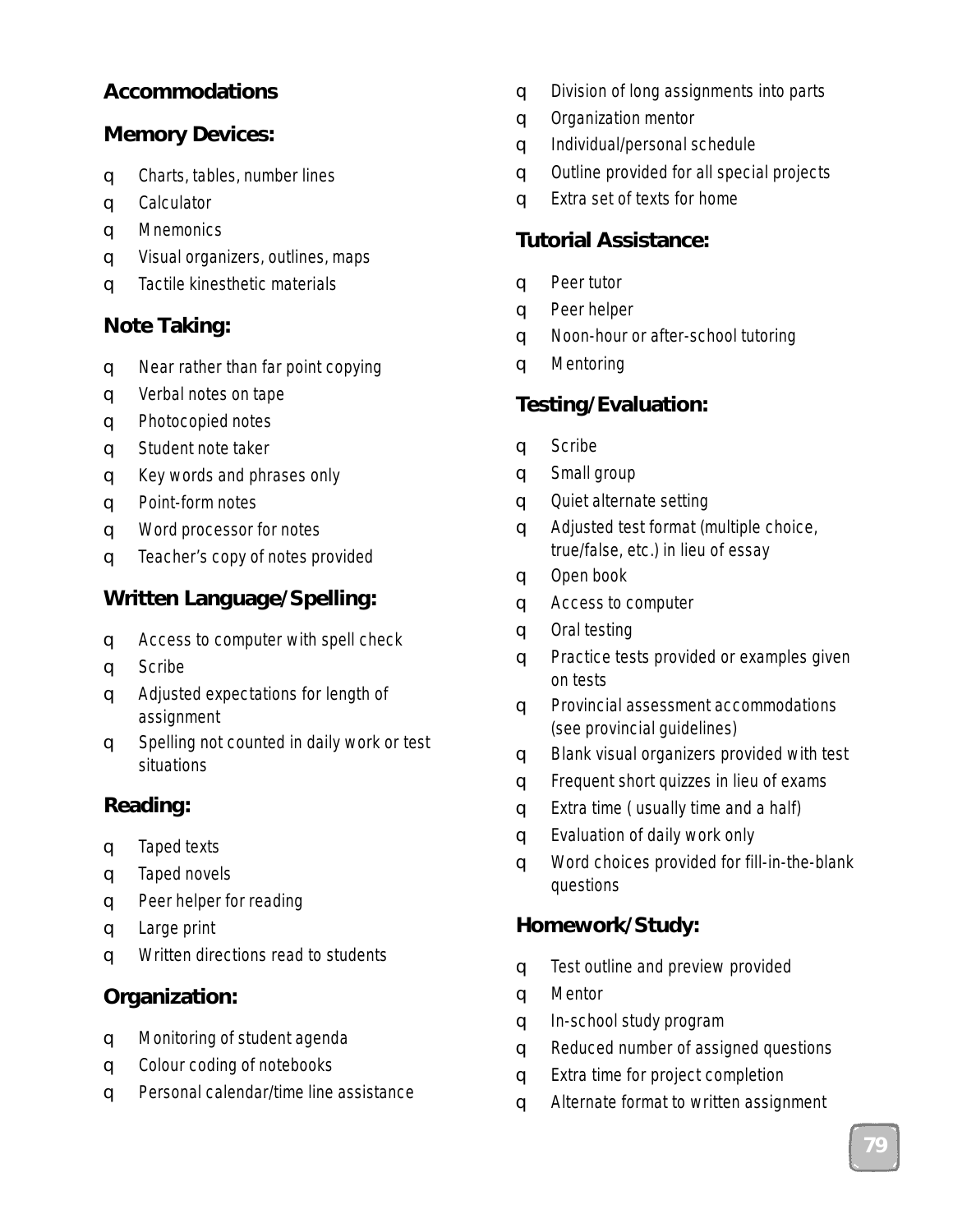# **Suggested Websites**

#### **LD Online:**

This is an excellent source of information on the topic of learning disabilities. Each week it provides articles on a particular theme related to learning disabilities on its web page. You also have the opportunity to link with a FAQ page, in-depth articles, first-person stories, or a bulletin board.

**www.ldonline.org/index.html**

#### **CEC: LD**

This is the website for the Learning Disabilities division of the Council for Exceptional Children. Some articles are available from this source. It gives links to related sites.

**www.bgsu.edu/colleges/edhd/programs/DLD**

#### **CLDA**

This is the main page for the Learning Disabilities Association of Canada.

**http://educ.queensu.ca/~lda/maine.htm**

#### **CAPD**

This is a general webpage on *Central Auditory Processing Disorder* that will give links to further information.

**www.theshop.net/campbell/central.htm**

#### **CHADD**

This is the main webpage for the *Association for Children and Adults with Attention Deficit/Attention Deficit Hyperactivity Disorder.* **www.chadd.or g**

#### **Fast ForWor d**

This is the main webpage that gives information on the program *FastForWord* **www.scientificlearning.com/html/educators/ prointro.html**

### **Videos:**

*The following videos are available from* **WETA Videos***, 22-D Hollywood Ave., Ho-Ho-Kus, NJ 07423*

**"How Difficult Can This Be?"** with Richard Lavoie

**"Last One Picked..First One Picked On"** with Richard Lavoie

**"When the Chips Are Down"** with Richard Lavoie

*For further information on Attention Deficit Disorder, the following videos, available from* **Child Management, Inc** *, Carol Stream, IL, are suggested:*

**"All About Attention Deficit Disorder Part I: Symptoms, Development, Prognosis and Causes"** with Thomas Phelan

**"All About Attention Deficit Disorder Part II: Diagnosis and T reatment"** with Thomas Phelan

## **Other Resources:**

The **Academy of Reading** program is available from Autoskill International Inc., Ottawa, Canada.

The **Fast ForWor d** program is available from Scientific Learning Corporation, Berkley, CA.

For more information on phonemic awareness, see the following:

- *"Phonemic Awareness in Young Children"* by Marilyn Jager Adams et. al., Paul H. Brooks Publishing Co. Baltimore, Maryland, 1998; listed in the current Instructional Resources catalogue.
- The **Test for Auditory Analysis Skills (TAAS)** included with the forms in this booklet is from *"Helping Children Overcome Learning Difficulties"* by Jerome Rosner, Walker and Company, New York, 1979.

**80**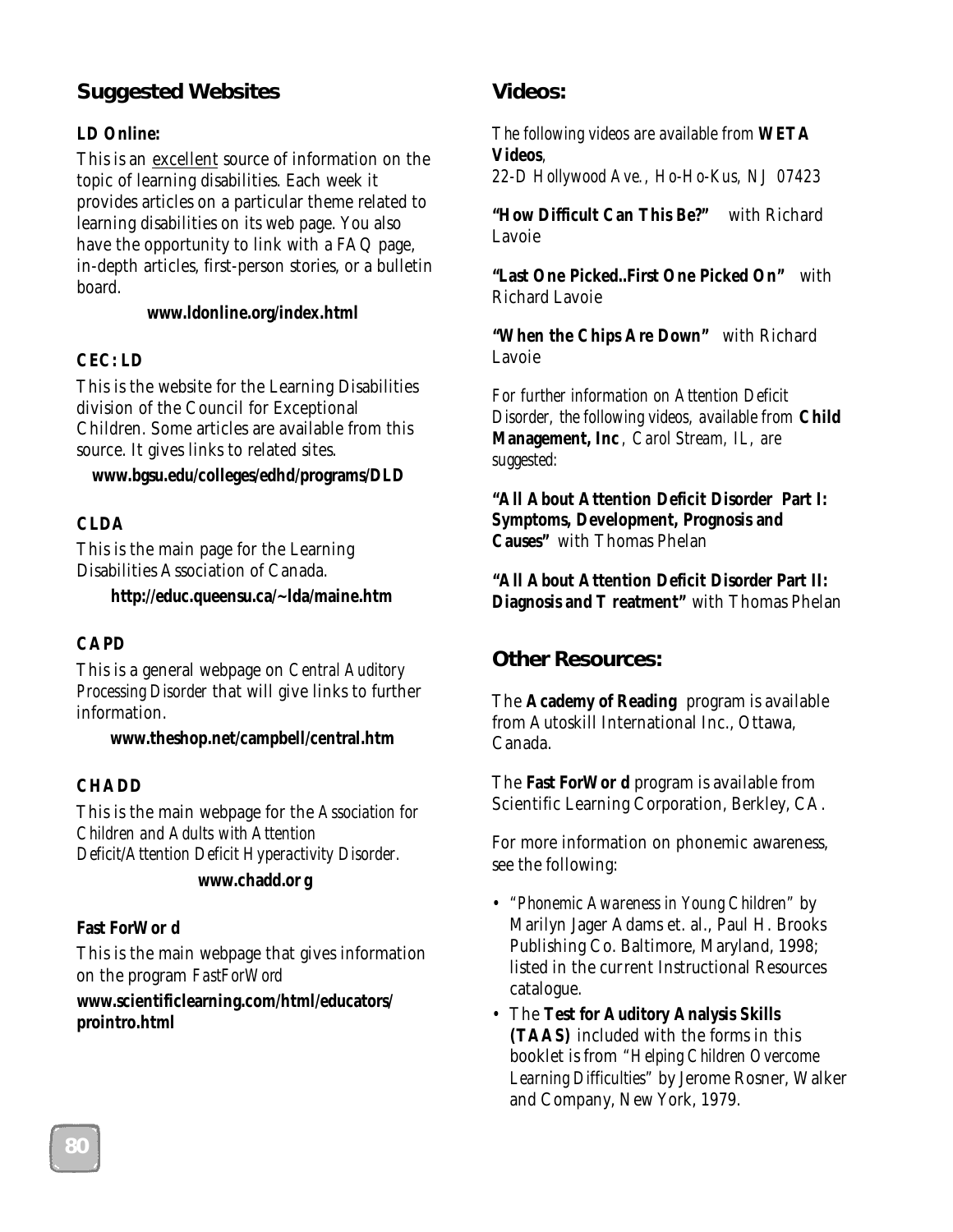• The **Phonological Awareness ProfileTest** from LinguiSystems. Contact 1-800-PRO IDEA

For more information on **P.A.T.-Spell Read** , contact Heritage Court, 95 Foundry Street, Suite 114, Moncton, N.B. E1C 8N8

For more information on **The Gift of Dyslexia** , contact New Discoveries in Learning, P.O. Box 1019, Windsor, CA 95492

For more information on **Reading Reflex** , contact Read America, Inc. or ask for ISBN number 0-684-83966-0 at a local bookstore.

For more information on **Early Success** , contact ITP Nelson, 18 George Samuel Drive, Hammonds Plains, N.S. B4B 1L9

For more information on assessment materials, refer to the *"Testing Materials Resource Book"*, M.D. Angus & Associates, Ltd., Canada, 2nd Floor, 2639 Kingsway Ave., Port Coquitlam, B.C. V3C 1T5

Learning Disabilities Association of New Brunswick, 420 York Street, Fredericton, N.B. E3B 3P7. Phone: (506) 459-7852

**Dolch Sight Word Lists** are available from DLM Teaching Resources, 1 DLM Park, Allen, Texas, 75002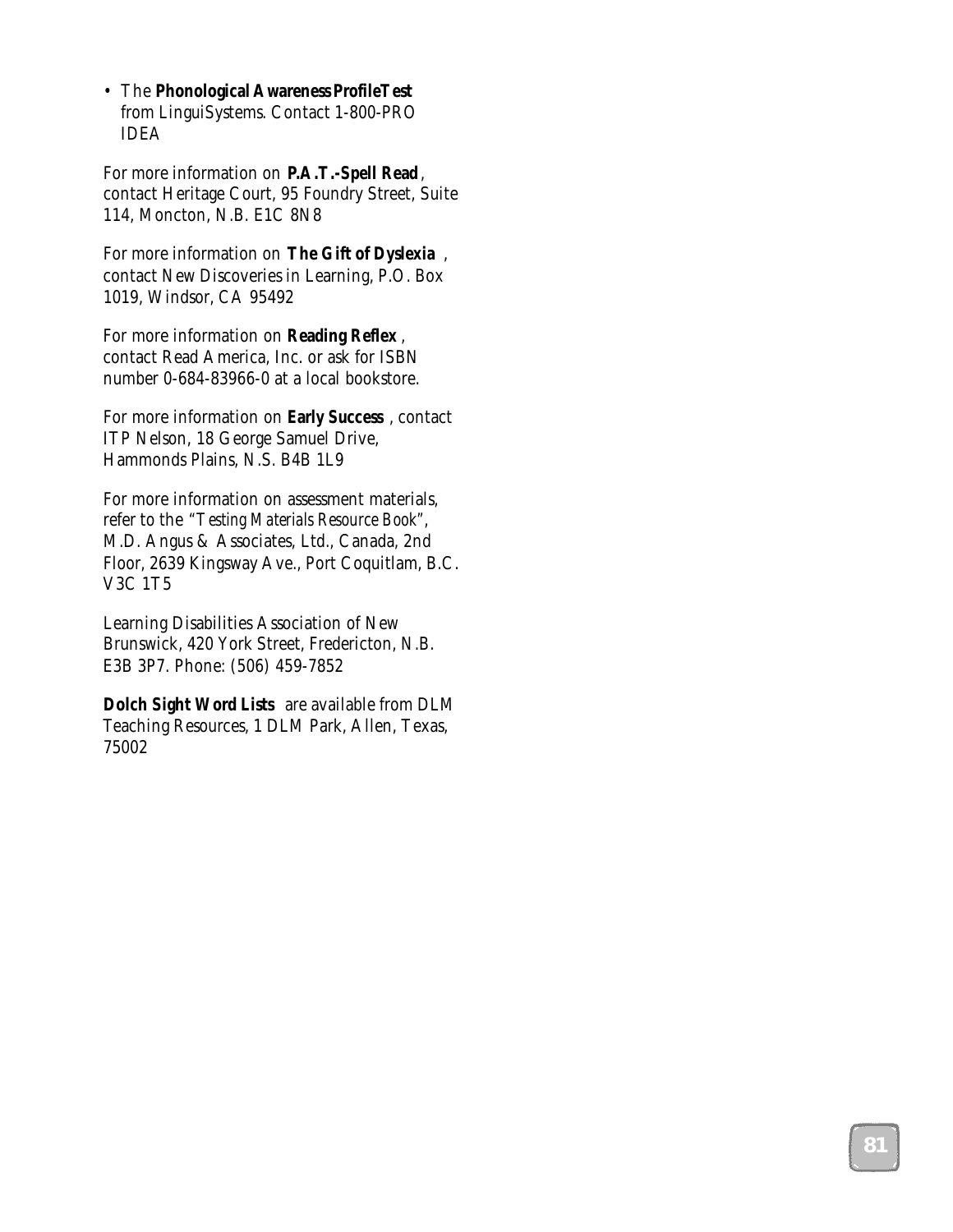# **Example of Difficulty with Visual Processing when Reading**

Do you remember the story of the Three Billy Goat's Gruff? There was a big billy goat, a middle size billy goat, and a little one. When they wanted some nice green grass, they would walk across the bridge to a field where the grass was tall and green. But guess who lived under the bridge? Yes, it was a troll.

## **Example of Language Deficit when Reading**

- 1. The main characters were Blix and Splox.
- 2. They grummed blantily as they bronted along.
- 3. Blix and Splox were sniped because the cront was jilp.
- 4. They were sniped with their bluxy drant.

# **Example of Difficulty with Comprehension of Visual Material**

#### **Little Red Riding Hood**

(Here's a little fairy story telling other words – words which are altogether different from the ones in the original version)

Once upon a time there was a little girl who lived with her mother in a little cottage on the edge of a large, dark forest. This little girl often wore a pretty little red cloak with a little red hat, and for this reason people called her Little Red Riding Hood.

One morning Little Red Riding Hood's mother called her and said, "Little Red Riding Hood, here's a little basket with some bread and butter and sugar cookies. Take this little basket to the cottage of your grandmother who lives on the other side of the……"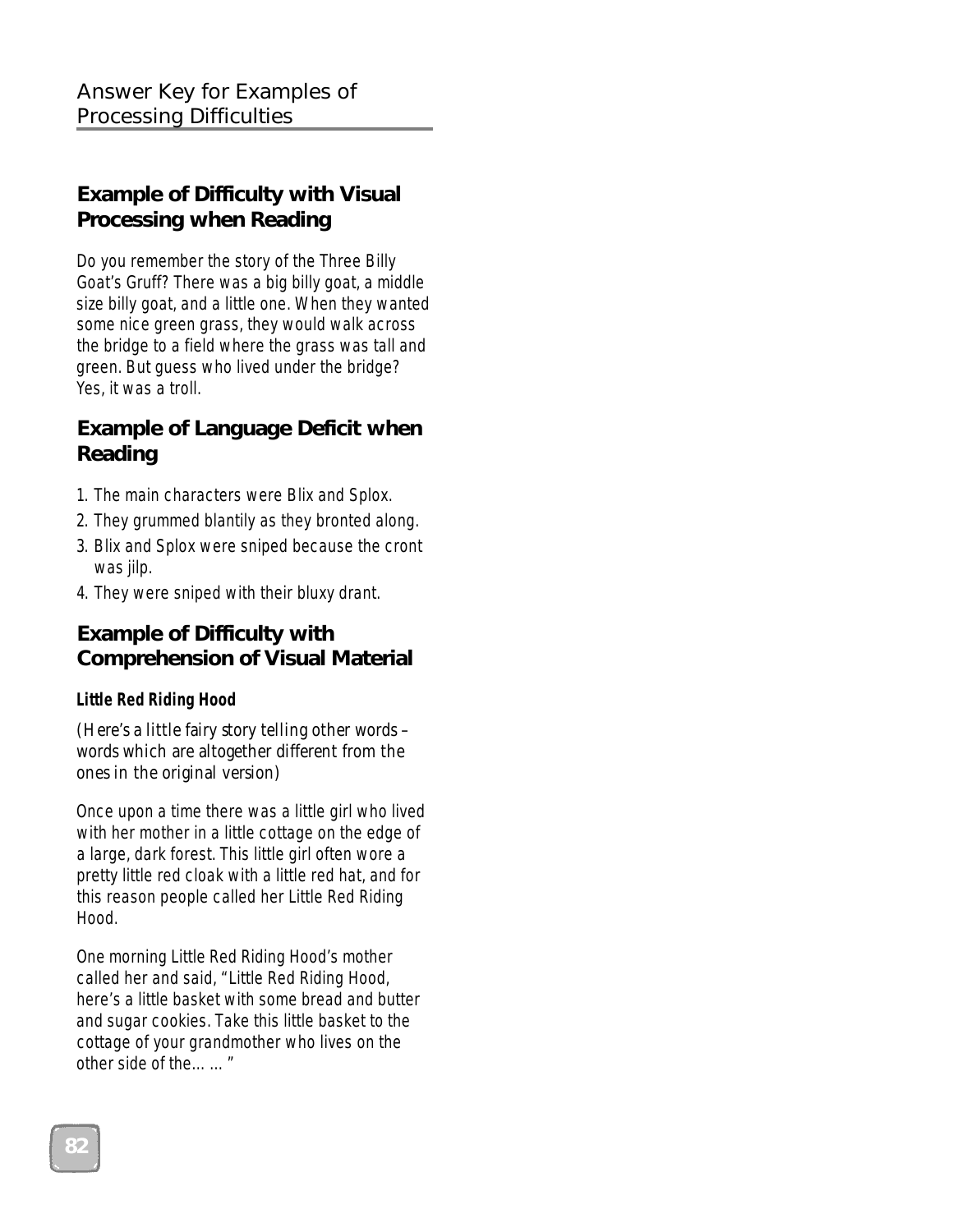## **Books and Manuals**

- Alberta Education. Special Education Branch. *Programming for Students with Special Needs: Teaching Students with Learning Disabilities.* Edmonton, Alberta, 1996.
- Catts, Hugh and Tina Vartiainen. *Sounds Abound: Listening, Rhyming, Reading.* East Moline, Il. : LinguiSystems Inc., 1993.
- Davis, Ron with Eldon M. Braun. *The Gift of Dyslexia*. Perigree Books, Rev. ed., 1997.
- Guerin, Gilbert and Arlee S. Maier. *Informal Assessment in Education*. Palo Alto, CA: Mayfield Publishing Co., 1983.
- Jager-Adams, Marilyn. *Phonemic Awareness in Young Children*. Baltimore, Maryland: Paul H. Brooks Publishing Co., 1998.
- McCarney, Stephen B., Kathy Cummins Dunderlich and Angela Marie Bauer. *The Pre-Referral Intervention Manual*. Columbia, MO: Hawthorne Educational Services Inc., 1993.
- McCarney, Stephen B. and Angela Marie Bauer. *The Learning Intervention Manual*. Columbia, MO: Hawthorne Educational Services, 1989.
- McGuiness, Carmen and Geoffrey. *Reading Reflex: The Foolproof Phono-Graphix Method for Teaching Your Child to Read*. New York, NY: The Free Press, 1998.
- Rief, Sandra. *How to Reach and Teach ADD/ADHD Children*. West Nyack, NY: The Center for Applied Research in Education, 1993.
- Rosner, Jerome. *Helping Children Overcome Learning Difficulties*. New York, NY: Walker and Company, 1979.
- Sears, Evelyn F. *How to Detect Reading/Learning Disabilities Using The WISC-III*. Newark, DE: International Reading Association, 1997.
- Shalaway, Linda. *Learning to Teach…not just for beginners*. Jefferson City, MO: Scholastic Professional Books, 1998.
- Winebrenner, Susan. *Teaching Kids with Learning Difficulties in the Regular Classroom*. Minneapolis, Minnesota: Free Spirit Publishing Inc., 1996.

### **Articles**

- Bray, Candice M. "Developing Study, Organization, and Management Strategies For Adolescents with Language Disabilities": *Seminars in Speech and Language*, V16, 1 (Feb. 1995) : pgs. 65 - 83
- Freedman, Evelyn and Elizabeth Wing. "Classroom Management and Instruction for Adolescents with Language Disabilities": *Seminars in Speech and Language*, V16, 1 (Feb. 1995): pgs. 46 - 64
- Lerner, Janet W. "Preventing Reading Difficulties in Young Children." National Research Council, March 1998.
- Lyon, G. Reid. "Report on Learning Disabilities Research." LD Online, National Institute of Child Health and Human Development, July 1997.
- Richards, Regina G. "Strategies for Dealing with Dysgraphia." LD Online, May 1999.
- Richards, Regina G. " Writing Made Easier." LD Online, March 1999.
- Shore, Kenneth. " The Disorganized Student": *Special Kids Problem Solver*. Columbus, OH: Prentice Hall, 1998.
- Smith, Judith Osgood. " Behaviour Management." LD Forum – Council for Learning Disabilities, Fall 1995.